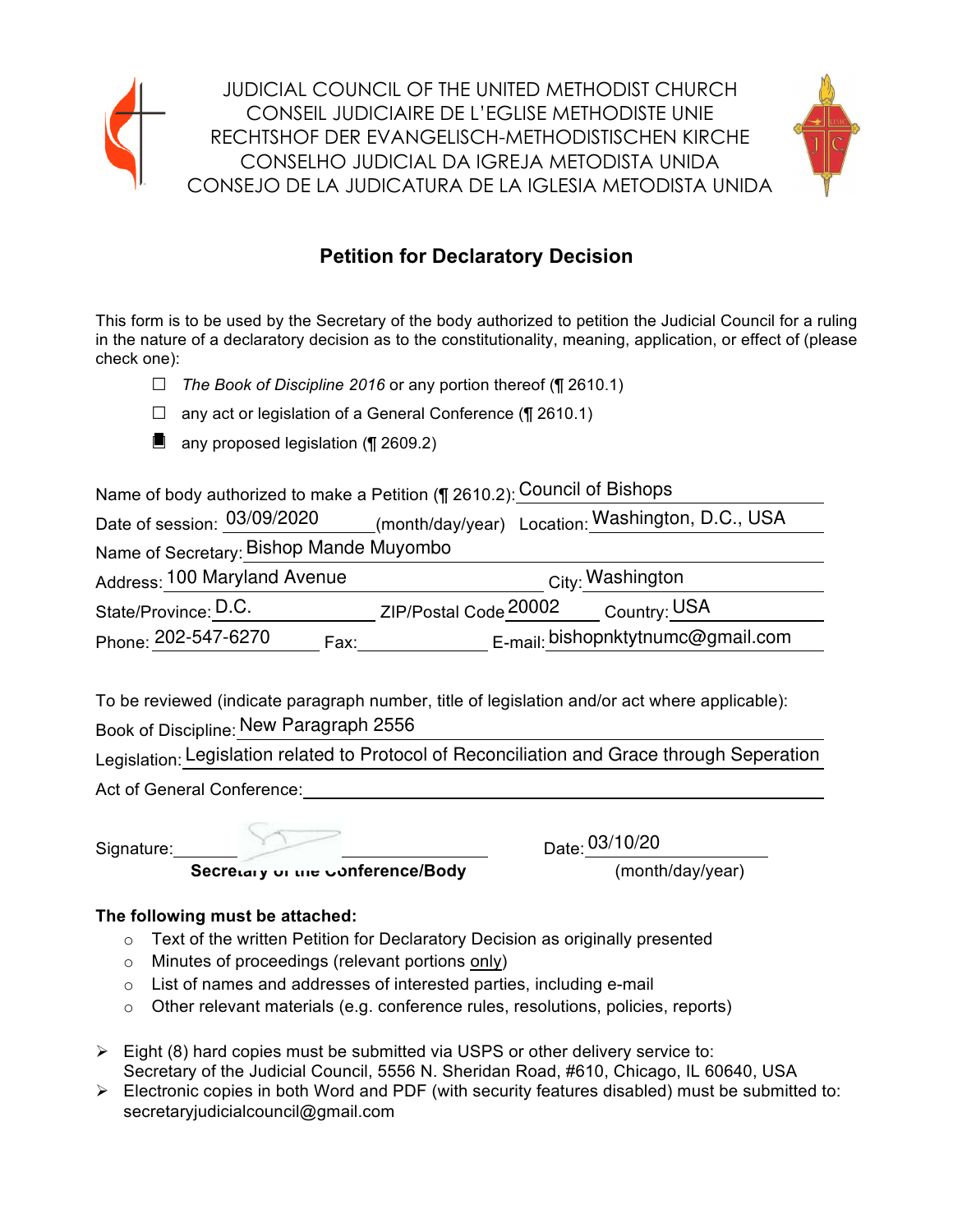#### **IN THE JUDICIAL COUNCIL OF THE UNITED METHODIST CHURCH**

# **IN THE MATTER OF THE CONSTITUTIONALITY OF PROPOSED LEGISLATION IMPLEMENTING THE PROTOCOL OF RECONCILIATION & GRACE THROUGH SEPARATION AS ENDORSED BY THE PHILIPPINES ANNUAL CONFERENCE CAVITE AND THE MICHIGAN ANNUAL CONFERENCE**

## **REQUEST FOR DECLARATORY DECISION AS TO THE CONSTITUTIONALITY OF PROPOSED LEGISLATION IMPLEMENTING THE PROTOCOL OF RECONCILIATION & GRACE THROUGH SEPARATION**

The Council of Bishops of the United Methodist Church ("COB") submits this request for declaratory decision as to the constitutionality of proposed legislation implementing The Protocol of Reconciliation & Grace Through Separation ("the Protocol Legislation").

#### *Jurisdiction*

 The Judicial Council has jurisdiction in this matter pursuant to ¶ 2609.2. The COB voted to request this declaratory decision on March 9, 2020. A copy of the electronic vote of the Executive Committee of the COB meeting authorizing this request is attached hereto as Exhibit A.

#### *Interested Parties*

 The COB is an interested party. Other interested parties at the time that this request for declaratory decision is submitted include the Philippines Annual Conference Cavite ("Cavite"), the Michigan Annual Conference ("Michigan"), and the Sierra Leone Annual Conference ("Sierra Leone"). Cavite endorsed and forwarded the Protocol Legislation to the Commission on the General Conference as proposed legislation on February 13, 2020. The Sierra Leone Conference approved and forwarded the Protocol Legislation on March 6, 2020. The Michigan Annual Conference endorsed and forwarded the Protocol Legislation on March 7, 2020 (see Exhibit C for minutes of the Special Session of the Michigan Annual Conference). The COB considers any other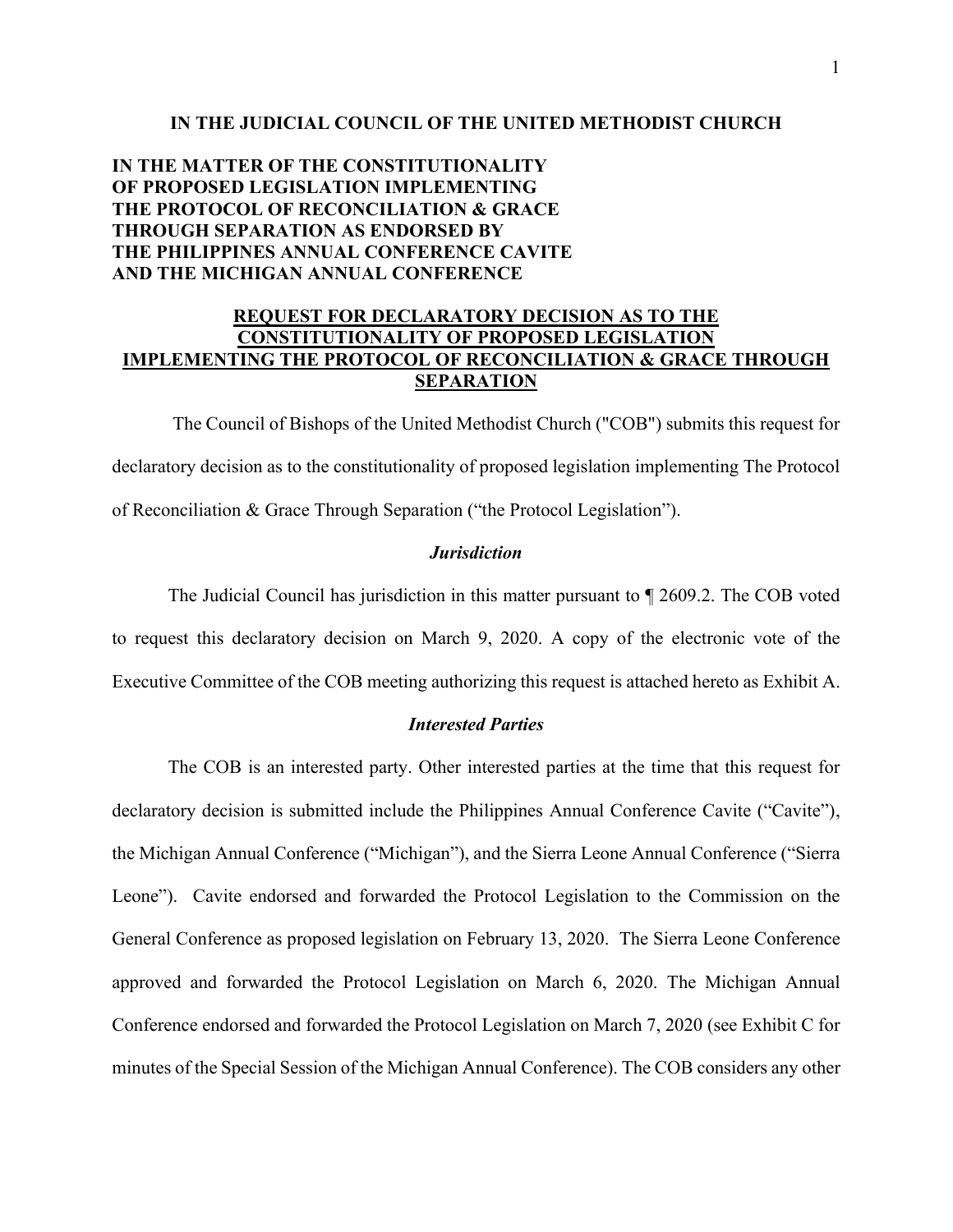annual conference endorsing and forwarding the Protocol Legislation to the Commission on General Conference pursuant to ¶ 507.6 to be an interested party.

#### *Factual Background*

 A copy of the Protocol Legislation endorsed and forwarded by Cavite, Sierra Leona and Michigan is attached hereto as Exhibit B and is made a part hereof by reference. The legislation was forwarded to the Commission on the General Conference pursuant to  $\P$  507.6. That paragraph provides an exception to the deadline for the submission of petitions when an annual conference originates a petition from a session held between 230 and 45 days prior to the opening session of General Conference. Cavite and Michigan endorsed and forwarded the Protocol Legislation to the Commission on the General Conference between 230 and 45 days before the opening session of the General Conference that begins on May 5, 2020. Therefore, the Protocol Legislation is proposed legislation within the meaning of ¶ 2609.2

#### *Question Presented*

Is the Protocol Legislation constitutional?

WHEREFORE, the Council of Bishops requests the Judicial Council for a declaratory decision as to the constitutionality of The Protocol of Reconciliation & Grace Through Separation and requests the opportunity to submit briefs to the Judicial Council addressing the legislation. The Council of Bishops also respectfully requests that this request for declaratory decision be expedited and decided by the Judicial Council during its term beginning on April 28, 2020.

 $\mathcal{L}_\mathcal{L}$  , and the contribution of the contribution of  $\mathcal{L}_\mathcal{L}$  , and the contribution of the contribution of  $\mathcal{L}_\mathcal{L}$ 

BISHOP MANDE MUYOMBO **SECRETARY** COUNCIL OF BISHOPS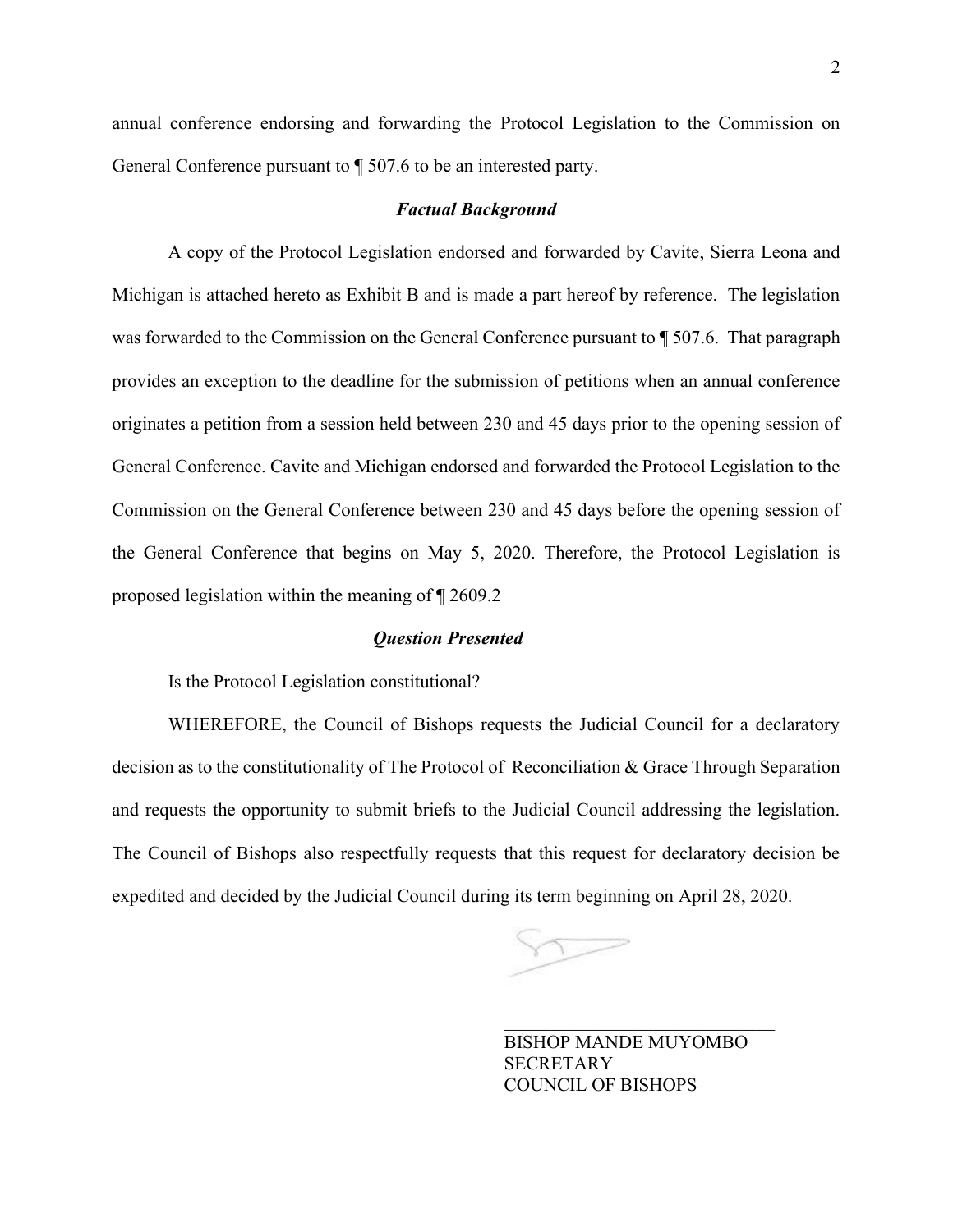# **EXHIBIT A**

# **Minutes of Executive Committee of the Council of Bishops Recording of Electronic Vote**

On March 9, 2020, the Executive Committee of the Council of Bishop voted unanimously by electronic vote on the following motion:

**Motion**: Moved that the Council of Bishops of the United Methodist Church ("COB") requests for a declaratory decision from the Judicial Council as to the constitutionality of proposed legislation implementing The Protocol of Reconciliation & Grace Through Separation ("the Protocol Legislation").

 $\mathcal{L}_\mathcal{L}$  , and the contribution of the contribution of  $\mathcal{L}_\mathcal{L}$  , and the contribution of the contribution of  $\mathcal{L}_\mathcal{L}$ 

BISHOP MANDE MUYOMBO **SECRETARY** COUNCIL OF BISHOPS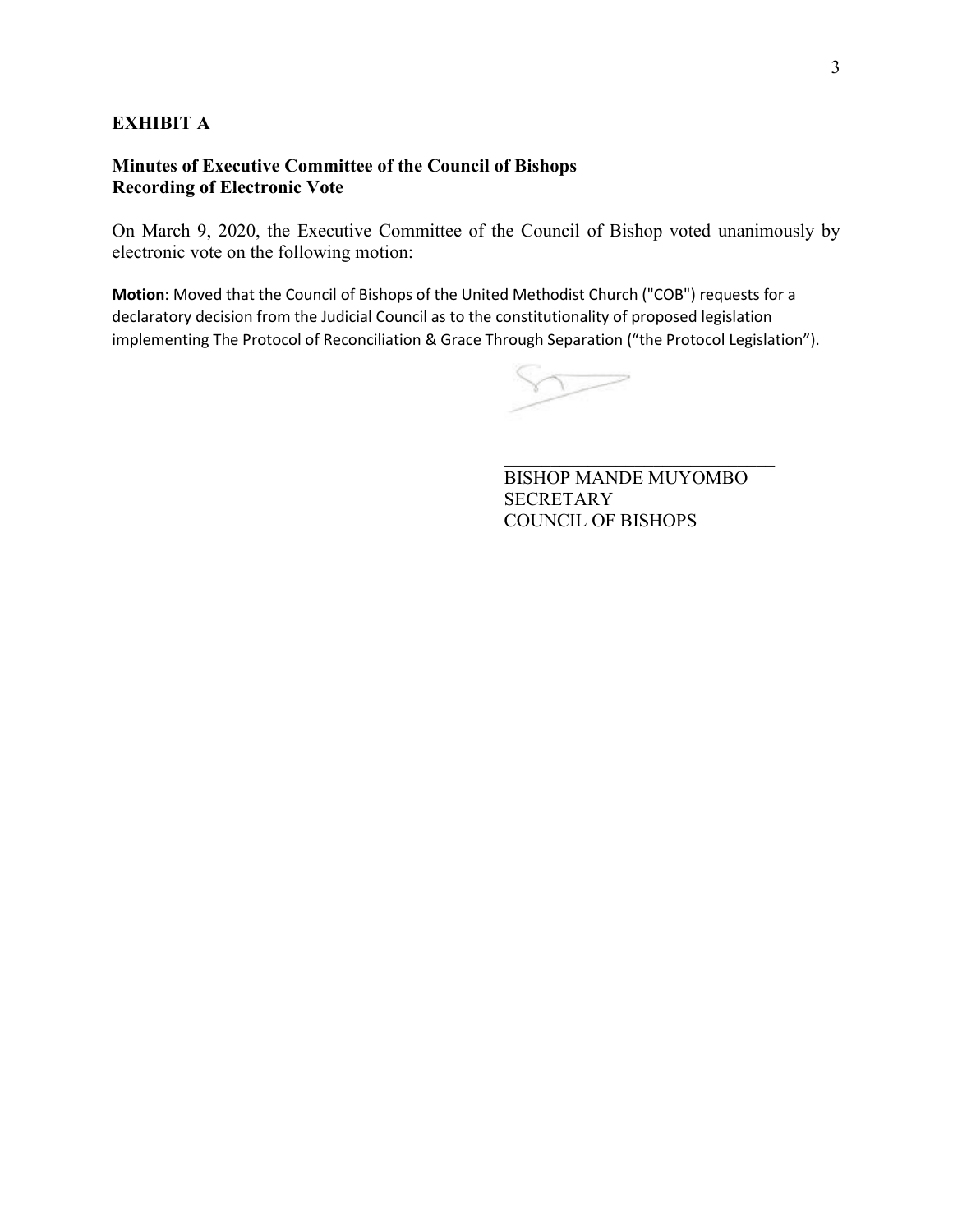#### **EXHIBIT B – Protocol Legislation as passed and forwarded**

Total Number of Pages: 64 Suggested Title: Reconciliation and Grace Through Separation and Restructuring Discipline Paragraph: New ¶ 2556 General Church Budget Implications: Yes Global Implications: Yes

Add, effective as of the close of the 2020 General Conference, New ¶ 2556 as follows:

### **¶ 2556 ñ***Reconciliation and Grace Through Separation and Restructuring*

#### *1. Background*

*a) Preamble*—After careful reflection, discussion, and prayer, The United Methodist Church and its members acknowledge fundamental differences regarding our understanding and interpretation of Scripture, our theology, and our practice. The February 2019 Special Session of the General Conference did not resolve our differences related to the full participation of LGBTQ persons in the life of the Church. The United Methodist Church is at an impasse, individual members as well as the Church at large have been injured, and the Church's witness and mission are being impeded.

 The United Methodist Church has a deep desire to fulfill our long-stated mission to make disciples of Jesus Christ for the transformation of the world. The United Methodist Church is committed to recognizing, respecting, and protecting the rights and personal dignity of every person, including people of all races, sexual orientations, genders, national origins, ages, and social classes.

 A group of leaders, comprising various constituencies of the Church, came together in an effort to reach a gracious and dignified resolution of the impasse, and agreed to a Protocol of Reconciliation and Grace Through Separation. They proposed restructuring and separation as the best means to resolve our differences, making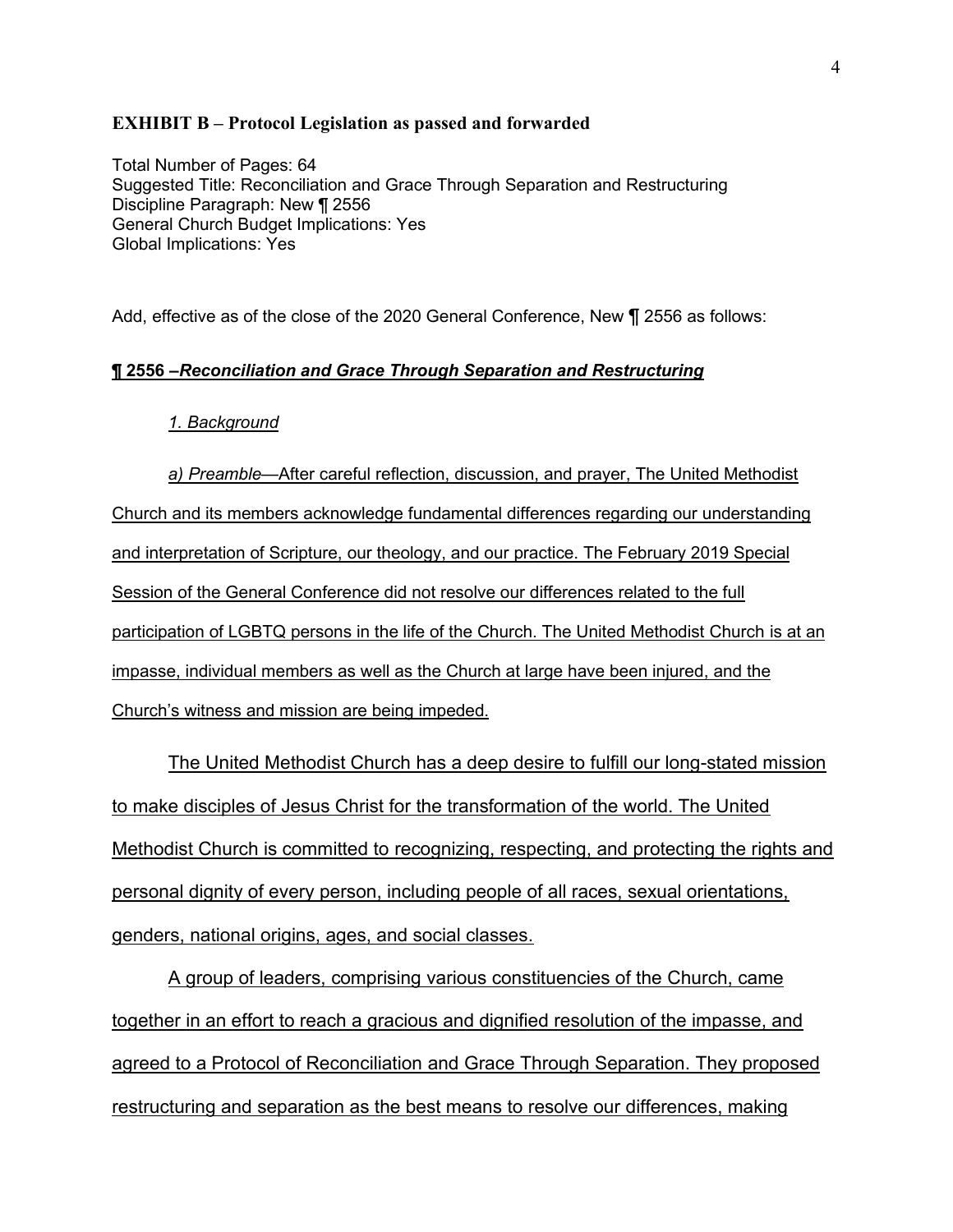provisions for The United Methodist Church to move forward as two or more separate entities, each of which remains true to its theological understanding while recognizing the dignity, equality, integrity, and respect of every person. This proposal was crafted in recognition of the regional contexts and divergent points of view within the global United Methodist Church and as a faithful step that maintains the possibility of continued cooperation around matters of shared mission and interest, enabling each of us to live out our faith authentically.

 The General Conference agrees with these principles and enacts this new paragraph to implement the recommendations made in the Protocol. The alternatives to implementing the Protocol in its final negotiated form are likely to result in further conflict, loss of churches and members, and litigation, all of which have occurred in other denominations dealing with similar conflicts.

We envision a new future for the people of The United Methodist Church to avoid further harm to one another, including Lesbian, Gay, Bisexual, Transgender, and Queer United Methodists and their families and friends, as well as further harm to the church universal and to those with whom we strive to share the Gospel of Jesus Christ. We seek to move away from the caustic atmosphere that has often marked conversation in The United Methodist Church and to move into a new season where we set one another free as we send each other into our respective mission fields to multiply our witness for Christ.

We envision an amicable separation in The United Methodist Church that would provide a pathway to new denominations of the Methodist movement and a restructuring of The United Methodist Church. These new denominations, though separate, will continue the rich heritage of the Methodist movement, while being free to share their respective witnesses for Christ unhindered by those with whom they have been in conflict.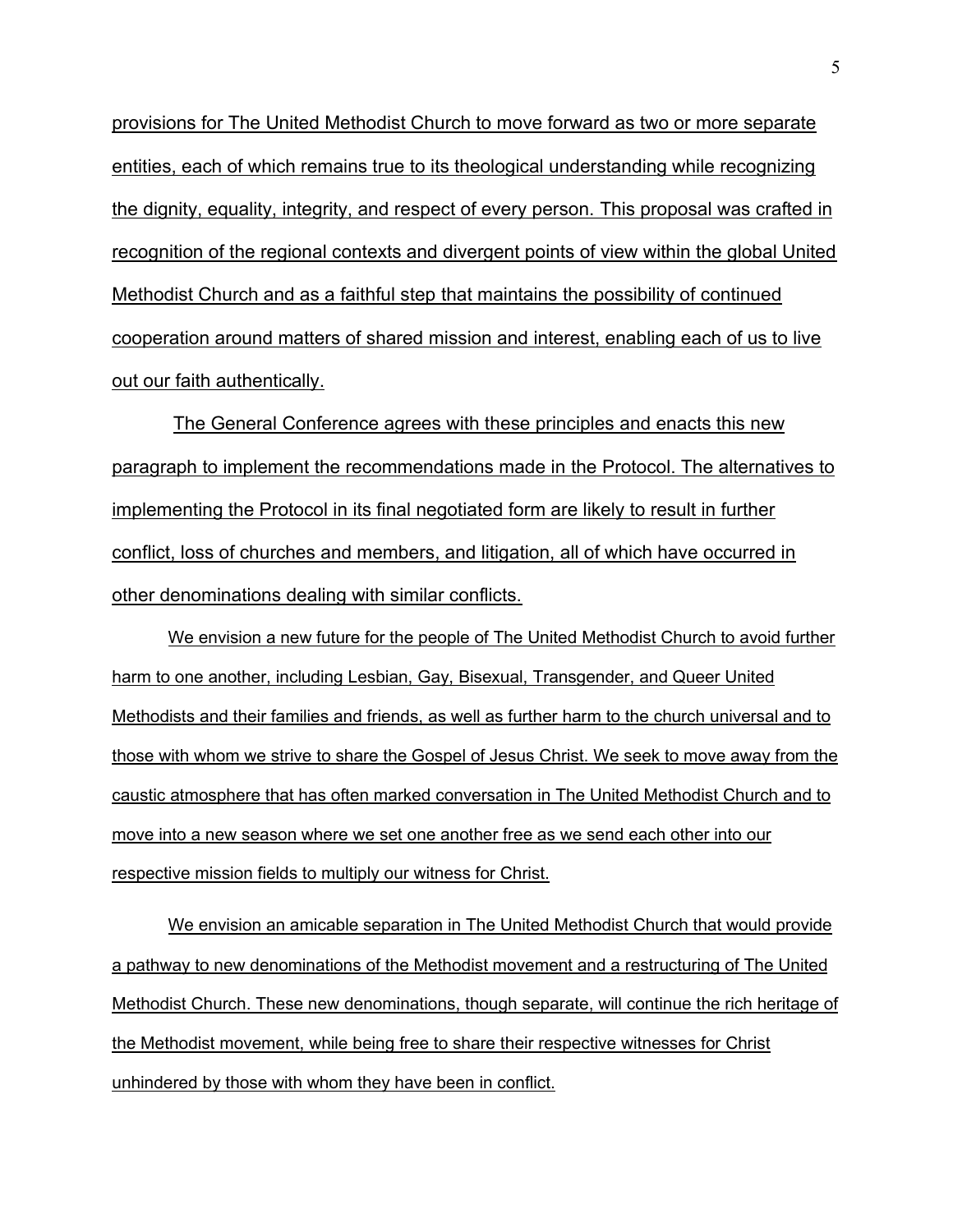We envision the post-separation United Methodist Church will strive to create a structure of regional conferences to facilitate ministry adaptable to regional contexts, and we further envision that the post-separation United Methodist Church will repeal the Traditional Plan and remove all other restrictive language related to LGBTQ persons. Not all traditional United Methodists may choose to separate from The United Methodist Church and join a New Methodist Denomination. We envision the Post-Separation United Methodist Church will strive to be a place where traditional United Methodists can continue to serve. As any separation occurs, we will release one another through the terms of this Protocol to joyful obedience to Christ's call on our lives.

*b) Authority*—Under ¶ 16 of the Constitution, the General Conference has "full legislative power over all matters distinctively connectional." The impasse over the nature and condition of the inclusion of LGBTQ persons arises from deep theological disagreements and is impeding the work of the Church. An impasse that has impeded the work of the Church for so long resulting in an agreement to separate qualifies as a distinctively connectional issue.

The General Conference's legislative power extends not only to the subject matters listed in  $\P$ [16.1-15 of the Constitution, but to "such other legislation as may be necessary, subject to the limitations and restrictions of the Constitution of the Church." (¶ 16.16). This legislative power includes formalizing all ecumenical relationships, and providing for the organization, promotion, and administrative work of the Church outside the United States (¶ 16.4). In addition, the Judicial Council has already held that annual conferences have the right under ¶ 33 of the Constitution to vote to withdraw from The United Methodist Church, but this right is subject to the General Conference's authority under ¶ 16.3 and ¶ 33 to regulate the process and set conditions for an annual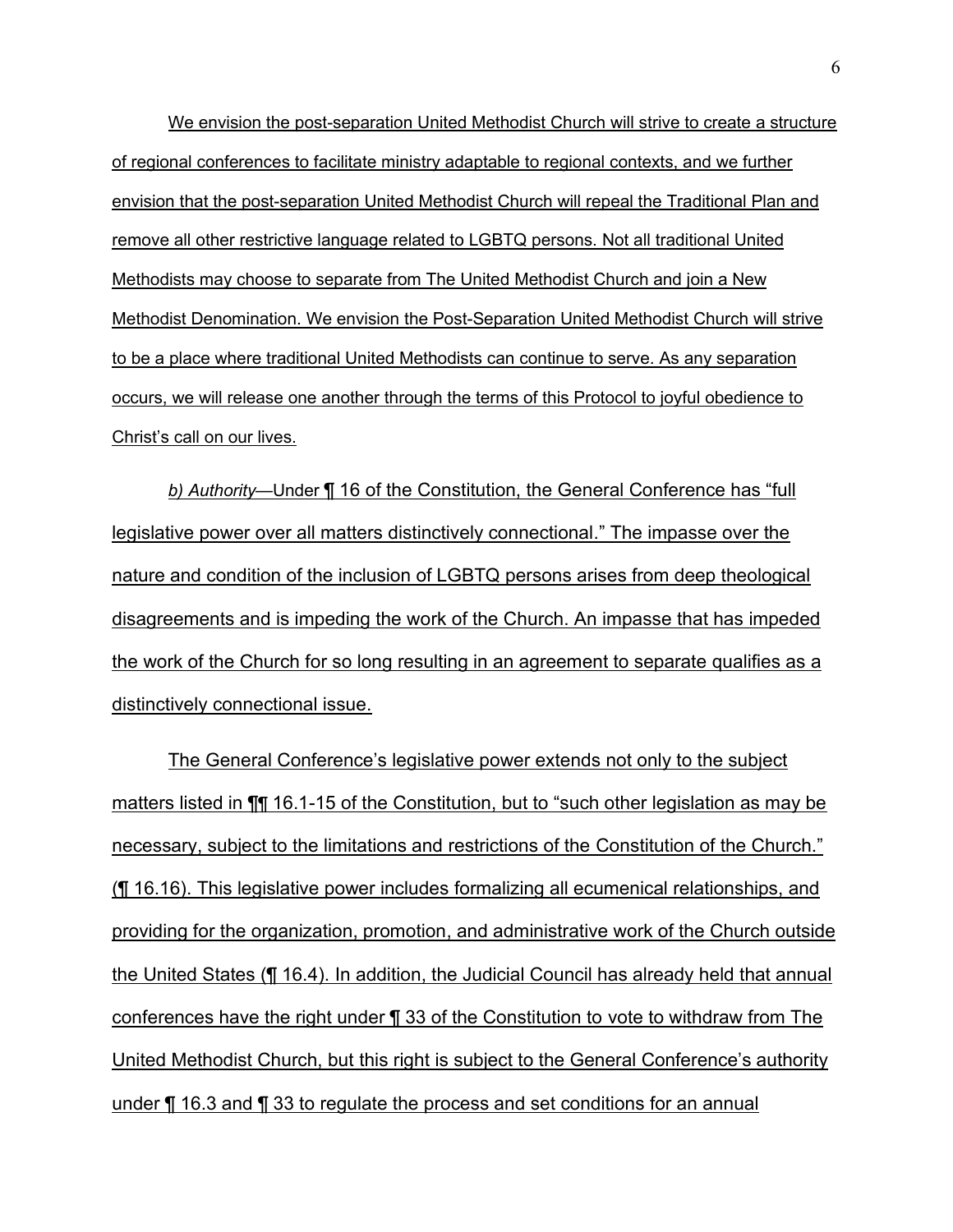conference to separate from The United Methodist Church (Judicial Council Decision 1366). A decision by a central conference or annual conference to separate from The United Methodist Church to form or join a New Methodist Denomination shall include all its local churches unless a local church (or an annual conference within a central conference) affirmatively votes to stay.

 When an Annual Conference is remaining in The United Methodist Church, allowing local churches to separate on essentially the same terms and conditions is a distinctly connectional issue, and is consistent with the General Conference's authority to identify the circumstances in which the denomination's beneficial interest in local church property may be relinquished without necessarily requiring a majority vote of the annual conference members (e.g. ¶ 2540, ¶ 2541 and ¶ 2548).

 Any certification required in this paragraph is provided for in ¶¶ 45-49 and 403*f*  and is ministerial and administrative only; it does not delegate any power to the Council of Bishops, a College of Bishops, or a resident bishop.

*c) Definitions of terms within ¶ 2556.*

(1) LGBTQ shall mean the community that includes several subsets of persons based on their sexual orientation or gender identity/expression. The letters of the acronym stand for Lesbian, Gay, Bisexual, Transgender, and Queer (a non-binary self-identifier). The term non-binary recognizes that some who identify as queer don't identify with either of the two sexes, male or female.

(2) New Methodist Denomination shall mean any entity that meets the criteria in ¶ 2556**.**2.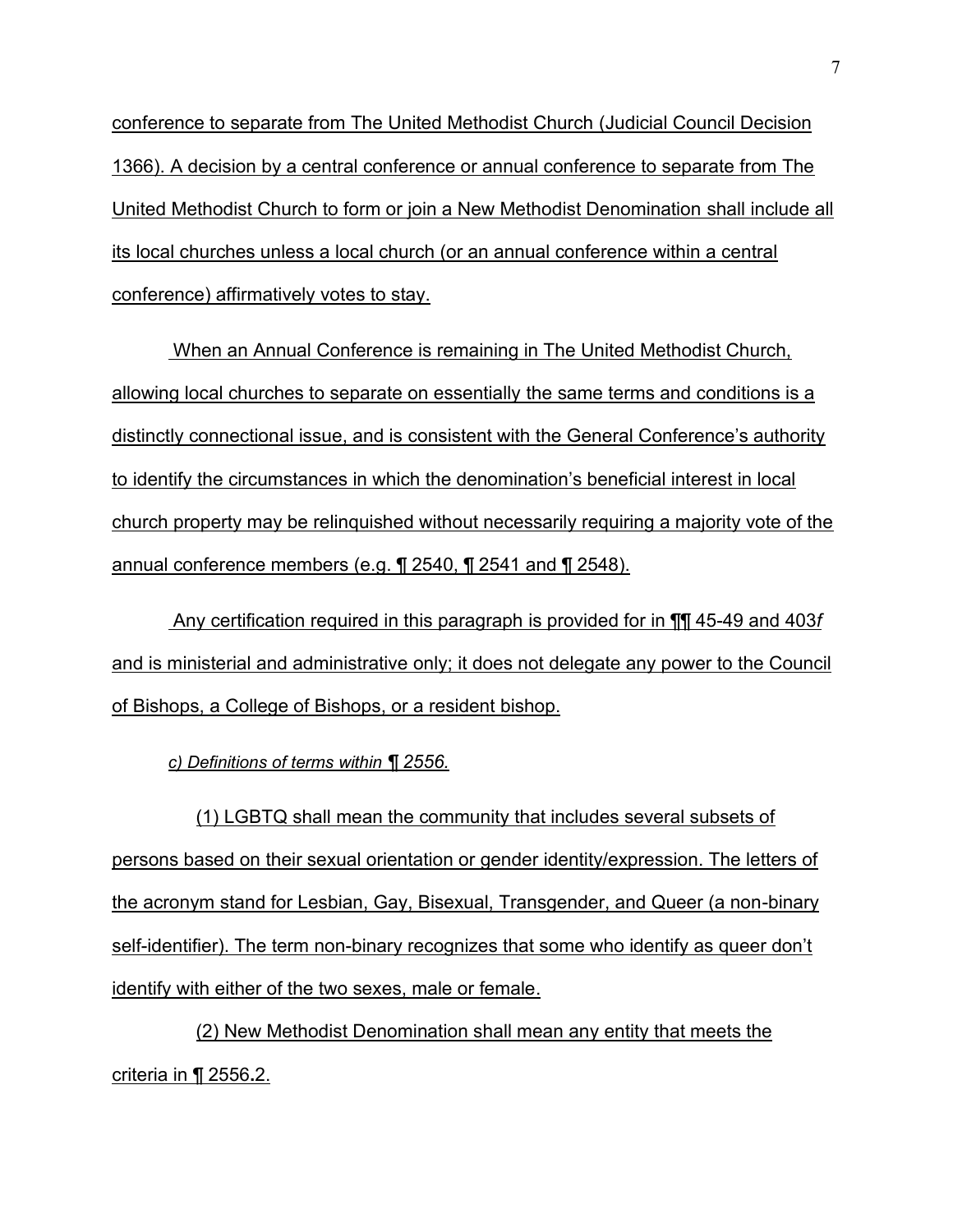(3) Post-separation United Methodist Church shall mean The United Methodist Church after the formation of a New Methodist Denomination under this ¶ 2556.

(4) Traditionalist Methodist Denomination shall mean a New Methodist Denomination that maintains the current stance of the *Book of Discipline* regarding the definition of marriage and ordination standards related to lesbian, gay, bisexual, transgender, and queer persons.

(5) Affiliated Institution shall mean any institution or entity that is not part of, but is affiliated with (in whole or in part), The United Methodist Church or a jurisdictional conference, annual conference, central conference, or local church through ownership, governance, control, agreement, historical ties, common religious bonds and convictions, or otherwise. This includes but is not limited to, foundations, schools, non-profits, boards, agencies, health and welfare organizations, or other legal entities.

(6) Controlled Entity shall mean an Affiliated Institution that is owned or otherwise legally controlled by a central conference, annual conference (including its districts), or a local church.

(7) A local church shall mean any local United Methodist church, inside or outside the United States.

(8) Separation Date shall mean the separation date in a separation agreement under this ¶ 2556 (or as extended by the parties to that agreement) when a central conference, annual conference, and/or local church ceases to be part of The United Methodist Church and becomes part of a New Methodist Denomination.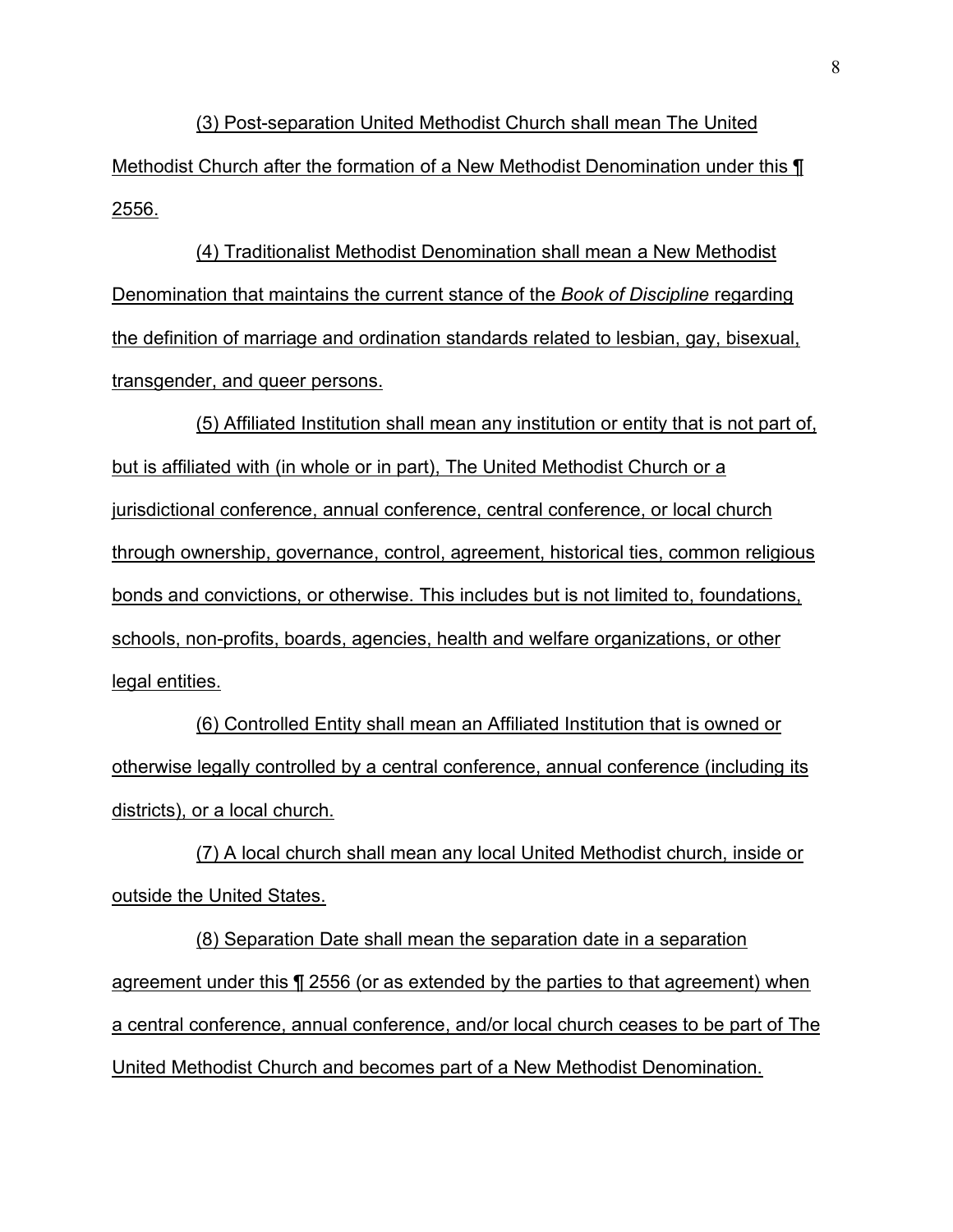*d) Effective Date*—All provisions of ¶ 2556 shall take effect upon the adjournment of General Conference 2020. The provisions of this paragraph shall not be included in any call for any special session of the General Conference to be held prior to the convening of the regular session of the 2024 General Conference.

e) *Effect on Other Provisions*—This new ¶ 2556 supersedes any other provisions of the *Book of Discipline,* not in the Constitution, that might otherwise be applicable to or conflict with the processes addressed in this paragraph, unless they are expressly incorporated by reference. The provisions in this paragraph are intended to be the sole provisions applicable regarding separation from The United Methodist Church in order to form or join a New Methodist Denomination, and regarding the relationship of The United Methodist Church to New Methodist Denominations formed as a result of restructuring that occurs under this ¶ 2556. Other disaffiliation procedures, including those found in ¶ 2553, shall be superseded by the procedures outlined in this paragraph. Notwithstanding the foregoing, nothing in ¶ 2556 shall affect existing, unrelated provisions in the *Book of Discipline* concerning ecumenical agreements, such as those relating to transfer of clergy to other denominations.

*f) Severability*—If any provision in ¶ 2556 is determined to be invalid or unconstitutional, that decision shall not affect the remainder of the provisions.

 2. *New Methodist Denominationsó*The United Methodist Church hereby creates a pathway for the development of new denominations of Methodism as set forth below. The United Methodist Church shall continue as the denomination for all central conferences, annual conferences, and local churches that do not choose to separate and form or join a New Methodist Denomination. New Methodist Denominations may be formed by the process set forth in this paragraph, including any Traditionalist Methodist Denomination that maintains the current stance of the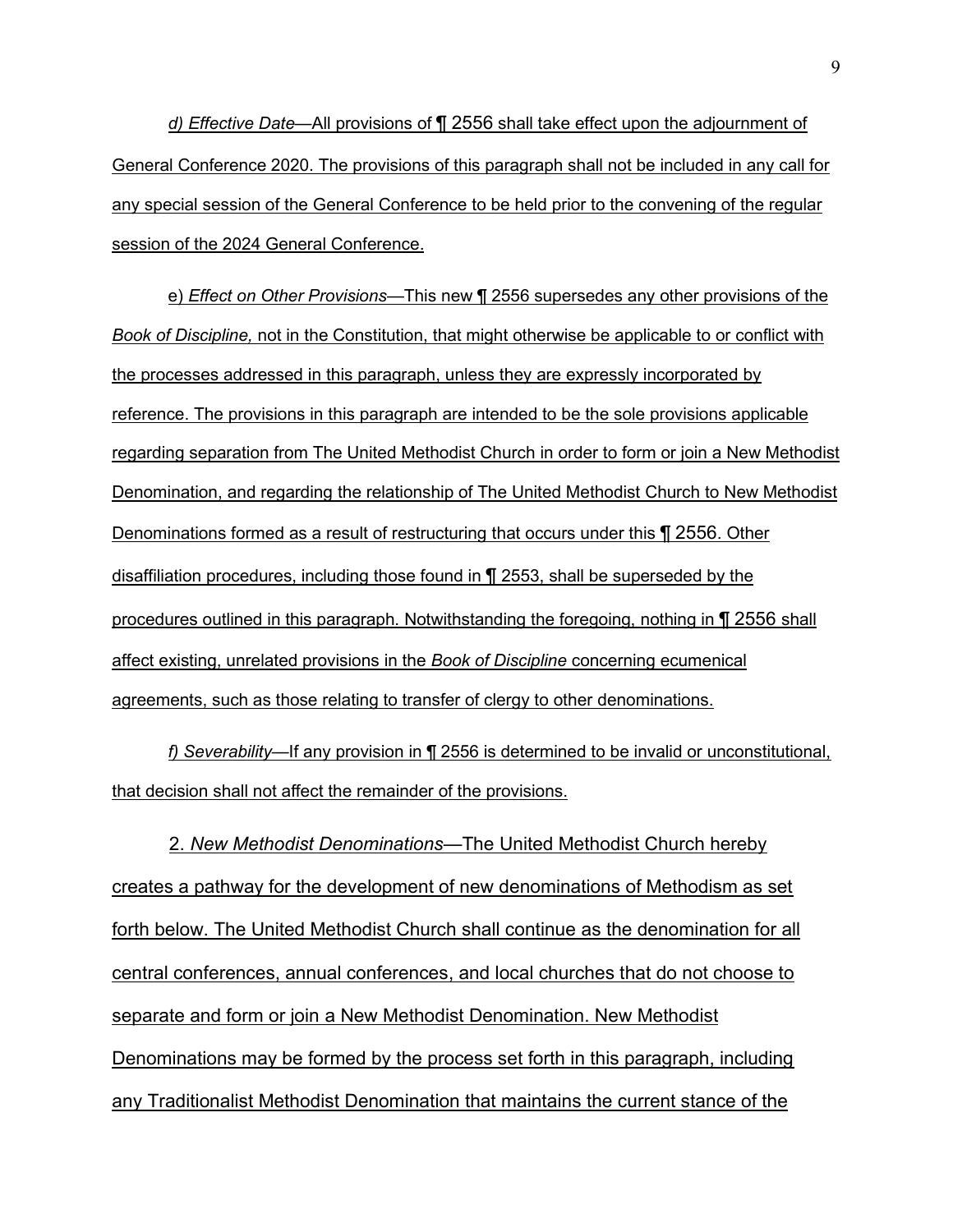*Book of Discipline* regarding the definition of marriage and ordination standards related to lesbian, gay, bisexual, transgender, and queer persons. A motion to separate from The United Methodist Church, in order to align with a New Methodist Denomination, shall specify the new denomination to be aligned with, the proposed Separation Date, and name the persons or body of the annual conference authorized to enter into a Separation Agreement on its behalf.

*a) Conditional Qualificationó*The United Methodist Council of Bishops shall conditionally recognize as a New Methodist Denomination, with which local churches and annual conferences may opt (by vote or default) to align, any proposed association of local churches, annual conferences, or central conferences that meets all of the following criteria:

(1) The leadership group forming the new denomination must register their intent to form a New Methodist Denomination with the Secretary of the Council of Bishops by May 15, 2021.

(2) The New Methodist Denomination must propose a distinct legal existence, reflecting its polity, through incorporation of the New Methodist Denomination or incorporation of an administrative entity that is recognized under the applicable laws where it is organized.

(3) The New Methodist Denomination must propose to follow doctrinal standards consistent with the Articles of Religion of The Methodist Church, the Confession of Faith of the Evangelical United Brethren Church, and the General Rules of the Methodist Church, as set out in ¶ 104 of the *Book of Discipline.*

(4) The New Methodist Denomination must propose a definite and distinct ecclesiastical governance structure.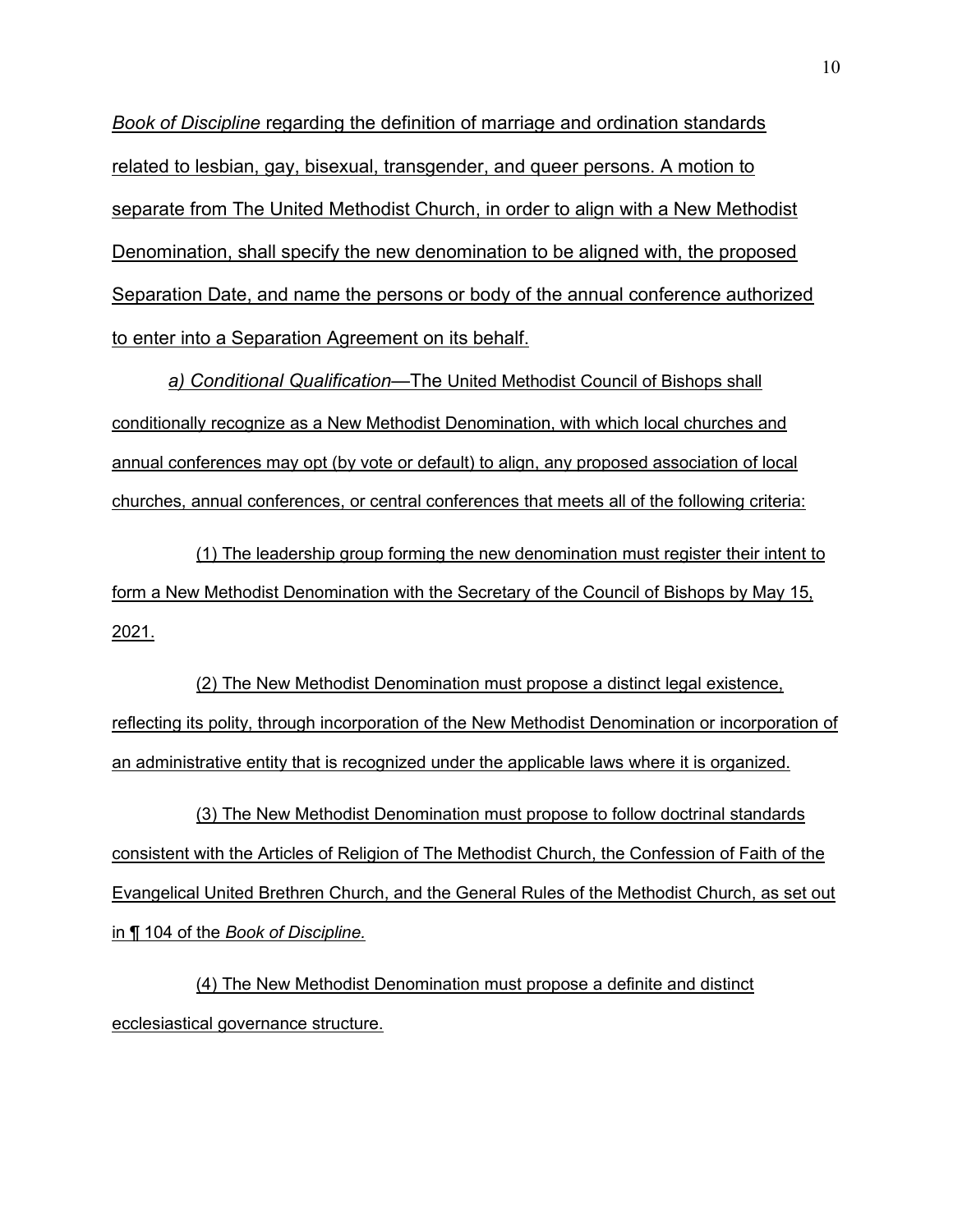(5) The New Methodist Denomination must have written expressions of intent to align from a minimum of 100 United Methodist local churches, regardless of jurisdiction or geography, inside or outside the United States, that have voted under this paragraph or otherwise declared their intent to end their connectional relationship with The United Methodist Church to form or join together with others to form a New Methodist Denomination. It may also include new local churches formed by members who have left United Methodist local churches.

*b) Access*—Any proposed New Methodist Denomination that has registered its intent with the Secretary of the Council of Bishops (¶ 2556.2*a*) on or before May 15, 2021 shall be allowed to share information about the proposed New Methodist Denomination with central conference and annual conference members, as well as local church leaders, prior to any vote by such conferences or churches on whether to separate from The United Methodist Church to join a New Methodist Denomination. United Methodist bishops, clergy, and other leaders shall forward pertinent information to central and annual conference members, clergy, and local church leaders, and they shall not hinder representatives of the proposed New Methodist Denominations formed out of this paragraph from meeting with interested parties. Resident Bishops shall be notified of any meetings with interested parties. Meetings that take place on the property of a local church shall abide by the provisions of the *Book of Discipline* regarding use of local church property, including but not limited to ¶ 2533 and the consent of the appointed clergy.

*c)* Qualification—The conditional qualification in ¶ 2556.2*a* provides recognition for voting. The qualification provided in ¶ 2556**.**2*c* is necessary in order to form separation and ecumenical agreements. Upon review of the information required for Conditional Qualification in ¶ 2556.2*a***,** along with any additional documentation demonstrating that the following requirements in ¶ 2556**.**2*c* have been met, the United Methodist Council of Bishops shall, if all requirements have been met, certify compliance with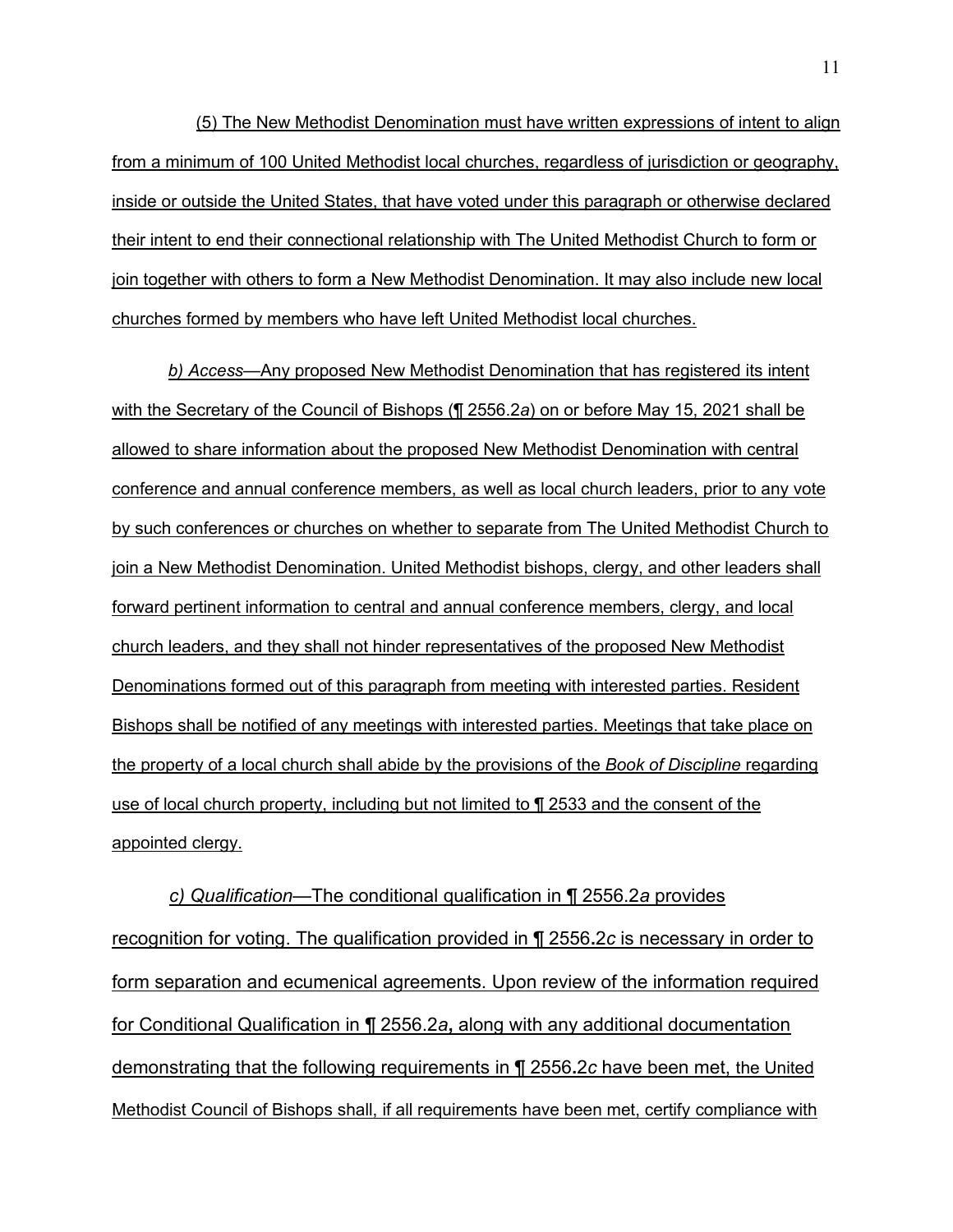the requirements and recognize as a New Methodist Denomination, for all purposes under ¶ 2556, any association of local churches, annual conferences, or central conferences that meets the following criteria:

(1) The New Methodist Denomination must have a distinct legal existence, reflecting its polity, through incorporation of the New Methodist Denomination or incorporation of an administrative entity, that is able to be recognized under the applicable laws where it is organized.

(2) The New Methodist Denomination must follow doctrinal standards consistent with the Articles of Religion of The Methodist Church, the Confession of Faith of the Evangelical United Brethren Church, and the General Rules of the Methodist Church, as set out in ¶ 104 of the *Book of Discipline.*

(3) The New Methodist Denomination must have a definite and distinct ecclesiastical governance structure.

(4) The New Methodist Denomination must have a minimum of 100 United Methodist local churches, regardless of jurisdiction or geography, inside or outside the United States, that have voted under this paragraph to change their connectional relationship with The United Methodist Church to form or join together with others to form a New Methodist Denomination. It may also include new local churches formed by members who have left United Methodist local churches.

(5) An association that satisfies these criteria shall be considered a New Methodist Denomination, and it is the belief of the General Conference that such associations share common religious bonds and convictions with The United Methodist Church.

(6) Whether the New Methodist Denomination or its constituent entities, or both, is able to assume pension liabilities under a separate pension plan administered by the General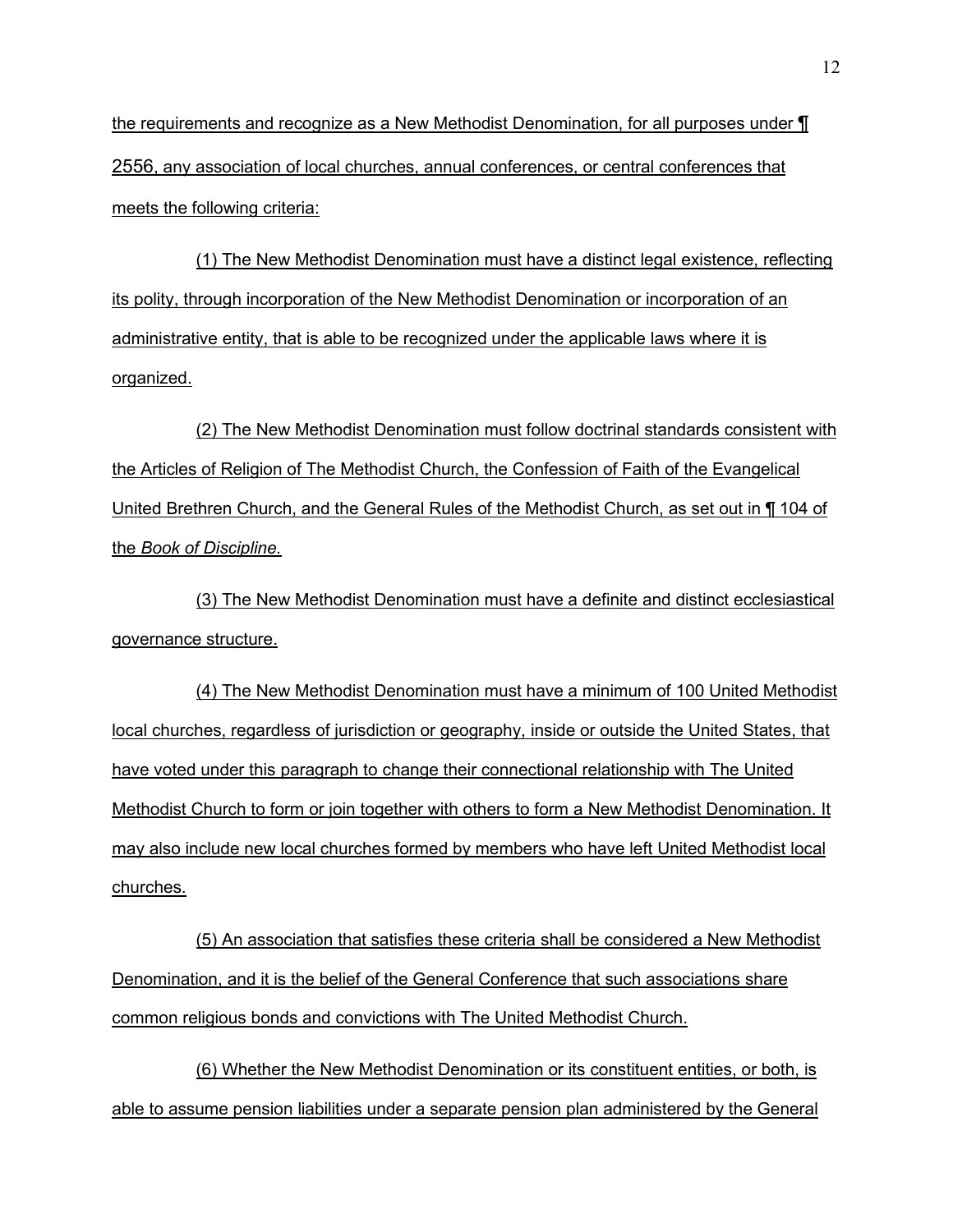Board of Pension and Health Benefits (also called Wespath), shall be determined under ¶ 2556.8*c*. If these entities are not able to assume pension liabilities under the terms of ¶ 2556.8*c*, the annual conferences and local churches in the United States aligning with the New Methodist Denomination are subject to the terms of ¶ 2556.8*c*(4).

(7) References in this paragraph to the rights and obligations of the New Methodist Denomination shall include any constituting entity, including any administrative entity it may create that has the power to make or enforce contracts.

(8) Annual conferences or local churches that separate from The United Methodist Church to form or join a New Methodist Denomination must relinquish all ecumenical relationships with other denominations that were acquired during their affiliation with The United Methodist Church, but may re-establish such relationships following separation through their own dialogues.

3. *Process* o*f alignment outside the United Statesó*The following shall be the process for churches in the central conferences to separate from The United Methodist Church to align with a New Methodist Denomination.

*a) Central Conferences*—Notwithstanding the terms of ¶ 572 or other provisions of the *Discipline* not in the Constitution, a central conference may by two-thirds vote of those members present and voting at a regular or called session choose to form or join a New Methodist Denomination. The central conference shall consider this decision upon motion from the floor that is supported by one-fifth of its members present and voting or may do so through its normal processes. The central conference may also call a special session for such purpose upon motion from the floor or through its normal processes. If the central conference does not vote to separate by December 31, 2021, it shall by default remain with the post-separation United Methodist Church.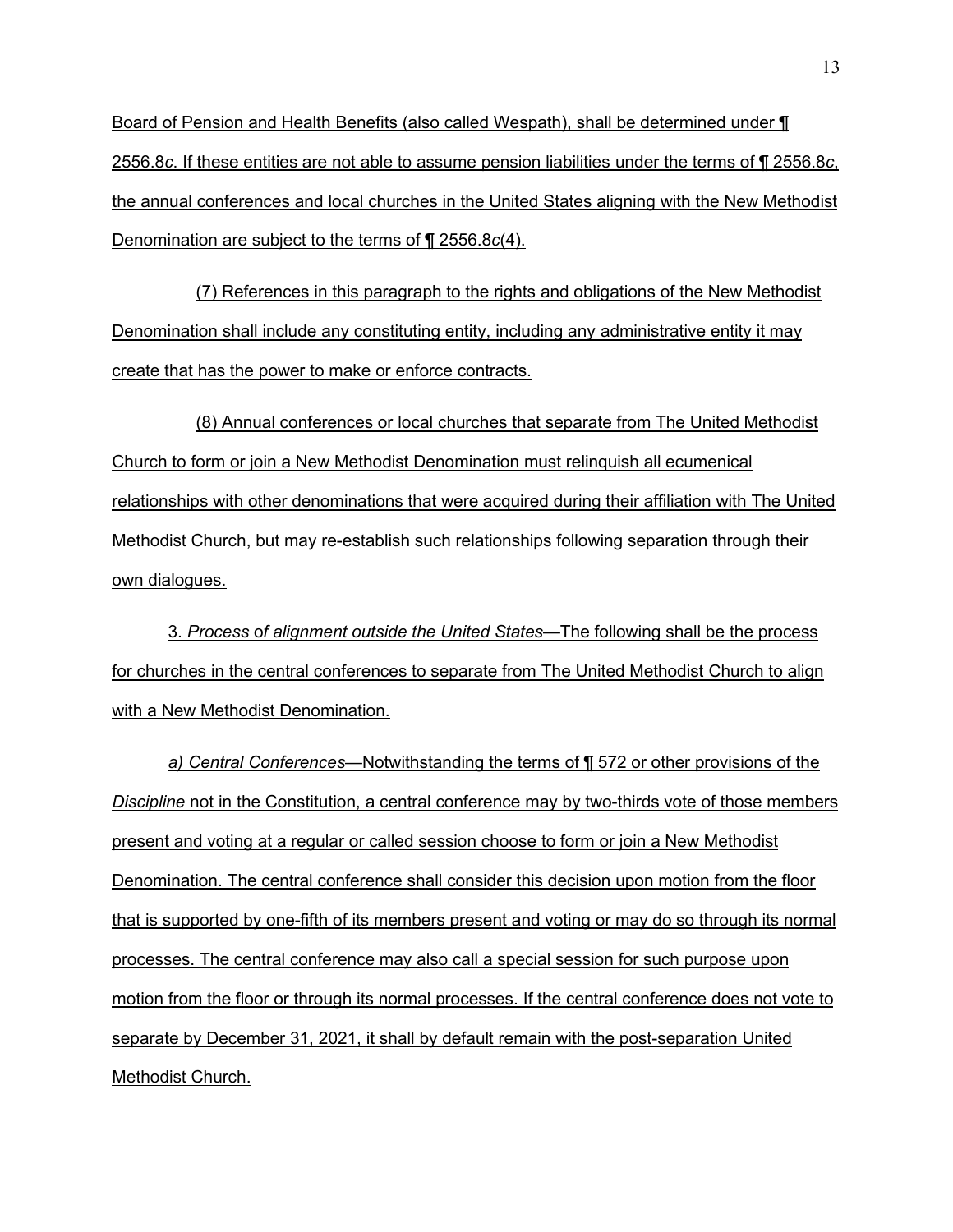*b) Annual Conferences*—Notwithstanding the terms of ¶ 572 or other provisions of the *Discipline* not in the Constitution, annual conferences that disagree with the decision of their central conference and wish to remain in The United Methodist Church (if the central conference has voted to separate) or to form or join a New Methodist Denomination (if the central conference has opted, by vote or default, to remain in The United Methodist Church), may, by a vote of 57 percent of those lay and clergy members present and voting at a regular or called session, choose, as applicable, to remain in The United Methodist Church or to form or join a New Methodist Denomination. The annual conference shall consider this decision upon motion from the floor that is supported by one-fifth of its lay and clergy members present and voting or may do so through its normal processes. The annual conference may also call a special session for this purpose upon motion from the floor or through its normal processes. If the annual conference does not vote to be in a different denomination from that of its central conference by July 1, 2022, it shall by default continue with the denomination of the central conference.

*c) Lay Equalizing Members*—For the purposes of this decision, all lay equalizing members shall be elected, as required by ¶ 32, except as otherwise provided for in the Constitution. The formula used by the annual conference in the election of lay equalizing members shall be made public prior to the annual conference session at which the decision regarding alignment is made.

*d) Local Churches*—Local churches in the central conferences that disagree with the alignment decision (by vote or default) of their annual conference, may, by a vote of those professing members present and voting at a regular or called church conference, choose, as applicable, to remain in The United Methodist Church, or to separate and form or join a New Methodist Denomination. The church council or equivalent body of each local church shall determine in advance whether to require a simple majority or two-thirds vote for such a decision. A vote on any such motion shall occur in a church conference held not more than 60 days after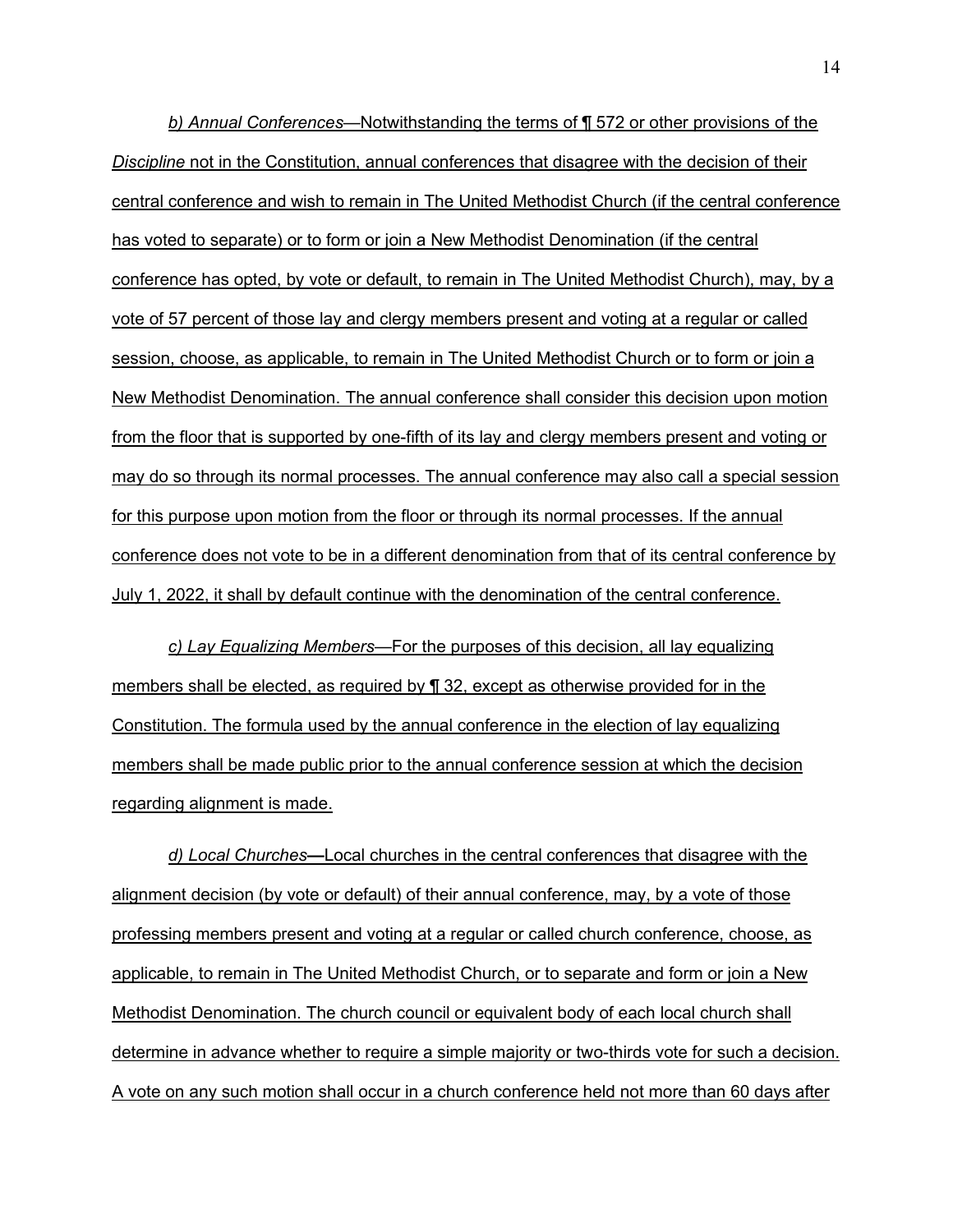the request for such a vote is made by the church council or the pastor to the district superintendent. Notwithstanding other provisions in the *Book of Discipline*, such church conferences shall be held in consultation with the district superintendent, who shall without exercising discretion authorize such church conferences according to the process laid out in ¶ 246. Local churches not taking a vote by December 31, 2024, shall by default remain in the denomination of their annual conference.

*e) Wesley Foundations*—Wesley Foundations or other worshipping communities that are not local churches shall be considered as local churches under this paragraph and may decide their alignment by vote of their governing boards or other normal governing process. Local churches disaffiliating from The United Methodist Church and not joining a New Methodist Denomination shall not be covered by this ¶ 2556.3*e* and shall use the process established by ¶ 2556.12. The process found in ¶ 2556.12 can be used to the extent it is applicable under local law by local churches outside of the U.S.

*f) Approval*—Notwithstanding other provisions of the *Discipline* that are not in the Constitution, a local church's decision to separate from The United Methodist Church to form or join a New Methodist Denomination formed under this ¶ 2556.3 does not require approval by a vote of the annual conference members, and the annual conference or its leaders shall not hinder churches from taking all steps necessary to effectuate that decision as long as the conditions for separation specified in this ¶ 2556 are fulfilled.

4. *Process of alignment in the United States*—The following shall be the process for churches in the United States to separate from The United Methodist Church to align with a New Methodist Denomination.

*a) Annual Conferencesó*An annual conference may, by a vote of 57 percent of the lay and clergy members present and voting at a regular or called session, choose to separate from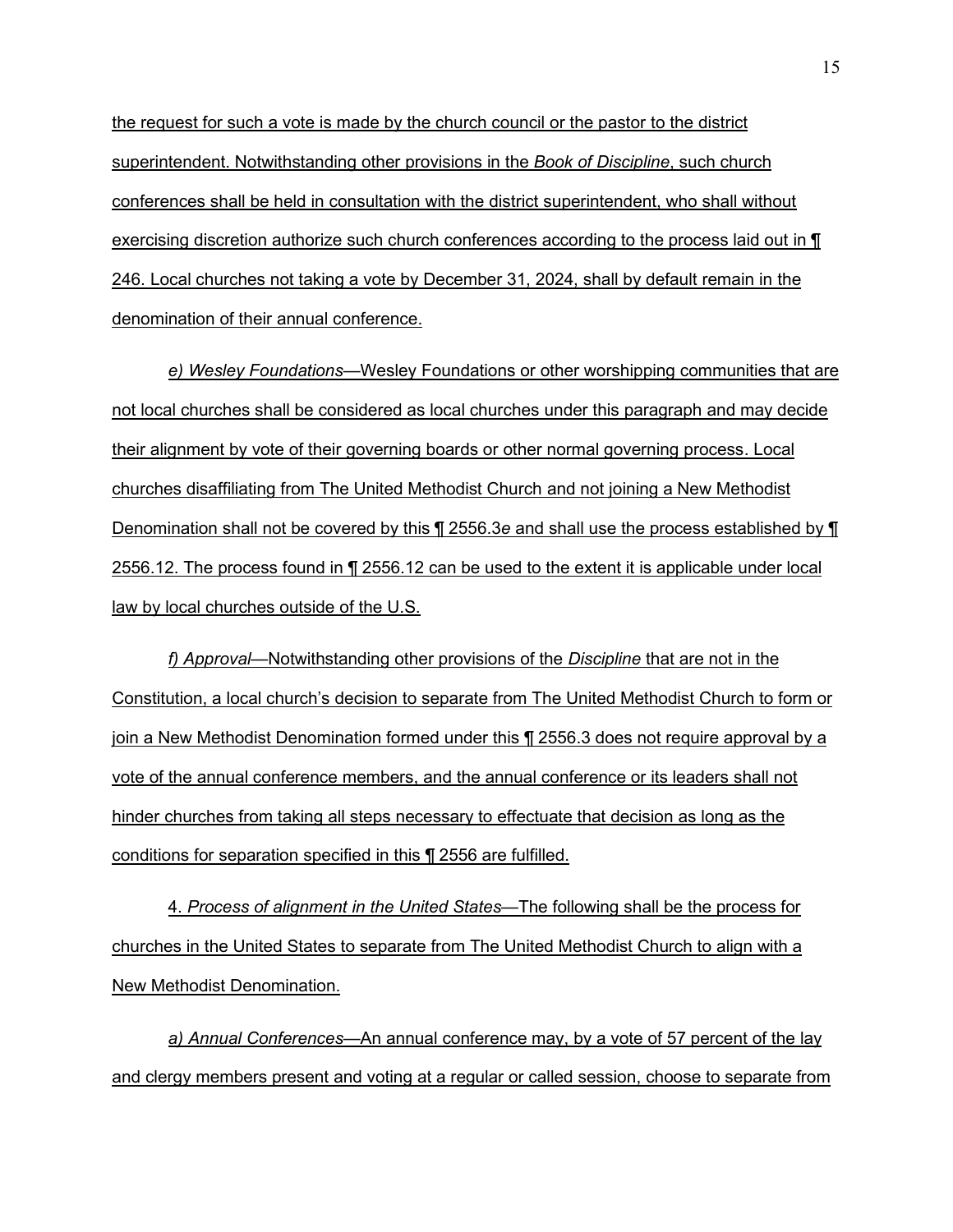The United Methodist Church to form or join a New Methodist Denomination. The annual conference shall consider this decision upon motion from the floor that is supported by one-fifth of its lay and clergy members present and voting or may do so through its normal processes. The annual conference may also call a special session for this purpose upon motion from the floor or through its normal processes. If the annual conference does not vote to separate by July 1, 2021, it shall by default remain part of The United Methodist Church.

**b) Lay Equalizing Members—For the purposes of this decision, all lay equalizing** members shall be elected, as required by ¶ 32, except as otherwise provided for in the Constitution. The formula used by the annual conference in the election of lay equalizing members shall be made public prior to the annual conference session at which the decision regarding alignment is made.

*c) Local Churchesó*(1) Local churches in the United States that disagree with their annual conferenceís decision to separate from The United Methodist Church or that wish to make an earlier decision to separate from The United Methodist Church may, by vote of those professing members present and voting at a regular or called church conference, choose, as applicable, to remain in The United Methodist Church or to separate and form or join a New Methodist Denomination. The church council or equivalent body of each congregation shall determine in advance whether to require a simple majority or two-thirds vote for such a decision. A vote on a motion to opt for a different affiliation from that of the annual conference shall occur in a church conference held not more than 60 days after the request for such a vote is made by the church council or the pastor to the district superintendent. Notwithstanding other provisions in the *Book of Discipline*, such church conferences shall be held in consultation with the district superintendent, who shall without exercising discretion authorize such church conferences according to the process laid out in ¶ 246. Local churches not taking a vote by December 31, 2024, shall by default remain in the denomination of their annual conference. If a church votes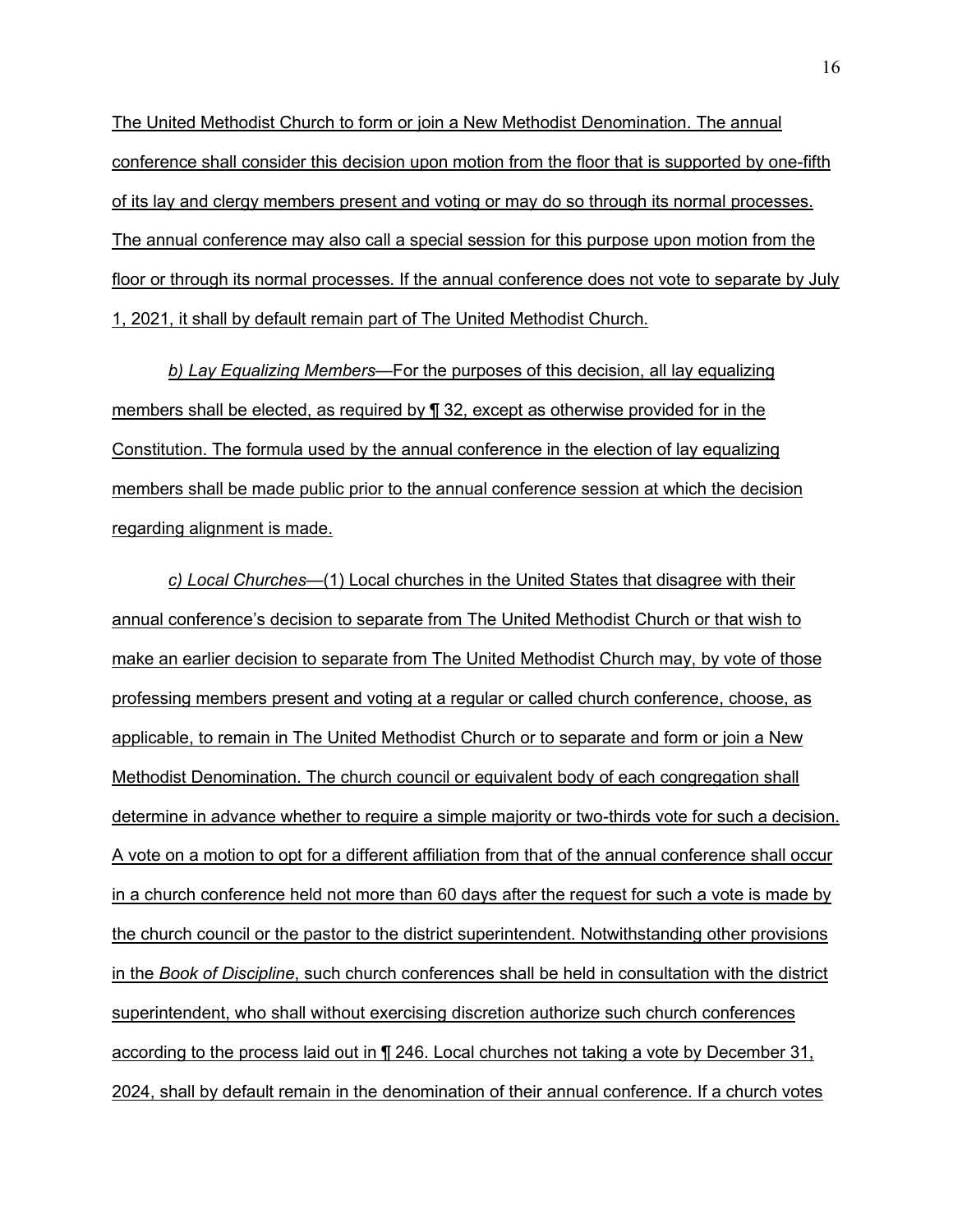to affiliate with a New Methodist Denomination that fails to be certified according to the provisions of ¶ 2556.3*c*, then the local church will remain part of the post separation United Methodist Church.

(2) Wesley Foundations or other worshipping communities that are not local churches shall be considered as local churches under this paragraph and may decide their alignment by vote of their governing boards or other normal governing process.

(3) Local churches are permitted to take such votes prior to their annual conference's vote at any time following the adjournment of the 2020 General Conference, after appropriate notice (see ¶ 246) to all members.

(4) Local churches disaffiliating from The United Methodist Church and not becoming part of a New Methodist Denomination shall not be covered by this ¶ 2556.4 and shall instead use the process established by ¶ 2556.12.

*d)* Approval—Regardless of other provisions of the Book of Discipline that are not in the Constitution, a local church's decision to separate from The United Methodist Church to form or join a New Methodist Denomination formed under this ¶ 2556.4 does not require approval by a vote of the annual conference members, and the annual conference or its leaders shall not hinder churches from taking all steps necessary to effectuate that decision as long as the conditions for separation specified in this ¶ 2556 are fulfilled.

### 5. *Transitional Operation*

*a)* Central conferences, annual conferences, and local churches that vote to separate from The United Methodist Church in order to form or join a New Methodist Denomination shall continue to function under The United Methodist Church until January 1, 2021, or the Separation Date, whichever is later. Apportionments owed by virtue of their affiliation with The United Methodist Church shall be expected to continue to be paid to The United Methodist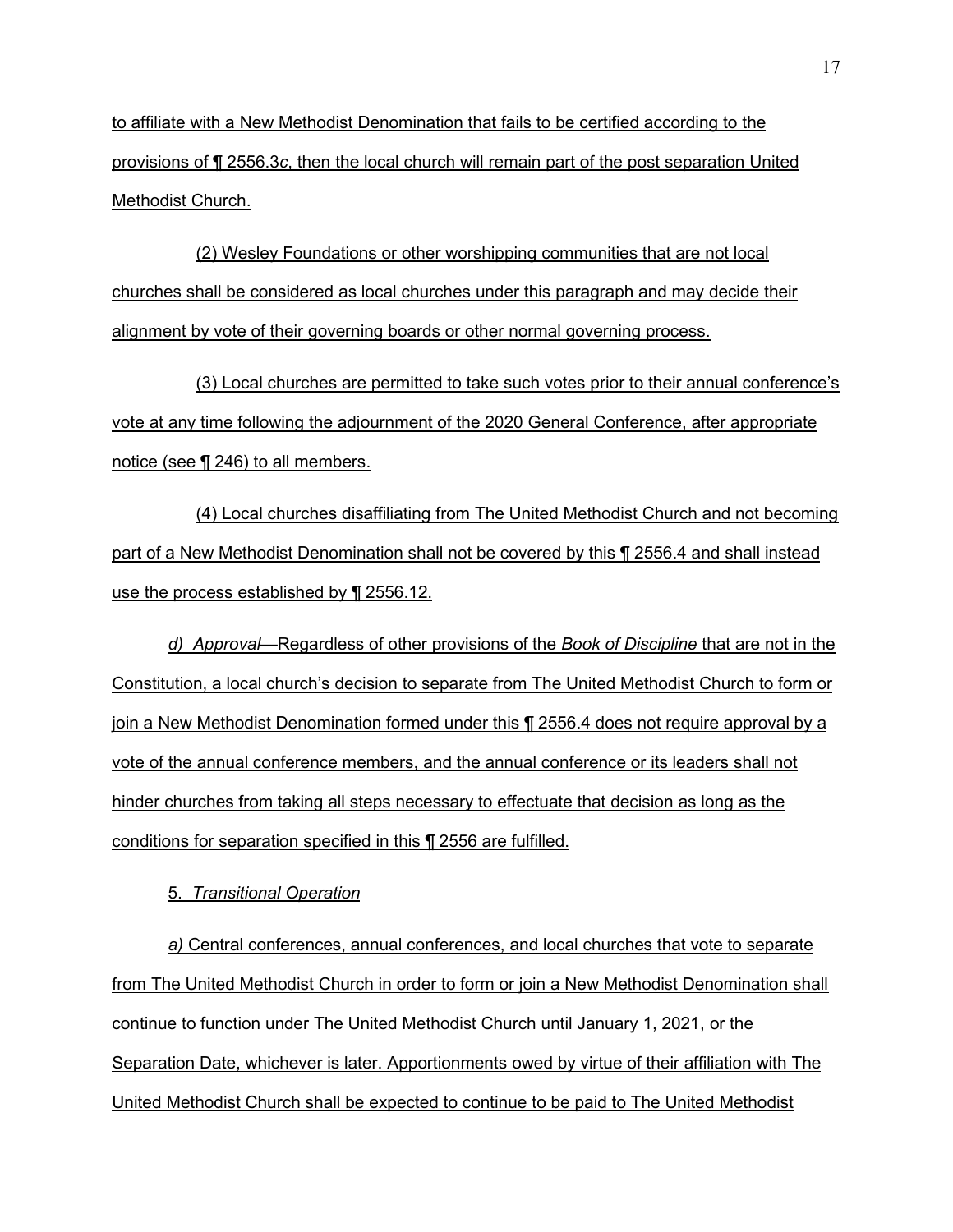Church through December 31, 2020, or the Separation Date, whichever is later. As of January 1, 2021, or the Separation Date, whichever is later, they shall cease to be under the authority of The United Methodist Church, and the New Methodist Denomination shall assume responsibility for any connectional expenses within its denomination.

*b)* Once a New Methodist Denomination has been legally formed (see ¶ 2556.2*c*(1), it shall function under the umbrella, authority, and supervision of the leadership group that develops and promotes its vision (¶ 2556.2) until such time as it formally adopts its new governing documents and the effective date therein.

*c)* Any central conference, annual conference, or local church separating or disaffiliating from The United Methodist Church shall have a grace period of six months following the Separation Date or Disaffiliation Date to remove signage and other uses of the United Methodist name and insignia.

*d)* The Separation Agreements for a central conference, annual conference, or local church shall provide that the releases and indemnities are effective as of the Separation Date.

*e)* Any clergy person who is a member of any central conference or annual conference that votes to separate from The United Methodist Church in order to form or join a New Methodist Denomination shall immediately, upon the recordation of the vote, resign any membership on a United Methodist general agency board and shall resign any position as a delegate or alternate to the United Methodist General Conference, unless that clergy person registers their intent to remain part of the post-separation United Methodist Church (¶ 2556.6*a*). Notwithstanding the foregoing and the general terms of ¶¶ 705 and 710.1, such resignation shall not be required of members of the General Board of Pension and Health Benefits (Wespath). Such clergy person shall also immediately resign from any central conference or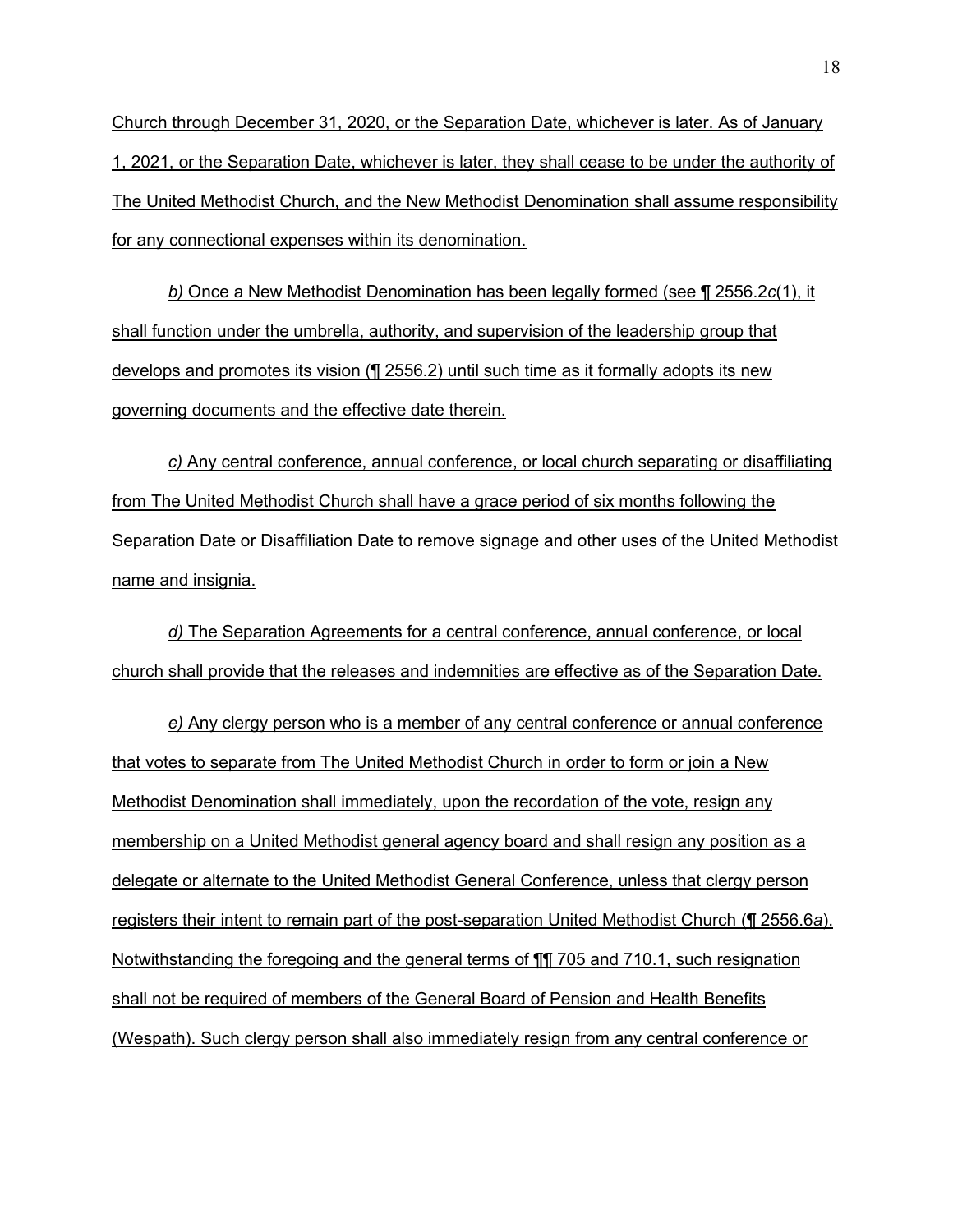jurisdictional conference board, if the central conference or jurisdiction remains part of the postseparation United Methodist Church.

*f)* Any lay person who is a member of any central conference or annual conference that votes to separate from The United Methodist Church in order to form or join a New Methodist Denomination shall immediately, upon the recordation of the vote, resign any membership on a United Methodist general agency board and shall resign any position as a delegate or alternate to the United Methodist General Conference, unless that lay person's membership is maintained in or transferred to a local church that chooses to remain part of the post-separation United Methodist Church (¶¶ 2556.3*d* or 2556.4*c*). Notwithstanding the foregoing and the general terms of ¶¶ 705 and 710.1, such resignation shall not be required of members of the General Board of Pension and Health Benefits (Wespath). Such lay person also shall immediately resign from any central conference or jurisdictional conference board if the central conference or jurisdiction remains part of the post-separation United Methodist Church.

*g)* Any lay person who is a member of a local church that votes to separate from The United Methodist Church in order to form or join a New Methodist Denomination or to otherwise disaffiliate from The United Methodist Church shall immediately, upon the recordation of the vote, resign any membership on a United Methodist general agency board, central conference board, jurisdictional board, annual conference membership or board, or district board, unless that lay person transfers his or her membership to a local church that chooses to remain part of the post-separation United Methodist Church (¶¶ 2556.3*d* or 2556.4*c*). Notwithstanding the foregoing and the general terms of ¶¶ 705 and 710.1, for lay persons who are members of local churches that separate to form or join a New Methodist Denomination, such resignation shall not be required of members of the General Board of Pension and Health Benefits (Wespath). Such lay person shall also immediately resign any position as a delegate or alternate to the United Methodist General Conference.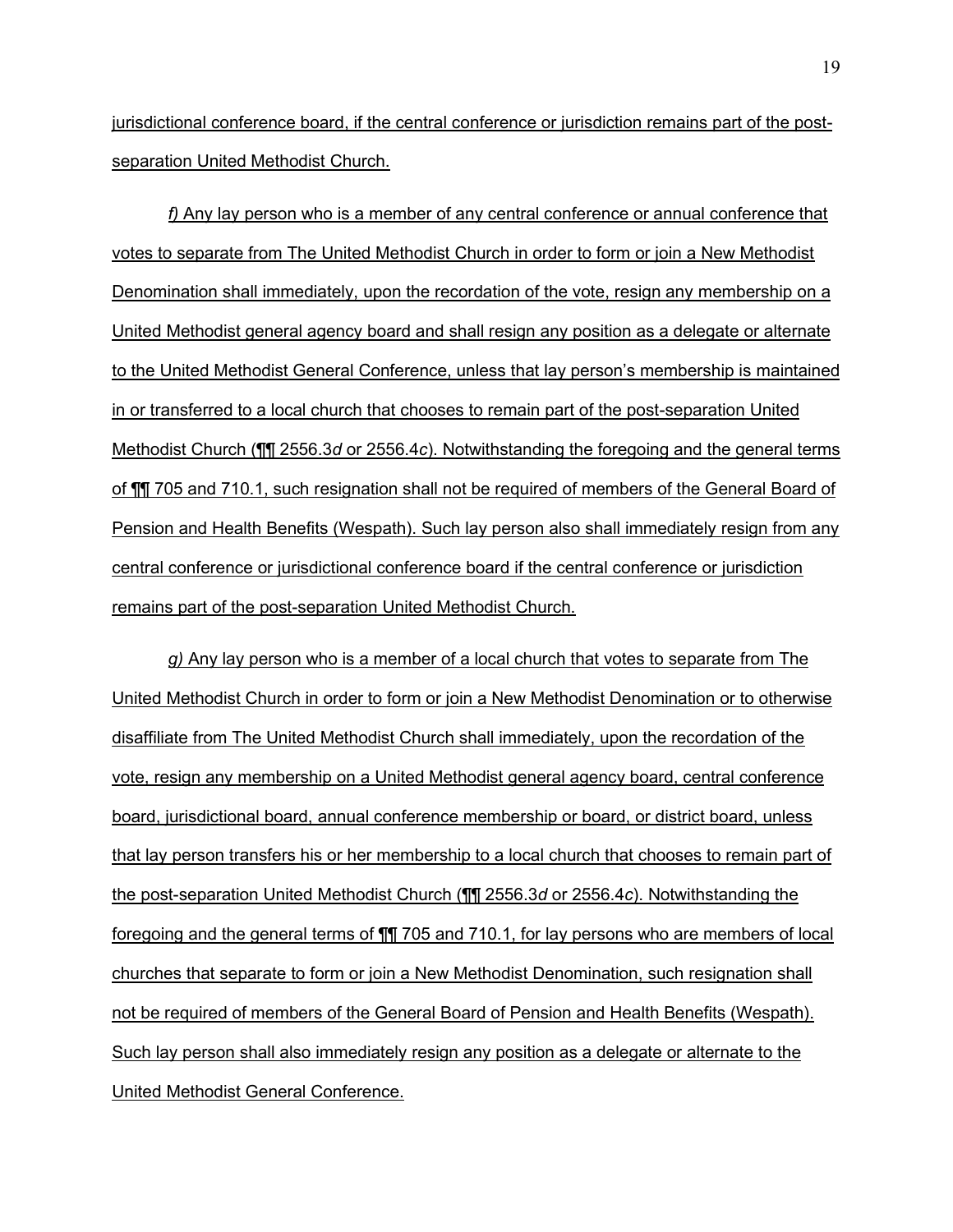6. *Clergy*—Clergy shall by default remain members of their annual conference, unless they choose otherwise. The United Methodist Church will comply with the provisions of the *Book of Discipline* with the understanding that appointments may change during the process of restructuring. Clergy who join a New Methodist Denomination as a result of a vote of their annual conference, or their own decision, will be subject to the rules and procedures of the New Methodist Denomination.

a) Clergy Wishing to Remain in The United Methodist Church—Clergy wishing to remain in The United Methodist Church following a vote by their central conference, annual conference, or local church to separate from The United Methodist Church shall so notify their District Superintendent. This notice must occur prior to the Separation Date of the conference or local church. The Clergyís new appointment shall be made using the appointment process outlined in **III** 425-430 and may need to include the clergy transferring to another annual conference that is in the post-separation United Methodist Church.

**b) Clergy Wishing to Join a New Methodist Denomination—Clergy wishing to cease their** membership in The United Methodist Church to join a New Methodist Denomination shall notify their current district superintendent, their bishop, and the leadership of the New Methodist Denomination they wish to join. Clergy in the United States must make such notification prior to July 1, 2021. Clergy in the central conferences must make such notification prior to July 1, 2022. Clergy in local churches that vote to separate following these deadlines may notify their district superintendent of their desire to join the New Methodist Denomination within 60 days after such vote. Clergy persons shall not be required to withdraw from The United Methodist Church pursuant to ¶ 360.1. The initial transfer can be enacted by transferring to an annual conference, if any, that has joined a New Methodist Denomination or by transfer directly to a New Methodist Denomination. A transfer notation shall be made on the credentials of any clergy person who decides to transfer from The United Methodist Church to join a New Methodist Denomination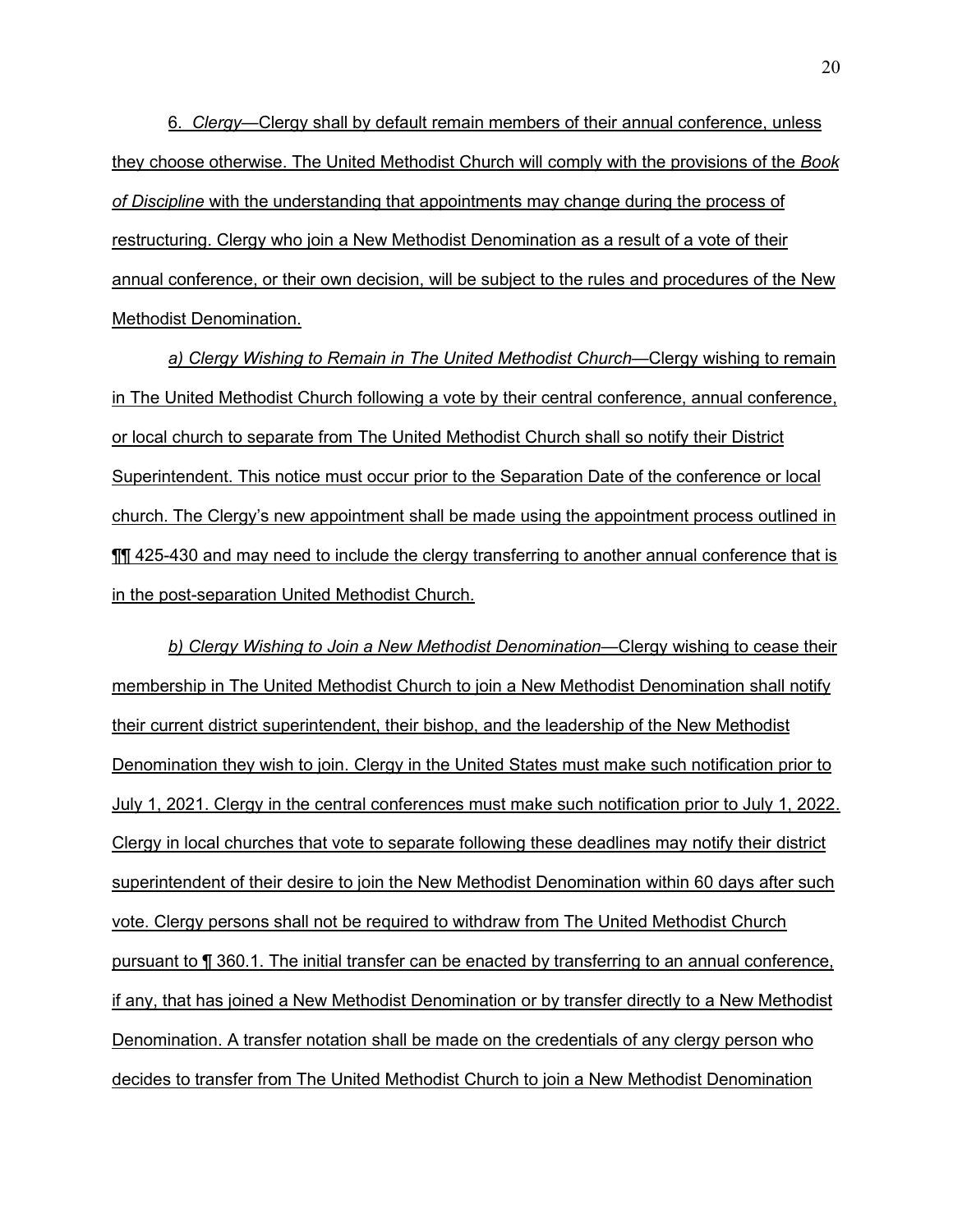formed under this paragraph with an effective date of transfer clearly noted on the credentials. Transfer to a New Methodist Denomination shall be effective upon written notice from the credentialing body in the New Methodist Denomination that the clergy person has met the standards for ministry in that denomination and has been received as ordained clergy. After the initial deadlines, clergy may transfer to New Methodist Denominations if provided under an ecumenical agreement and the processes of the New Methodist Denomination they wish to join.

*c)* Transitional Appointments—Clergy may serve in a transitional appointment in a denomination other than the one of which they are a member through the process outlined in the *Discipline* or the procedures adopted by a New Methodist Denomination. During transitional appointments, clergy shall abide by the applicable *Discipline* or other standards and requirements of the denomination to which they are appointed. Local churches shall ensure that clergy compensation shall not be interrupted during this time of transition.

*d) Files*—Upon written request by the clergy person, a copy of all personnel files held by The United Methodist Church or its districts or annual conferences related to that clergy person shall be forwarded to the person or agency in the New Methodist Denomination authorized to receive them. The United Methodist Church shall retain a copy of all personnel files for its records.

*e) Candidates*—It is recommended that candidates who are in process toward licensing, commissioning, or ordination be grandfathered into that point in the process in whichever denomination with which they desire to align, so that they would not have to repeat requirements for licensing or ordination. Boards of ordained ministry shall promptly forward the paperwork and files of candidates to the proper body in the candidate's new denomination when requested in writing by the candidate.

*f) Bishops*—Active and retired bishops shall remain in The United Methodist Church unless they choose otherwise. A bishop who wishes to separate to join a New Methodist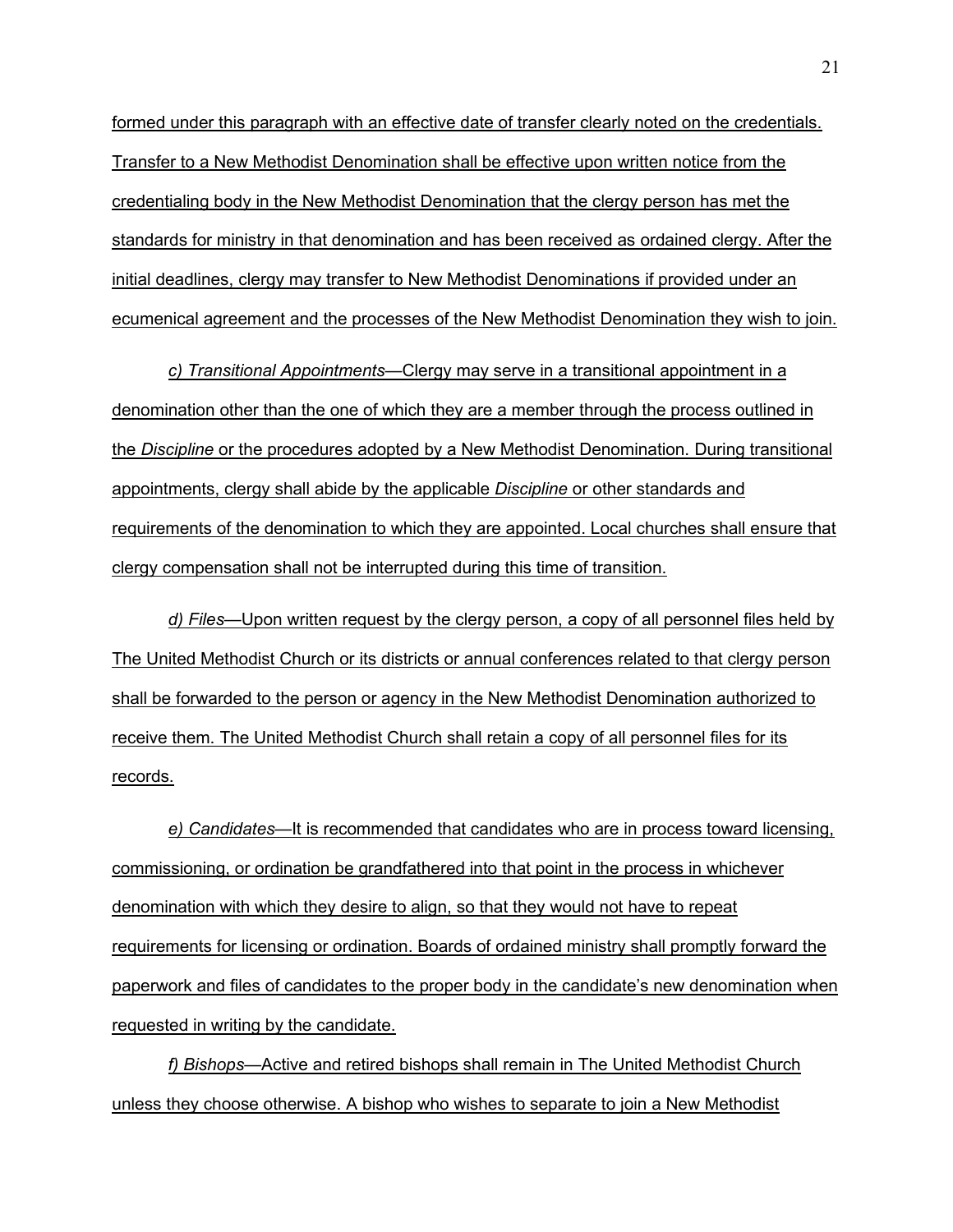Denomination shall notify the president of the Council of Bishops and the leadership of the New Methodist Denomination with which they desire to align prior to July 1, 2021. Service as an active bishop in a New Methodist Denomination shall depend upon the governing provisions adopted by that denomination.

7. *Financial Issues Related to Entities Separating from The United Methodist Church to Form or Join a New Methodist Denomination.* 

a) Application—This ¶ 2556.7 applies to those central conferences, annual conferences, and local churches that have chosen, under the provisions in ¶¶ 2556.3 or 2556.4, to separate from The United Methodist Church and form or join a New Methodist Denomination.

*b) Property, Assets, and Liabilities of Annual and Central Conferences that Separate* 

(1) *General*—Annual conferences or central conferences that vote to separate from The United Methodist Church under the provisions of ¶ 2556, and thereafter form and/or join a New Methodist Denomination, shall retain all of their property, assets, and liabilities, subject to the procedures in this subparagraph. In addition, all local churches within any such annual or central conference that opt (by default or vote) to remain associated with that conference (as opposed to voting to remain within The United Methodist Church) shall likewise retain all of their assets and liabilities, subject to the procedures in this subparagraph. The assets and liabilities covered include, but are not limited to, those held directly by the relevant central conferences, annual conferences, and local churches, as well as all assets and liabilities held by their districts and any of their Controlled Entities.

(2) Separation Agreements—An annual conference or central conference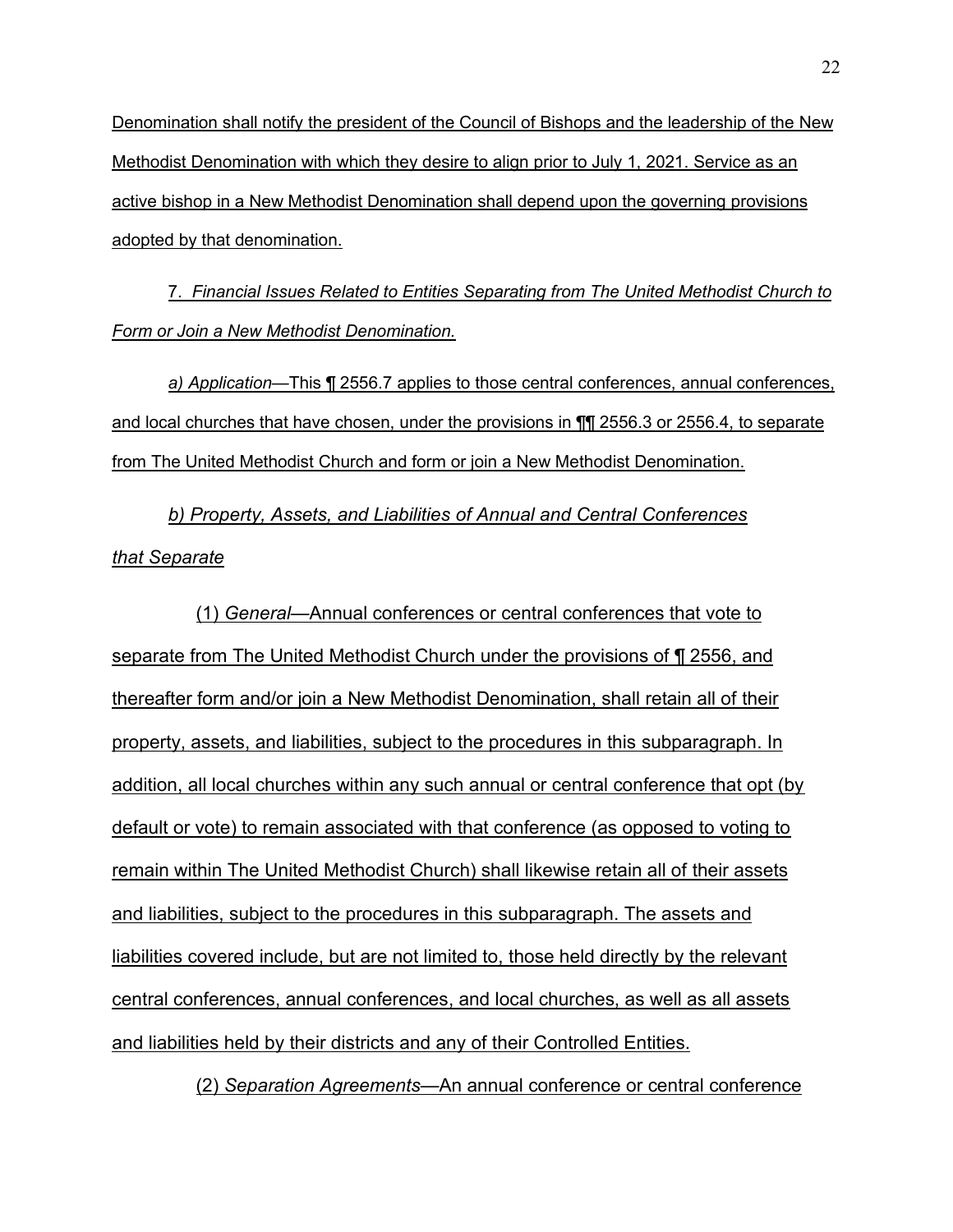separating from The United Methodist Church under ¶ 2556 must enter into a Separation Agreement with the General Council on Finance and Administration that does whatever is necessary to legally effectuate the separation in accordance with this ¶ 2556, including (without limitation) acknowledging that the separating annual conference or central conference, along with all local churches that have opted (by vote or default) to remain aligned with any such conference, are retaining both legal title to their respective property and assets and full responsibility for all of their liabilities. The New Methodist Denomination the annual conference or central conference is forming or joining shall be an additional party to this agreement. Working with the New Methodist Denomination, the General Council on Finance and Administration shall develop a standard form for such Separation Agreements, in consultation with Wespath regarding pension and benefit matters. The purpose of these agreements is to ensure the full and complete retention of all assets and liabilities by the separating entities, or in circumstances in which a new legal entity is being established, transfer (by valid assignment and assumption agreements or others) to an entity that is capable of assuming and satisfying all such liability, and by providing appropriate protections for units of The United Methodist Church from any claims relating to those assets or liabilities. The standard form and individual Separation Agreements shall be consistent with ¶ 2556.7 and cannot impose any financial obligations or restrictions that are not contemplated by this subparagraph but may include terms and conditions necessary to effectuate the intent of this subparagraph.

(3) *Terms of Separation Agreements*.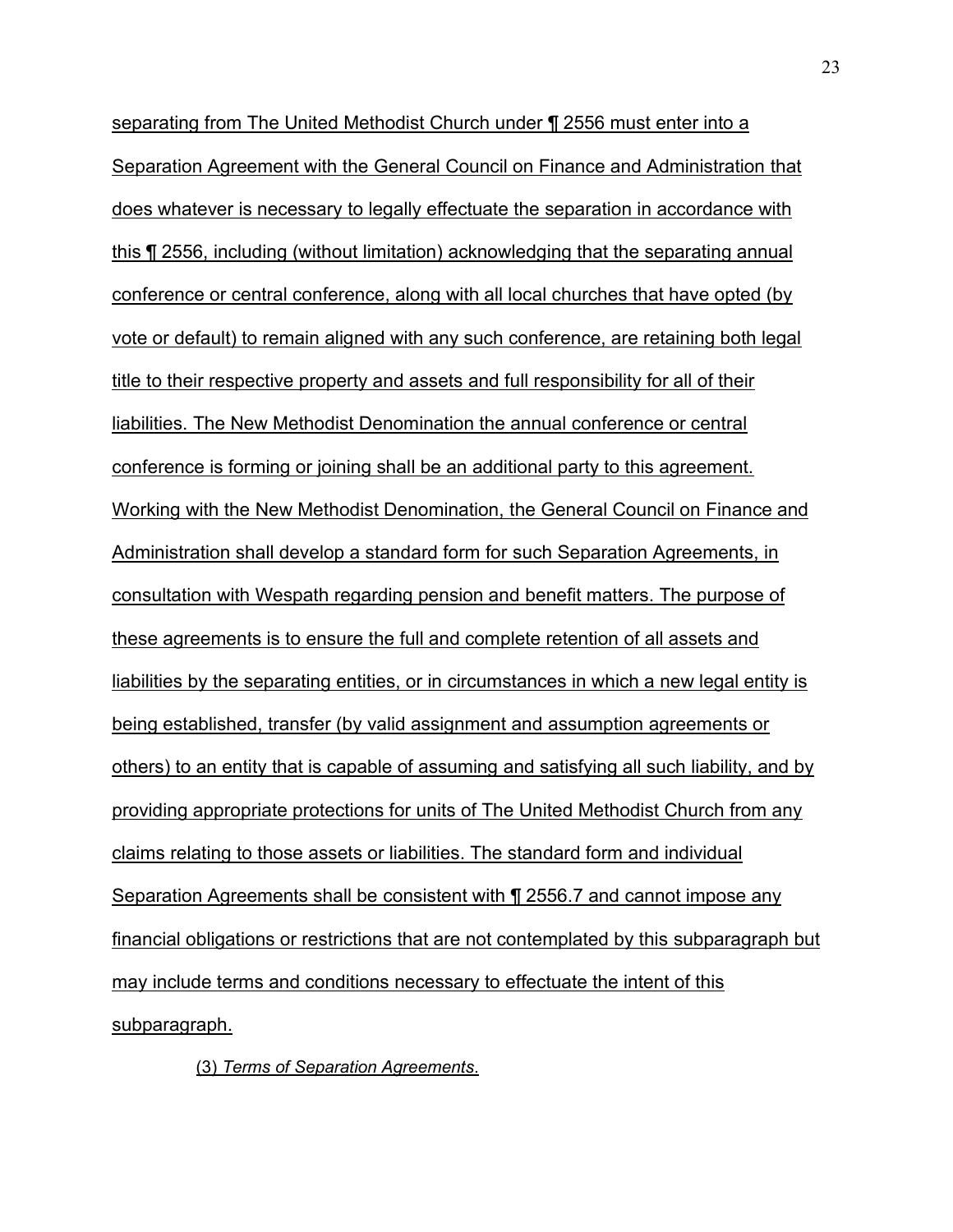a. *Authorityó*The Separation Agreement must be signed by an authorized representative of a legal entity with the authority and capacity under applicable law to enter into enforceable agreements on behalf of the annual or central conference. If the annual conference or central conference cannot satisfy the General Council on Finance and Administration that it has such authority, it will need to establish a new legal entity that can do so. The New Methodist Denomination shall be an additional party to the Separation Agreement.

b. *Retention of Assets and Liabilities*.

(i) The Separation Agreement shall include provisions that confirm that all separating entities shall retain title to all of their property and assets subject to the procedures in this subparagraph.

(ii) The Separation Agreement shall include provisions that confirm that the separating entities are fully retaining or (if a new legal entity is being established) fully assuming all liabilities, including pension liabilities and plan sponsorship of a sequestered part of the pension plan, as described in ¶ 2556.8*c* to the satisfaction of Wespath, and all liabilities owed to third parties, including other United Methodist Church Affiliated Institutions, except as provided below. The annual conference or central conference must demonstrate that such liabilities have either been satisfied in full, with written confirmation of that fact supplied by the third party to whom the liability was or is owed, or fully assumed by the annual conference or central conference, the New Methodist Denomination, and/or another entity pursuant to agreements to which the applicable third party creditors have consented. This includes, but is not limited to, all applicable mortgages, debts, and other liens on church property.

c. *Indemnification*; *Insurance*—The separating annual or central conference and the New Methodist Denomination shall indemnify and hold harmless, and it has a duty to defend, all units of The United Methodist Church and their Affiliated Institutions as well as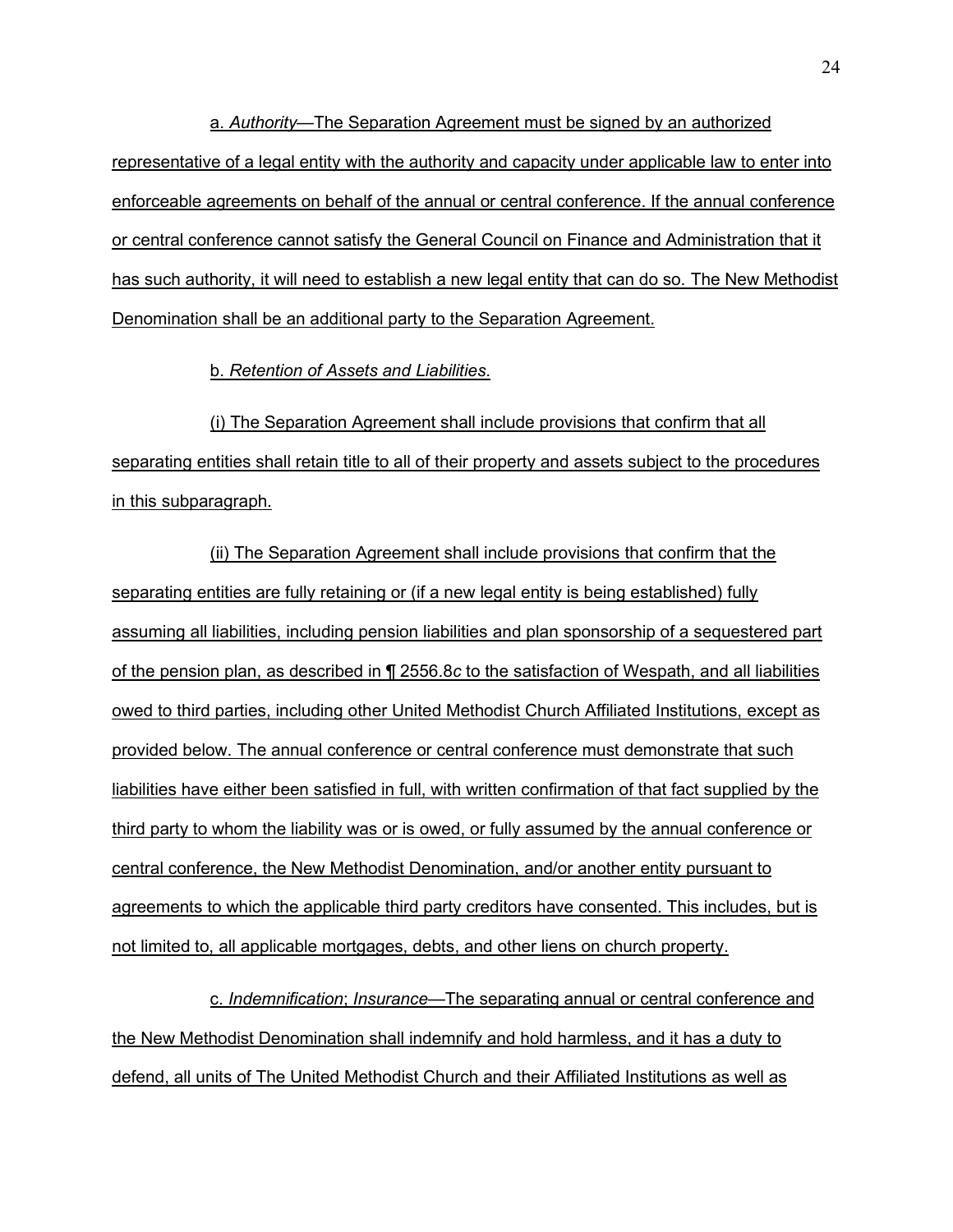their officers, directors, agents, and employees from any liability or costs (including reasonable attorney fees) resulting from any claim, action, or cause of action that may exist, or that may arise in the future. Without limiting the authority of the General Council on Finance and Administration under ¶ 2556.7*b*(3), the indemnification shall include, but not be limited to (i) the acts or omissions of any clergy or other employees, volunteers, or others acting on behalf of the annual conference or central conferences and their respective entities or local churches (except for clergy who choose to remain with The United Methodist Church), based upon acts or omissions that occurred prior to the Separation Date; (ii) any other liabilities assumed under the Separation Agreement, including but not limited to claims by third-party creditors; and (iii) liability or cost incurred as a result of any claim, action, or cause of action for damages to persons or property resulting from the annual or central conferenceís failure to take all necessary steps as required by this ¶ 2556.7. The annual or central conference, and the New Methodist Denomination, shall maintain insurance coverage with The United Methodist Church entities as identified in the Separation Agreement as additional named insured, against all covered claims described in this paragraph.

d. Mutuality—The Separation Agreement shall include provisions similar to those in ¶ 2556.7*b*(3)c for an appropriate entity of The United Methodist Church to indemnify and defend the annual or central conference and/or the New Methodist Denomination, for vicarious liability relating to the acts or omissions of clergy or local churches within that annual or central conference that elect to stay with The United Methodist Church, and to include the New Methodist Denomination as an additional named insured on insurance for such claims.

e. *GCFA Approval*—All provisions in the Separation Agreement relating to the retention or assumption of liabilities, including the amount and type of insurance, shall be to the satisfaction of the General Council on Finance and Administration, which satisfaction shall not be unreasonably withheld. Notwithstanding the foregoing, provisions of the Separation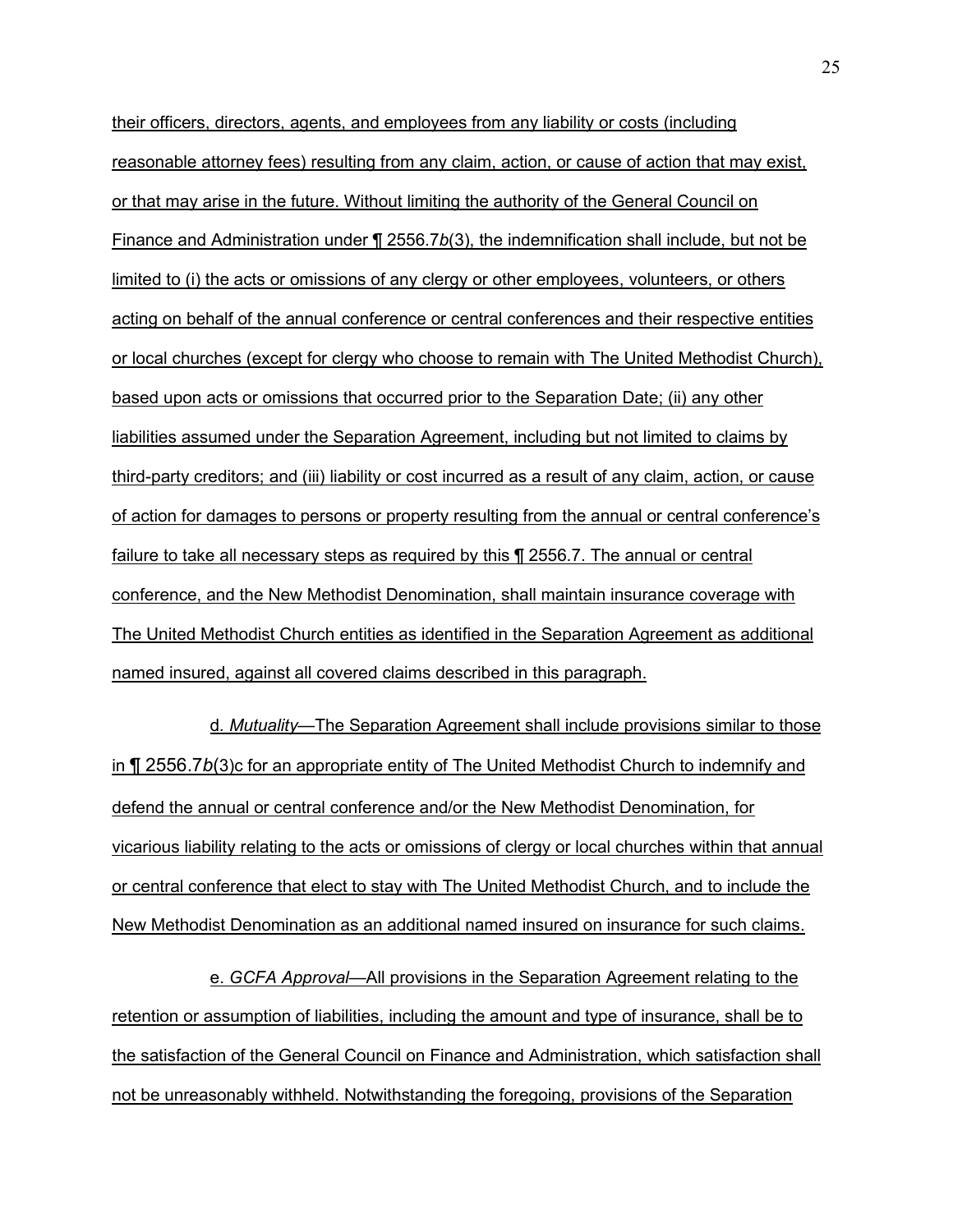Agreement regarding the assumption or plan sponsorship and pension liabilities shall be to the satisfaction of Wespath, and Wespath may require separate execution by the annual conference, New Methodist Denomination, or both, of new pension plan adoption agreements incorporating new plan documents, and other benefit plan adoption agreements.

f. *Separation Dateó*The Separation Agreement shall identify the Separation Date agreed to by the parties, which must be no earlier than January 1, 2021 and no more than six months after the vote to separate, except that the Separation Date may be extended for an additional period not exceeding twelve months provided that good faith efforts are occurring to resolve any outstanding issue delaying separation and such extended date is not later than June 30, 2026. If a Separation Agreement is not finalized and separation does not occur by the Separation Date (including an extended date), then by default the annual conference or central conference shall remain part of The United Methodist Church.

g*. Releaseó*Effective on the Separation Date, and provided all conditions in the Separation Agreement have been met, the execution of the Separation Agreement by authorized representatives of The United Methodist Church (e.g., General Council on Finance and Administration or some other representative) shall constitute a release and discharge of all assets of the conferences or local churches covered by that Separation Agreement from any trusts in favor of The United Methodist Church that had previously attached to those assets by virtue of trust provisions included in ¶¶ 2501 and 2503 of *The Book of Discipline of The United Methodist Church* or in any deeds or other instruments of conveyance pursuant to which the church entity acquired those assets in the first instance. For the sake of clarity, this ¶ 2556.7*b*(3)g does not release the assets, related to the pension and retirement plans, held in benefit plan trusts by Wespath for the exclusive benefit of participants, which shall be governed by ¶ 2556.8*c*.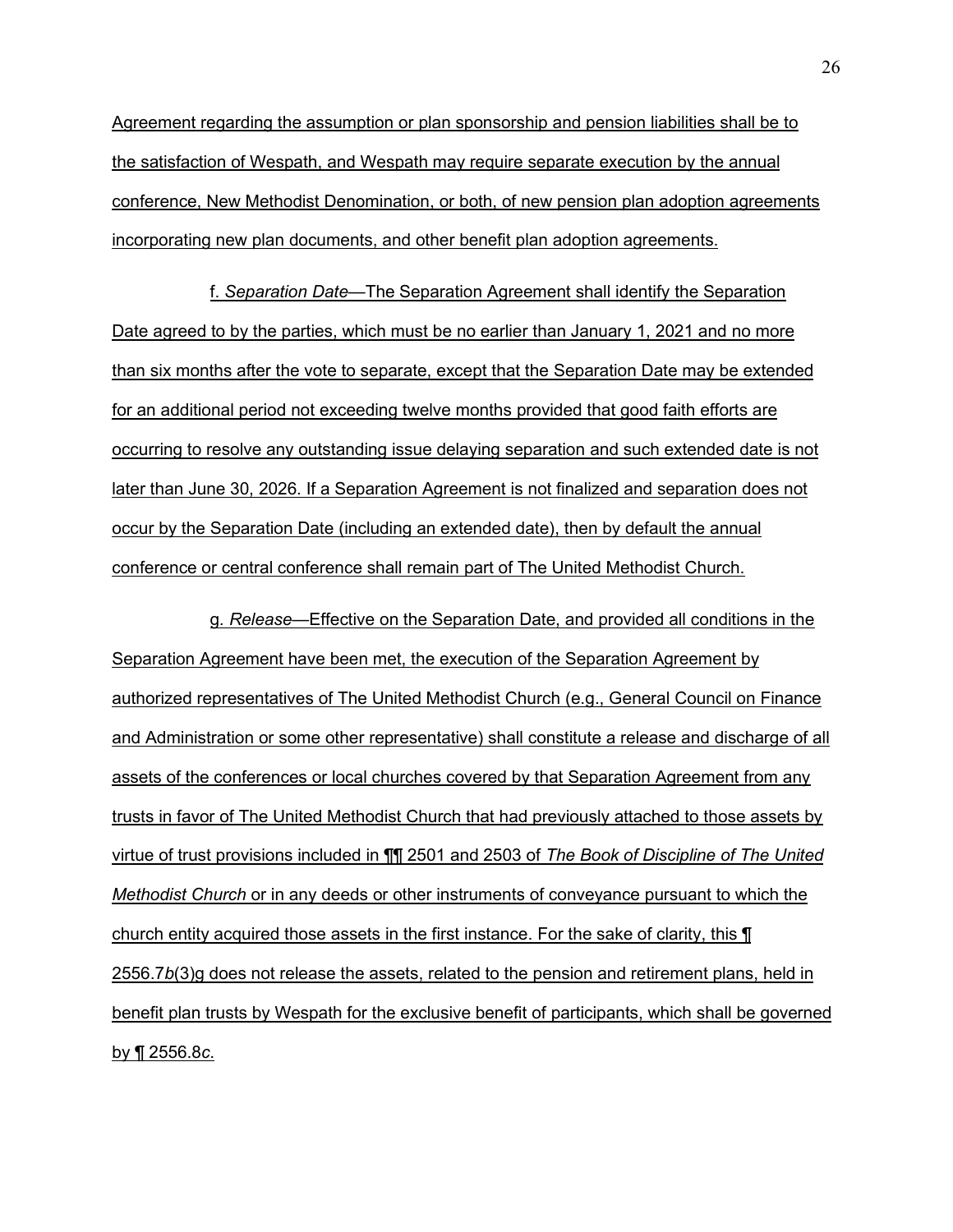h. *Binding on Successors*—The rights and obligations of the annual or central conference shall transfer to any successor entity. The property and assets of the annual or central conference cannot be transferred or assigned unless any corresponding liabilities are satisfied or assigned, such as mortgages and liens on church real estate.

i. *Group Tax Exemption Ruling*—As of the Separation Date, an annual conference in the United States shall cease to use, and also shall ensure that its districts, local churches, and their Controlled Entities or their affiliated entities which have been included in the group tax exemption ruling shall cease to use, any and all documentation stating that they are included in the denominationís group tax exemption ruling administered by the General Council on Finance and Administration of The United Methodist Church.

j. Restricted Assets—No unit that remains affiliated with, nor any person purporting to represent the interests of The United Methodist Church or its Controlled Entities or Affiliated Institutions, is authorized to contest any decision or claim by the separating annual or central conference to any assets on the grounds that the conference's title or interest in the assets is subject to a restriction that requires the assets to be used for a particular purpose.

## *c) Local Church Property, Assets, and Liabilities*

(1) Application—This provision applies to local churches that vote to separate from The United Methodist Church under the provisions of ¶ 2556.3*d* and ¶ 2556.*4c* to form or join a New Methodist. If the local church is joining a New Methodist Church that has an ecumenical agreement with The United Methodist Church that includes terms that simplify the process of separation of a local church under this ¶ 2556, those provisions shall be followed.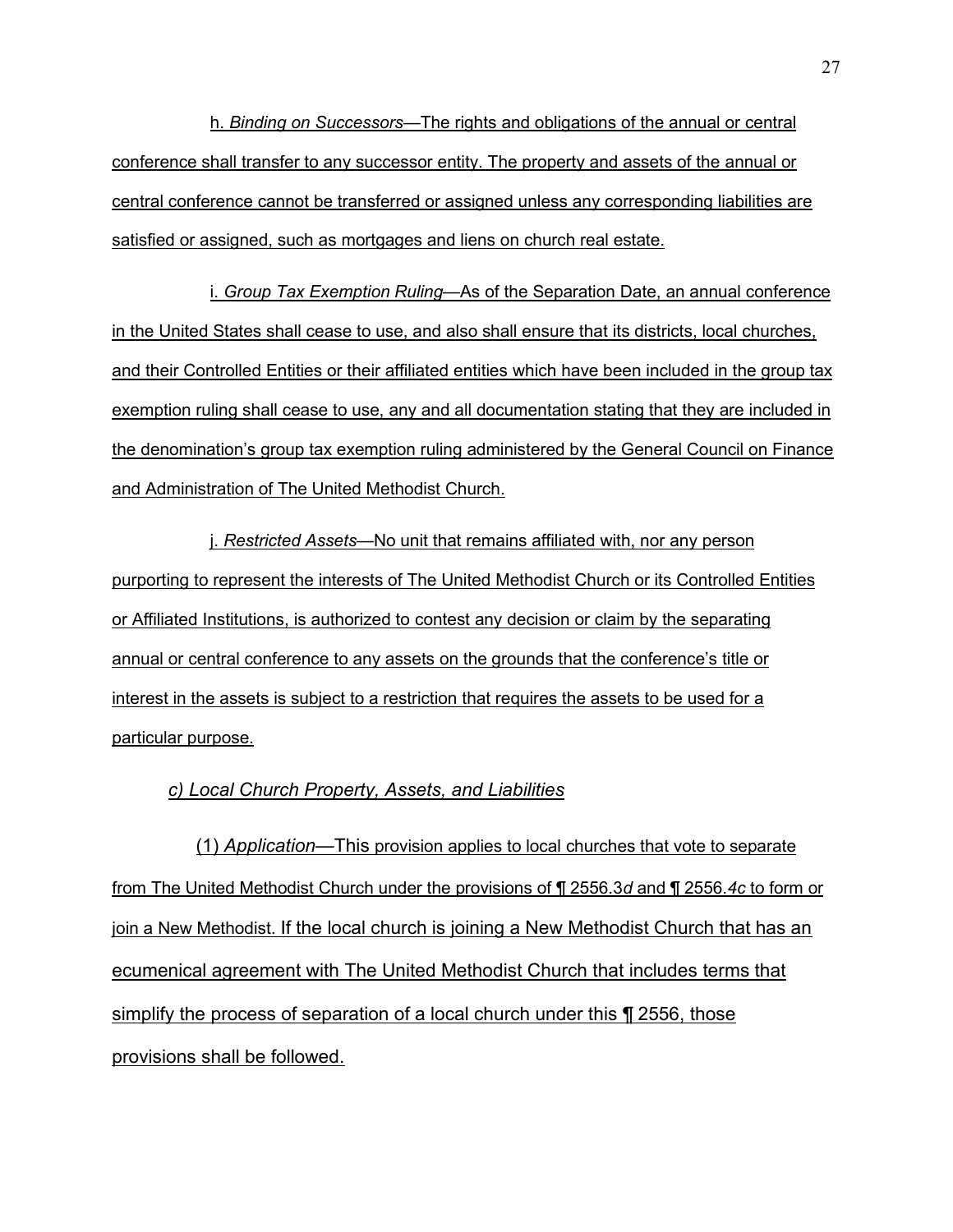(2) *Retention of Assets and Liabilities*—A local church that separates under the provisions of ¶ 2556.3*d* or ¶ 2556.4*c* to form or join a New Methodist Denomination shall retain all of its property, assets, and liabilities, subject to the procedures in this subparagraph. Where real property is owned and titled by an annual conference or another entity than the local church, such real property shall remain in possession of the annual conference or other entity that owns it, unless the local church and the annual conference or other entity negotiate a change in ownership.

(3) *Pre-Separation Obligations*—The local church, prior to its separation, shall be expected to maintain its connectional responsibilities, including, but not limited to paying apportionments and direct billed benefit costs from the annual conference, through the Separation Date.

(4) *Separation Agreementsó*Unless an applicable ecumenical agreement between The United Methodist Church and a New Methodist Denomination provides otherwise, a local church separating to form or join a New Methodist Denomination, and the New Methodist Denomination or a representative corporate entity with legal authority for the New Methodist Denomination it is joining, must enter into a Separation Agreement with the applicable annual conference on its behalf and for The United Methodist Church, to document the full retention of all assets and all liabilities by the separating church or, in cases in which a new legal entity is to be established, to effectuate the full assignment and assumption of all such assets and liabilities to the new entity. Working with the New Denominations, the General Council on Finance and Administration shall develop a standard form for such Separation Agreements. The purpose of these agreements is to ensure the full and complete retention of all assets and liabilities by the separating churches or, in circumstances in which a new legal entity is being established, a legally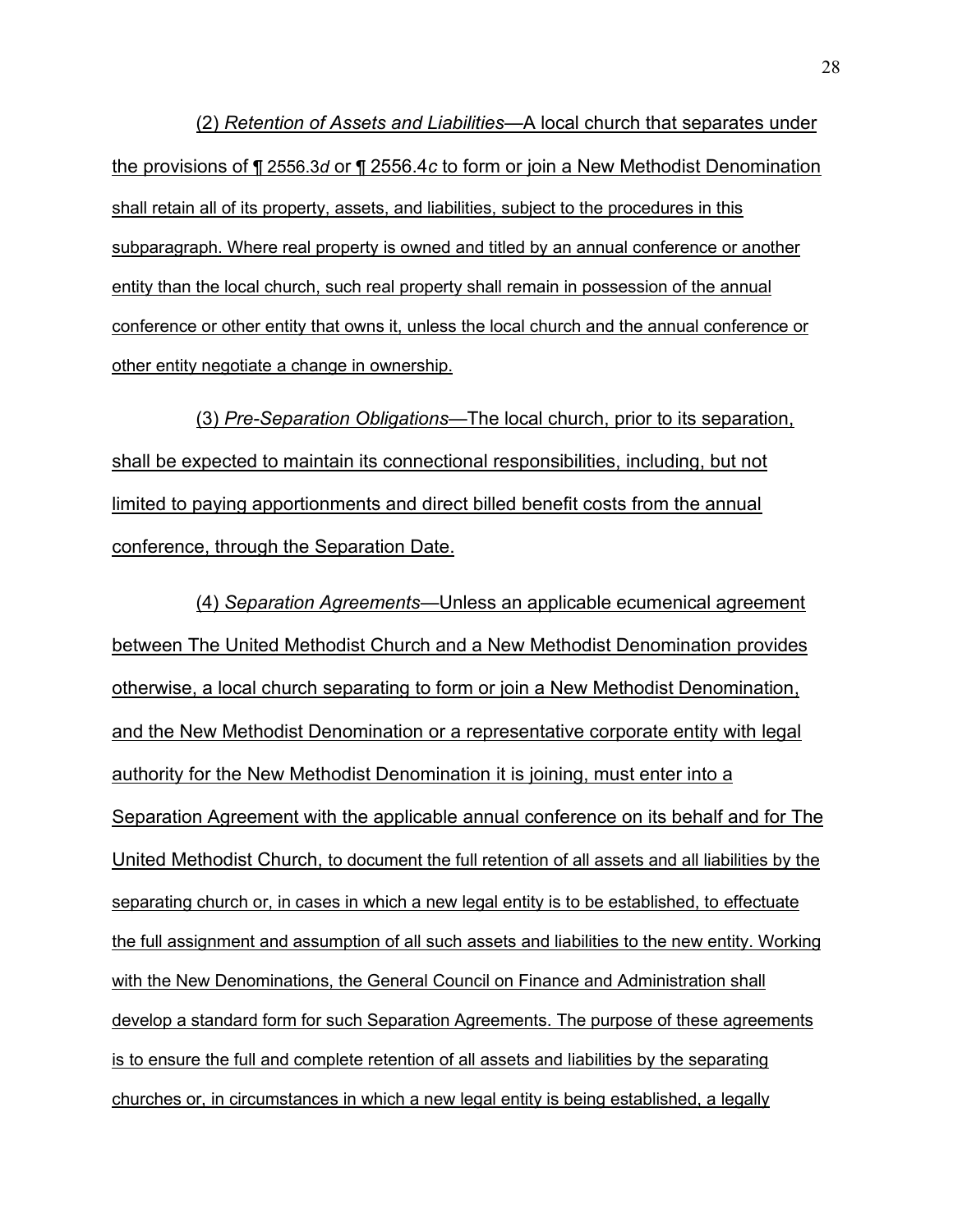effective and complete transfer of all assets and liabilities to an entity that is capable of assuming them, and to provide appropriate protections for annual conferences and other entities or Affiliated Institutions of The United Methodist Church from any claims relating to those assets or liabilities. The standard form and individual Separation Agreements shall be consistent with this ¶ 2556.7 and cannot impose any financial obligations or restrictions that are not contemplated by this paragraph, but may include terms and conditions necessary to effectuate the intent of this paragraph. Notwithstanding the foregoing, pension matters with regard to such local church shall be subject to ¶ 2556.7*c*(6)c below and ¶ 2556.8.

(5) *Role of the Annual Conference*—The approval by vote of the annual conference members shall not be required for a local church to separate under this subparagraph in order to form or join a New Methodist Denomination. The board of trustees of the applicable annual conference, with the advice of the bishop and the annual conference chancellor, annual conference treasurer, and annual conference benefits officer, shall have the responsibility to negotiate the terms of the separation agreements with local churches. The annual conference shall ensure that the separation agreements address any issues unique to an annual conference or a particular local church or applicable laws. In such negotiations, the annual conference trustees, in consultation with the bishop and abovementioned annual conference officers, may develop additional standard terms or conditions so long as they are consistent with the standard terms required in this paragraph and the form developed by the General Council on Finance and Administration, and do not impose financial or other burdens, conditions, or obstacles to separation other than those in this  $\P$ 2556.7.

(6) *Agreement Terms*.

a. Parties—While the local church shall execute the Separation Agreement in its own name, if the local church has incorporated or otherwise established a new entity that will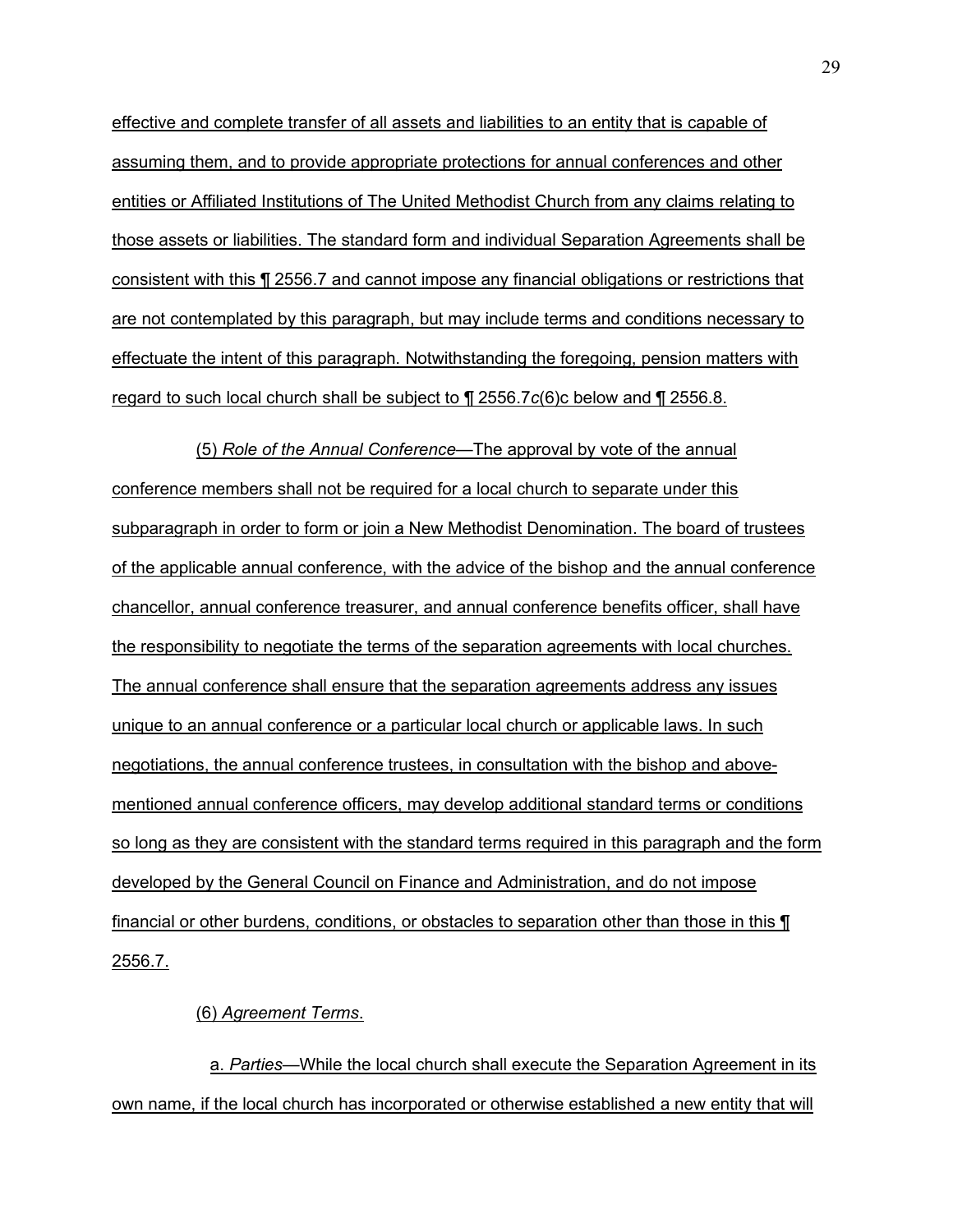acquire its assets and property and assume its liabilities, that entity shall be a party to the Separation Agreement. The New Methodist Denomination shall be an additional party to the Separation Agreement. Provided the Separation Agreement includes all the requisite terms, the Chair of the Board of the Trustees of the relevant annual conference shall execute the Separation Agreement.

b. *Property*—The local church shall retain its real and personal, tangible and intangible property for no additional required consideration to the annual conference beyond that described in this subparagraph. If the local church property is going to be transferred to another legal entity, all such transfers shall become effective as of the Separation Date. All costs for transfer of title or other legal work shall be paid by the separating local church, except each party to such transfer shall pay its own attorney fees. Where real property is owned and titled by an annual conference or another entity than the local church, such real property shall remain in possession of the annual conference or other entity that owns it unless the local church and the annual conference or other entity negotiate a change in ownership.

c. *Pension Withdrawal Liabilityó*The local church shall be responsible for making the withdrawal liability payment in the amount required by ¶ 1504.23 unless the local church is excepted from such payment or the liability is otherwise satisfied under ¶ 2556.8.

d. Financial Liabilities to Annual Conference Entities—A Separation Agreement may require that by the Separation Date, some or all outstanding debts, loans, and liabilities owed by the local church to its annual conference (including the district or any Controlled Entities) pursuant to previously documented agreements be satisfied or assumed by another entity satisfactory to the annual conference, which satisfaction shall not be unreasonably withheld, to be repaid according to the terms of such loans unless the church elects to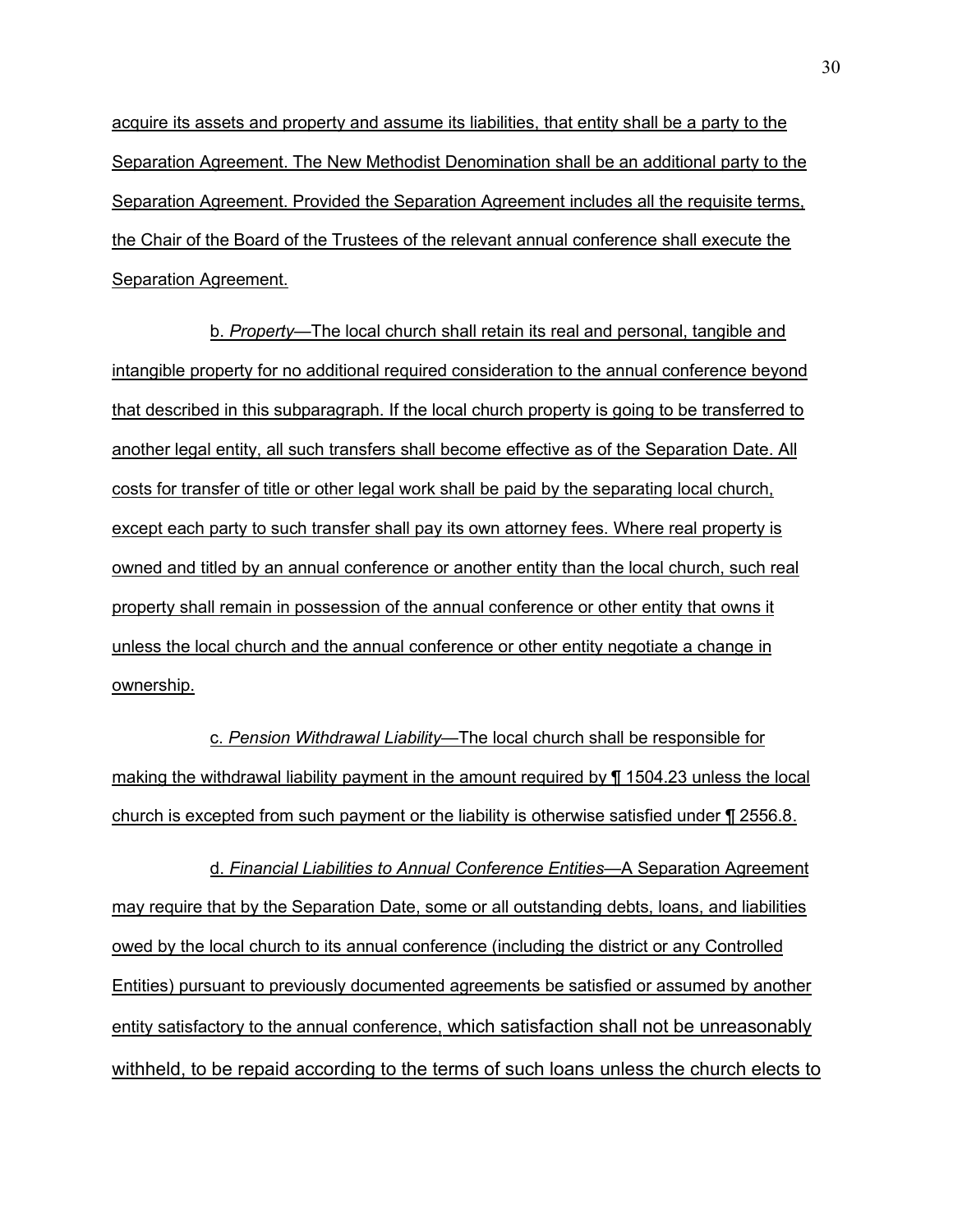pay in full such items before the date of separation. The local church shall not be required to pay at separation any other financial obligations owed to the annual conference or district except for previously owed and documented unpaid portions related to health insurance payments, pension premium payments, or property insurance payments as applicable.

e. Local Church Liabilities Owed to Other Parties—Prior to separation, and before any local church property or assets may be transferred to another entity, all outstanding liabilities of the local church owed to third parties (including United Methodist Church Affiliated Institutions, but not including the annual conference, district, or their Controlled Entities), shall have either been (i) satisfied in full, with written confirmation of that fact supplied by the third party to whom the liability was owed; or (ii) fully assumed by the other entity pursuant to agreements to which the local church's third party creditors have consented, and which oblige the other entity to fully indemnify and defend the local church against any claims relating to those liabilities.

f. Group Tax Exemption Ruling–As of the Separation Date, the local church shall cease to use, and also shall ensure that any affiliates of the local church which have been included in the group tax exemption ruling shall cease to use any and all documentation stating that the local church is included in the denomination's group tax exemption ruling administered by the General Council on Finance and Administration of The United Methodist Church. The local church and any of its affiliates which have been included in the group tax exemption ruling will be removed as of the Separation Date.

g. No Other Claims—The local church shall not have a claim to or be entitled to a share of any assets of its annual conference.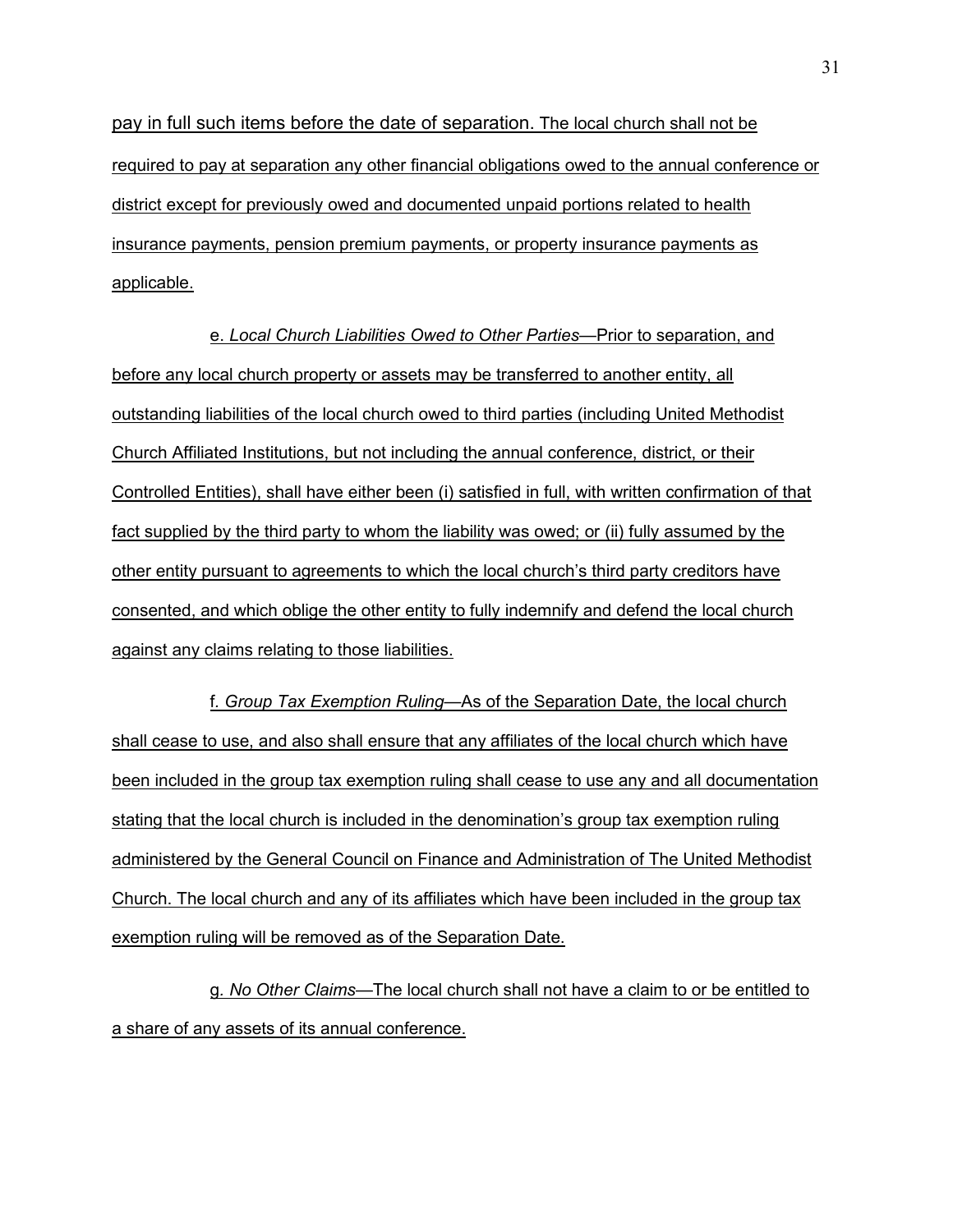h. *Indemnification; Insurance*—In further consideration for the transfer of property, the local church and the New Methodist Denomination shall indemnify and hold harmless, and have a duty to defend the annual conference, its Affiliated Institutions, and units of The United Methodist Church, as well as their officers, directors, agents, and employees from any liability or costs (including reasonable attorney fees) resulting from any claim, action, or cause of action that may exist, or that may arise in the future. Without limiting the authority of the General Council on Finance and Administration under ¶ 2556.7*c*(4) regarding the standard form, the indemnification shall include, but not be limited to (i) the acts or omissions of any clergy or other employees, volunteers, or others acting on behalf of the local church (except for clergy who choose to remain with The United Methodist Church), based upon acts or omissions that occurred prior to the Separation Date; (ii) any other liabilities assumed under the Separation Agreement, including but not limited to claims by third-party creditors; and (iii) liability or cost incurred as a result of any claim, action, or cause of action for damages to persons or property resulting from local churchís failure to take all necessary steps as required by this subparagraph. The local church and/or the New Methodist Denomination shall maintain insurance coverage, with the annual conference and The United Methodist Church entities identified in the Separation Agreement as an additional named insured, against all covered claims in this paragraph. Such insurance shall include the amount and type of insurance which shall be to the satisfaction of the annual conference, which satisfaction shall not be unreasonably withheld.

i. Restricted Assets—No unit that remains affiliated with, nor any person purporting to represent the interests of The United Methodist Church or its Controlled Entities or Affiliated Institutions, is authorized to contest any decision or claim by the separating local church to any assets on the grounds that the local church's title or interest in the assets is subject to a restriction that requires the assets to be used for a particular purpose.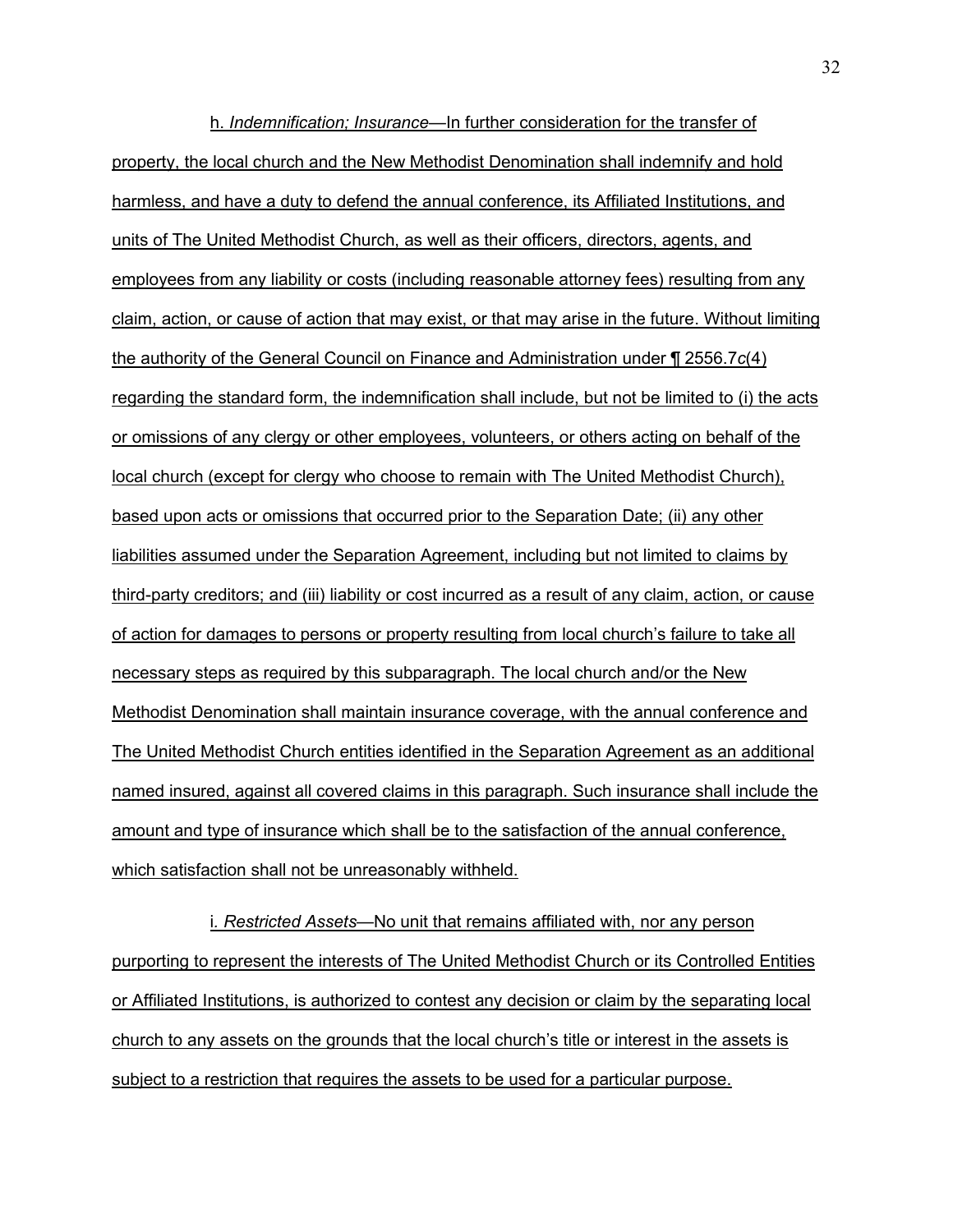j. Separation Date—The Separation Agreement will identify the Separation Date agreed to by the parties, which must be no earlier than January 1, 2021, and no more than six months after the vote to separate, except that the Separation Date may be extended for a period not exceeding an additional twelve months provided that good faith efforts are occurring to resolve any outstanding issue delaying separation, and the Separation Date is no later than June 30, 2026. If a Separation Agreement is not finalized and separation does not occur by the Separation Date (including an extended date), then by default the local church shall remain part of the annual conference.

k. Release of Interest—Effective on the Separation Date, and provided all conditions in the Separation Agreement have been met, the execution of the Separation Agreement by the Chair of the Board of Trustees of the relevant annual conference shall constitute a release and discharge of all assets of the local church covered by that Separation Agreement from any trusts in favor of The United Methodist Church that had previously attached to those assets by virtue of trust provisions included in ¶¶ 2501 and 2503 of *The Book of Discipline of The United Methodist Church* or in any deeds or other instruments of conveyance pursuant to which the local church acquired those assets in the first instance.

### *8. Employee Benefit Plans*

*a) Eligibility to Sponsor Employee Benefit Plansó*In accordance with ¶¶ 6 and 433, The United Methodist Church believes that any annual conference, central conference, local church, or group of local churches that forms or joins a New Methodist Denomination as described in this paragraph will continue to share common religious bonds and convictions with The United Methodist Church based on shared Wesleyan theology and tradition and Methodist roots unless the New Methodist Denomination expressly resolves to the contrary. As such, a New Methodist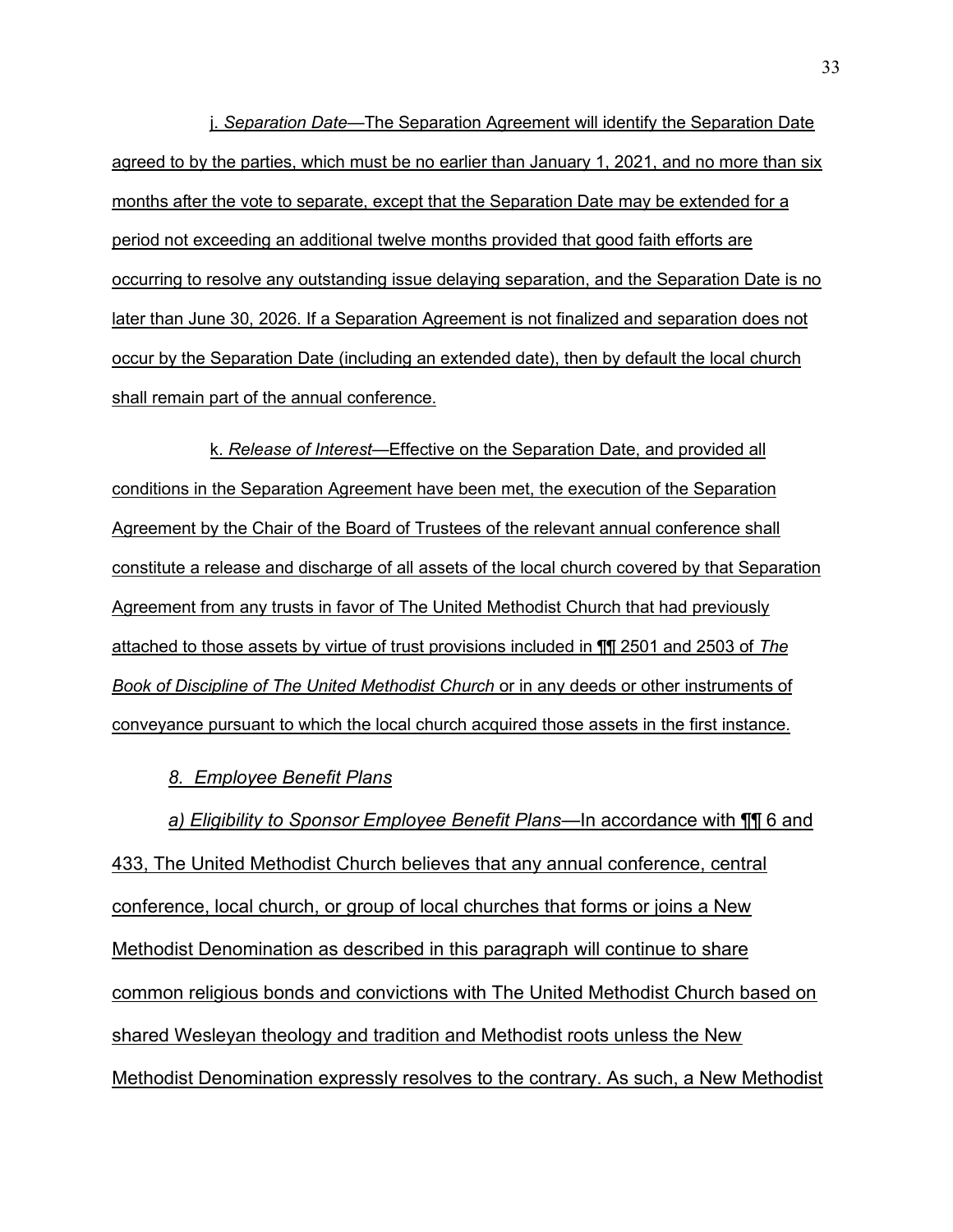Denomination shall continue to be eligible to sponsor a spun-off portion of the Clergy Retirement Security Program under the terms and conditions of ¶ 2556.8*c*. In addition, the New Methodist Denomination and its constituent units, e.g., annual conferences, local churches, Controlled Entities, and Affiliated Institutions, in the United States that have separated from The United Methodist Church to form or join the New Methodist Denomination, shall continue to be eligible to sponsor the voluntary employee benefit plans, which include retirement, health, and welfare plans, through the General Board of Pension and Health Benefits (Wespath) under the *Book of Discipline* ¶ 1504.2, subject to the applicable terms and conditions of the plans. The General Board of Pension and Health Benefits (Wespath) is authorized and directed to amend the Comprehensive Protection Plan to account for the transition of clergy participants whose eligibility ceases when they become members of a New Methodist Denomination.

**b) Employee Benefits in the Central Conferences—Notwithstanding the terms** of this paragraph, the impact of separation from The United Methodist Church on the pension programs maintained or funded by central conferences and annual conferences in central conferences, which are governed locally, are to be determined by the affected central conference or annual conference, and such programs may be adapted with other policies and practices related to pensions, as necessary, to satisfy the terms of local law. In addition, central conferences and the annual conferences in central conferences separating from The United Methodist Church to join or form a New Methodist Denomination pursuant to this paragraph that have been supported by Wespath's Central Conference Pension program (under ¶ 1504.20) may continue to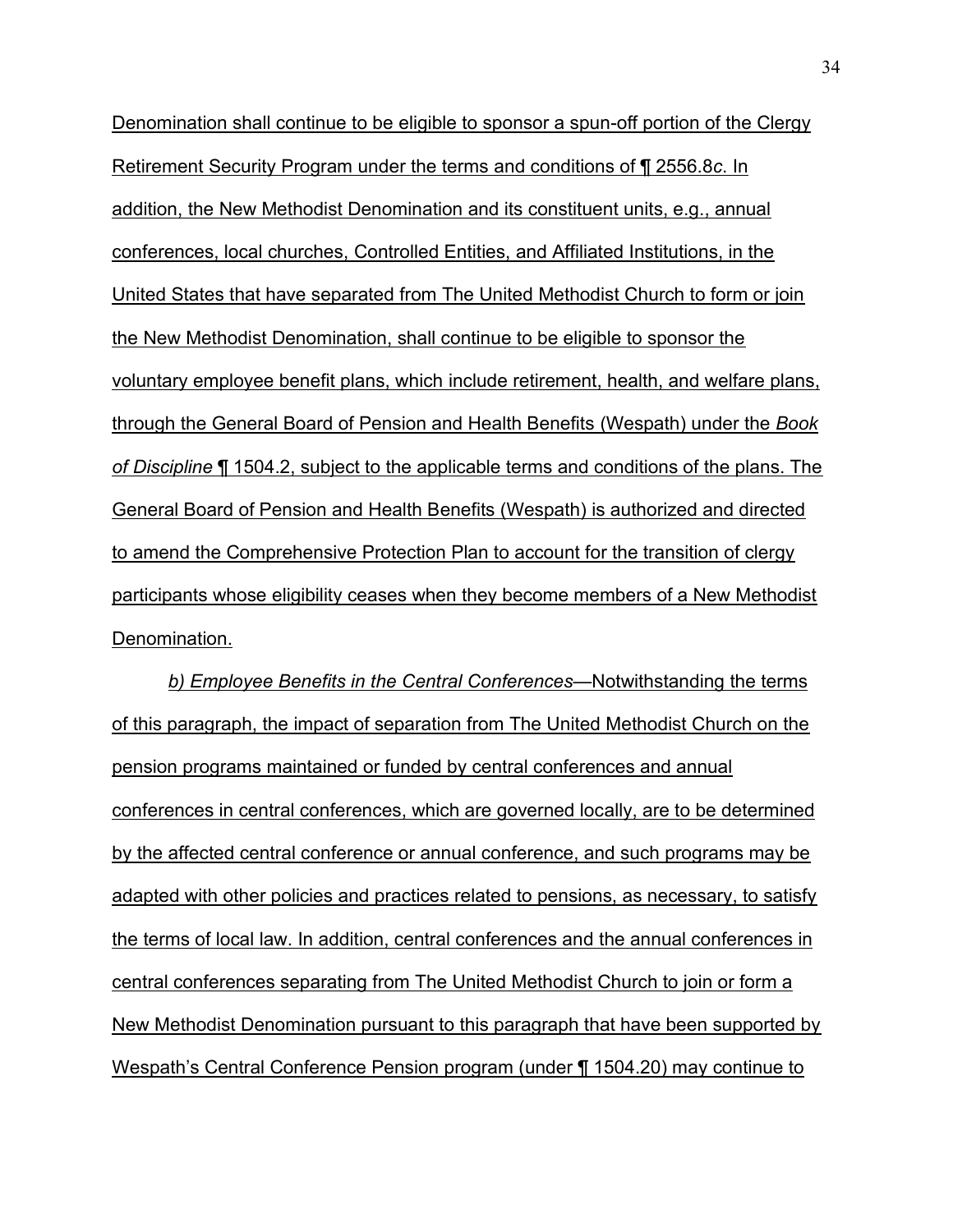be supported by the Central Conference Pension program subject to its terms and conditions and applicable law. Wespath will continue to provide consultation support to such central conferences and annual conferences in central conferences to assist them with transitions, to the extent reasonable and cost effective.

*c) Assumption of Pension Withdrawal Liability.* 

(1) Separating Annual Conferences and Local Churches—Notwithstanding other paragraphs of the *Book of Discipline* to the contrary, if a U.S. annual conference or a group of local churches from a U.S. annual conference or annual conferences forms or joins a New Methodist Denomination pursuant to ¶ 2556, or separates in any other way, and the New Methodist Denomination is sufficiently large enough in membership, financially viable, and sufficiently organized structurally or corporately as a convention or association of churches to continue to be a plan sponsor of a spun-off portion the Clergy Retirement Security Program, as determined by the General Board of Pension and Health Benefits (Wespath) (for the purposes of this subparagraph, such an annual conference shall be referred to as a "Separating Conference" and such a group of local churches shall be referred to as "Separating Local Churches"), the pension obligations under the connectional Clergy Retirement Security Program of the Local Churches that comprise the New Methodist Denomination and the pensions and accrued benefits of those individuals impacted by the separation will be governed by this paragraph. Whether a group of local churches from one U.S. annual conference is treated as "Separating Local Churches" or, due to the size and membership of such local churches relative to the U.S. annual conference, is treated as a "Separating Conference," will be determined by the General Board of Pension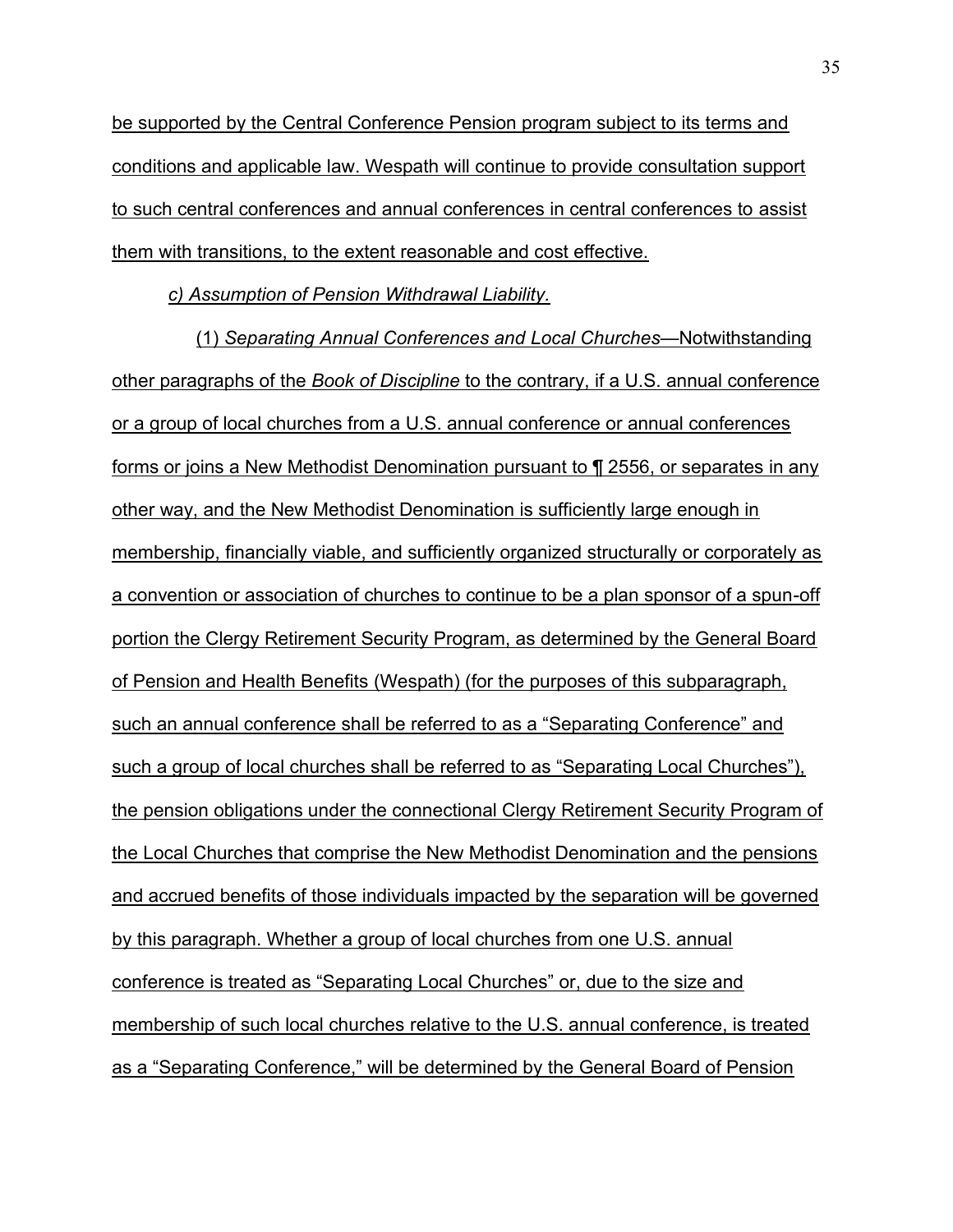and Health Benefits (Wespath), as administrator and trustee, based on the facts and circumstances.

(2) Determination Period—During a "determination period," a Separating Conference or a U.S. annual conference or conferences with Separating Local Churches must continue contributions to the General Board of Pension and Health Benefits (Wespath) to fund pension obligations as if the separation were not occurring, until the separation is final under this ¶ 2556. When such determination period ends, new service-based benefit accruals and individual account contributions under the Clergy Retirement Security Program will cease for participants of the New Methodist Denomination, if such cessation has not already occurred under the terms of the program. The New Methodist Denomination's sponsorship of and legal responsibilities under the Clergy Retirement Security Program will continue, but such sponsorship and administration will be sequestered and treated separately from all annual conferences that remain part of The United Methodist Church (it will be a "Spun-Off Plan" of the New Methodist Denomination), and will not benefit from the connectional support of other plan sponsors.

(3) Administration—For purposes of administering the Clergy Retirement Security Program under the terms of this subparagraph, the General Board of Pension and Health Benefits (Wespath) is authorized and empowered to:

a. During the determination period, with the assistance of the Separating Conference(s), Separating Local Churches, and remaining United Methodist annual conferences, identify which active and retired clergy transfer or withdraw from The United Methodist Church by becoming members of or joining the New Methodist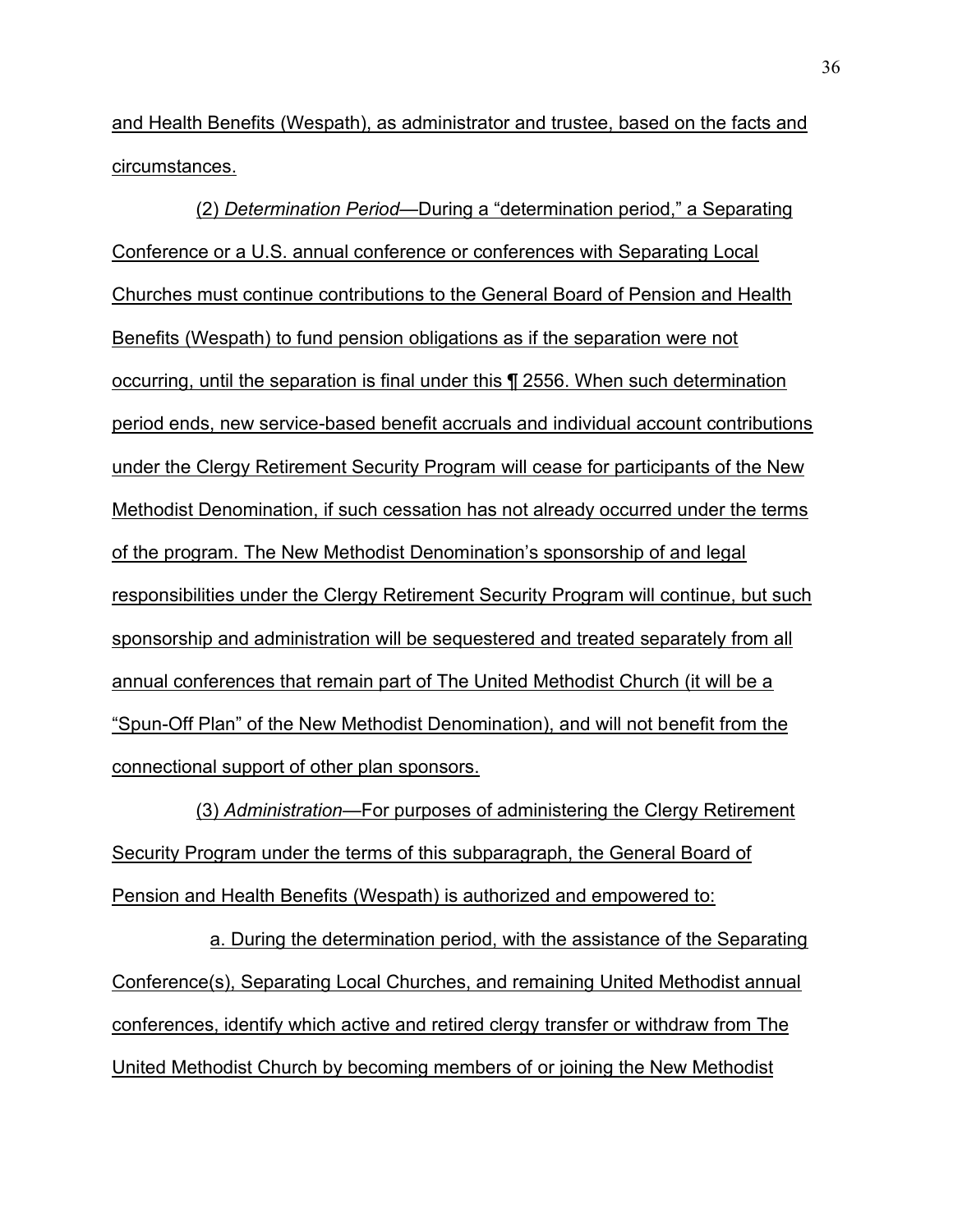Denomination, either through affirmative choice or by a default rule; retired clergy who are members of a Separating Conference and who do not affirmatively choose to remain members of The United Methodist Church, through a request to transfer conference membership or otherwise, shall be considered members of the New Methodist Denomination unless the *Book of Discipline* requires different treatment; with respect to active and retired clergy who are members of a U.S. annual conference that is not separating but includes Separating Local Churches, such clergy who do not affirmatively choose to transfer or withdraw to become members of the New Methodist Denomination shall remain members of their U.S. annual conference;

b. During the determination period, identify all local churches that choose to separate from The United Methodist Church by becoming local churches of the New Methodist Denomination;

c. Exempt active clergy who withdraw from The United Methodist Church during the determination period by becoming members of the New Methodist Denomination from the non-disciplinary legislation amending the Clergy Retirement Security Program enacted by General Conference 2019, which generally converts the defined benefit accruals of active clergy terminating membership in The United Methodist Church into an account balance;

d. Exempt local churches from the withdrawal pension liability contribution requirement of ¶ 1504.23 and ¶ 2553 of the *Book of Discipline*, if the local churches are (i) units of a Separating Conference; (ii) Separating Local Churches that choose to separate from The United Methodist Church by becoming a local church unit of the New Methodist Denomination; or (iii) local churches that choose not to remain a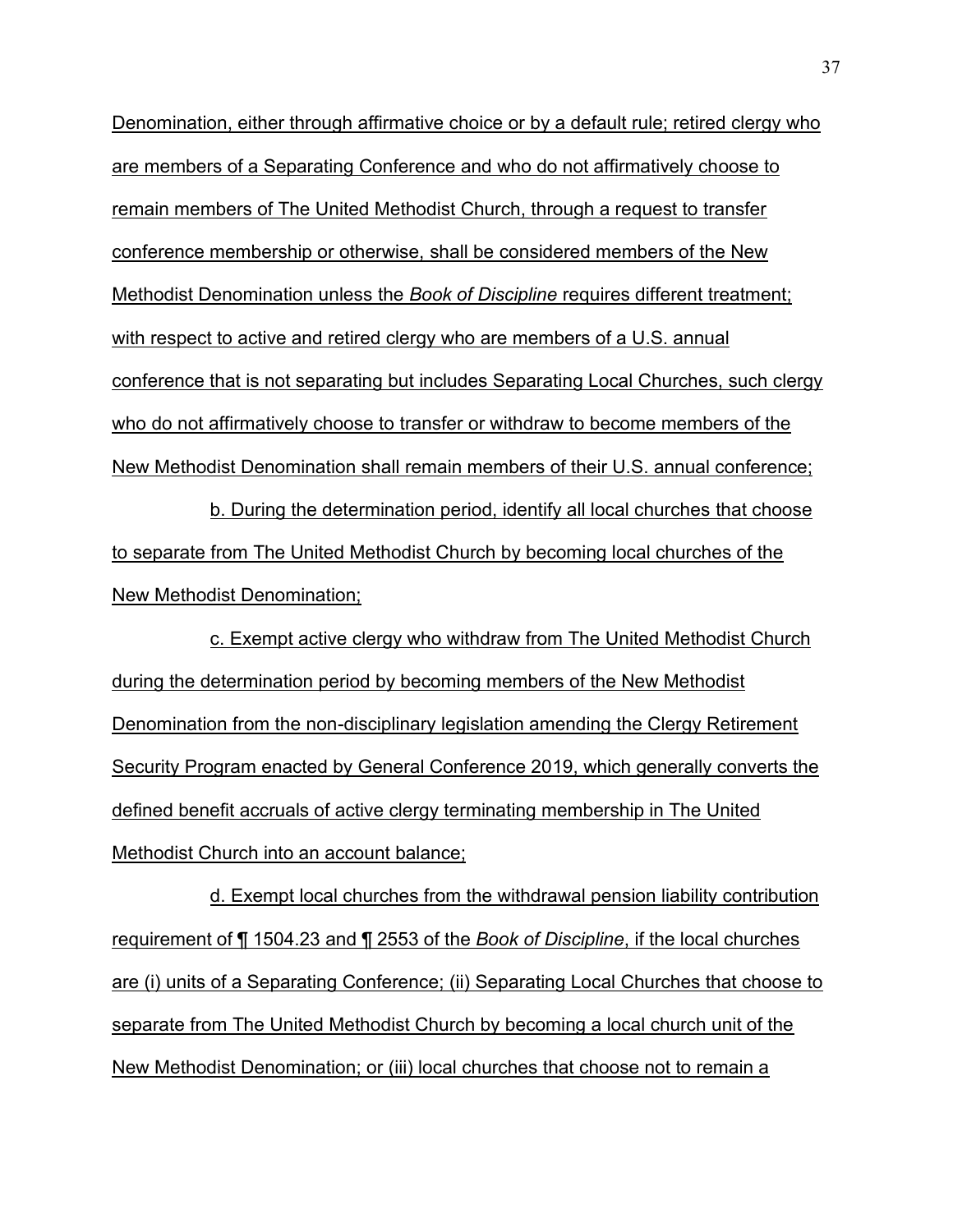constituent unit of a Separating Conference but rather remain part of The United Methodist Church, e.g., by transfer to a United Methodist annual conference;

e. By the end of the determination period, calculate and sequester the New Methodist Denomination's share of defined benefit plan assets and liabilities (i.e., assets and liabilities associated with the Clergy Retirement Security Program, Ministerial Pension Plan annuities, and the Pre-82 plan), in a manner deemed by the General Board of Pension and Health Benefits (Wespath) to be prudent and equitable, with such share reflecting the clergy disaffiliations in ¶ 2556.8*c*(3)a above; however, plan assets and liabilities attributable to clergy who do not disaffiliate under ¶ 2556.8*c*(3)a above with their Separating Conference will be reassigned to another annual conference in the manner prescribed by ¶ 2556 or, if such a process has not been established, by the reorganization of the impacted jurisdictional conference, if applicable, or in a manner deemed by the General Board of Pension and Health Benefits (Wespath) to be prudent and equitable;

f. Assign to the New Methodist Denomination the defined benefit liabilities that relate to the active and retired clergy that transfer or withdraw under ¶ 2556.8*c*(3)a above, as well as any liabilities that relate to inactive participants (other than retired clergy) that were the obligation of a Separating Conference; such assigned liabilities that relate to a participant whose benefits were accrued from service to multiple U.S. annual conferences shall include the entire pension liability attributable to such participant; such liabilities that relate to an inactive participant (other than retired clergy) of a Separating Conference shall be assigned to the New Methodist Denomination only if the Separating Conference was the final U.S. annual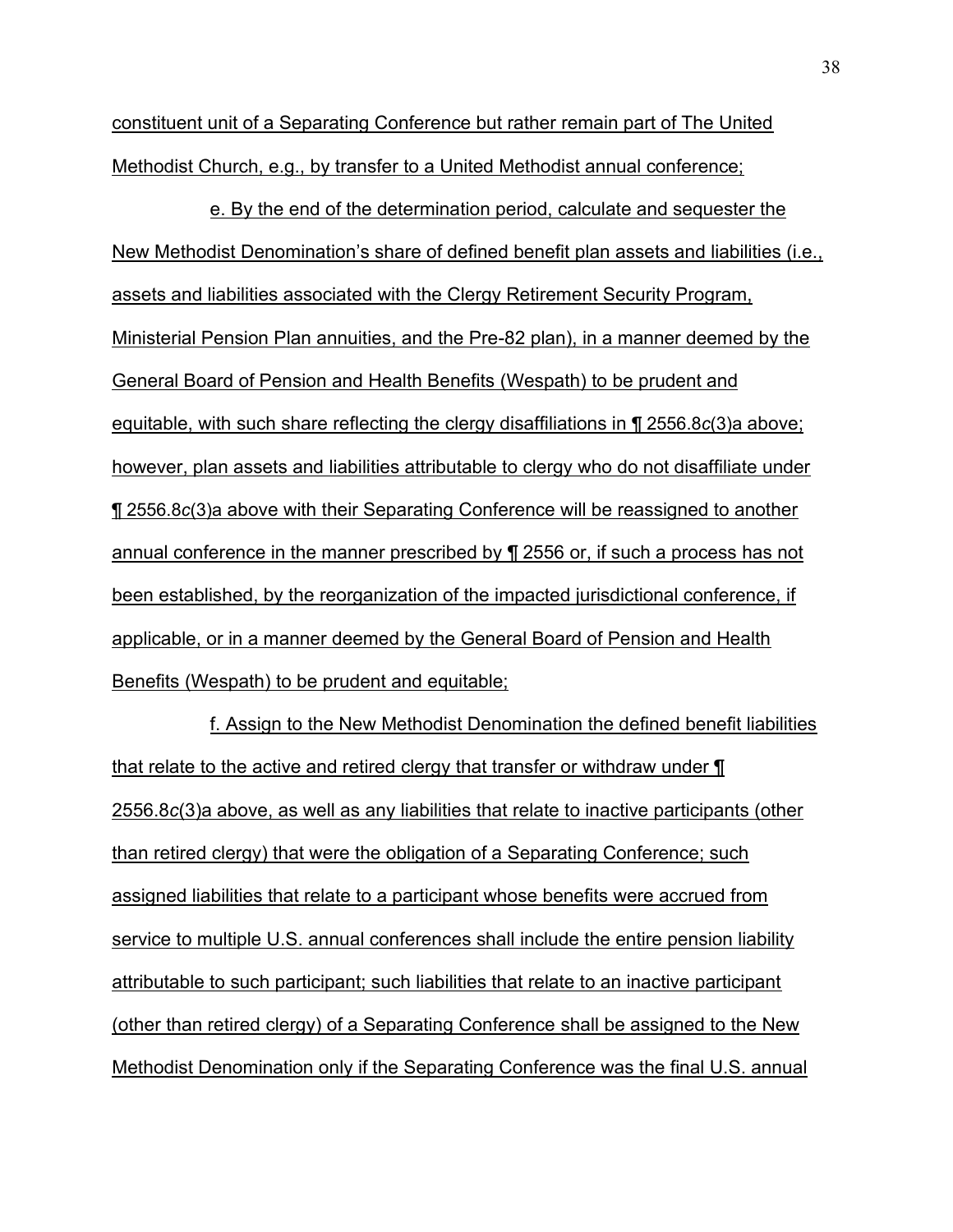conference for which service was performed that resulted in the accrual of some or all of such inactive participant's pension benefits;

g. Assign to a sequestered funding account in the Spun-Off Plan of the New Methodist Denomination defined benefit assets from the funding account of the Separating Conference(s) or the U.S. annual conference or conferences from which Separating Local Churches are separating, with the amount of such assets being based on the liabilities assigned in ¶ 2556.8*c*(3)f above, and with such liabilities measured using factors corresponding to those used by Wespath when determining annual conference plan sponsor contributions to the Clergy Retirement Security Program ("funding factors"); such assignment of defined benefit assets shall prioritize funding for inactive participants (including retired clergy), so that liabilities of all inactive participants (whether assigned to the New Methodist Denomination or remaining with a U.S. annual conference) will be assigned a corresponding amount of plan assets equal to 100 percent of such liabilities, and liabilities of all active clergy will be assigned plan assets based on the funding level that remains, not to exceed 100 percent of such liabilities of active participants, and any remaining assets shall be assigned proportionately to inactive participants in addition to the first 100 percent of liabilities so assigned; notwithstanding the foregoing, if a funding account from which defined benefit assets are assigned is funded at a level that is greater than 100 percent of the total pension liabilities when measured using market factors similar to those used by a commercial annuity provider ("market factors"), the first step above shall assign plan assets that equal 100 percent of the liabilities of inactive participants when measured using market factors, and the second step above shall be applied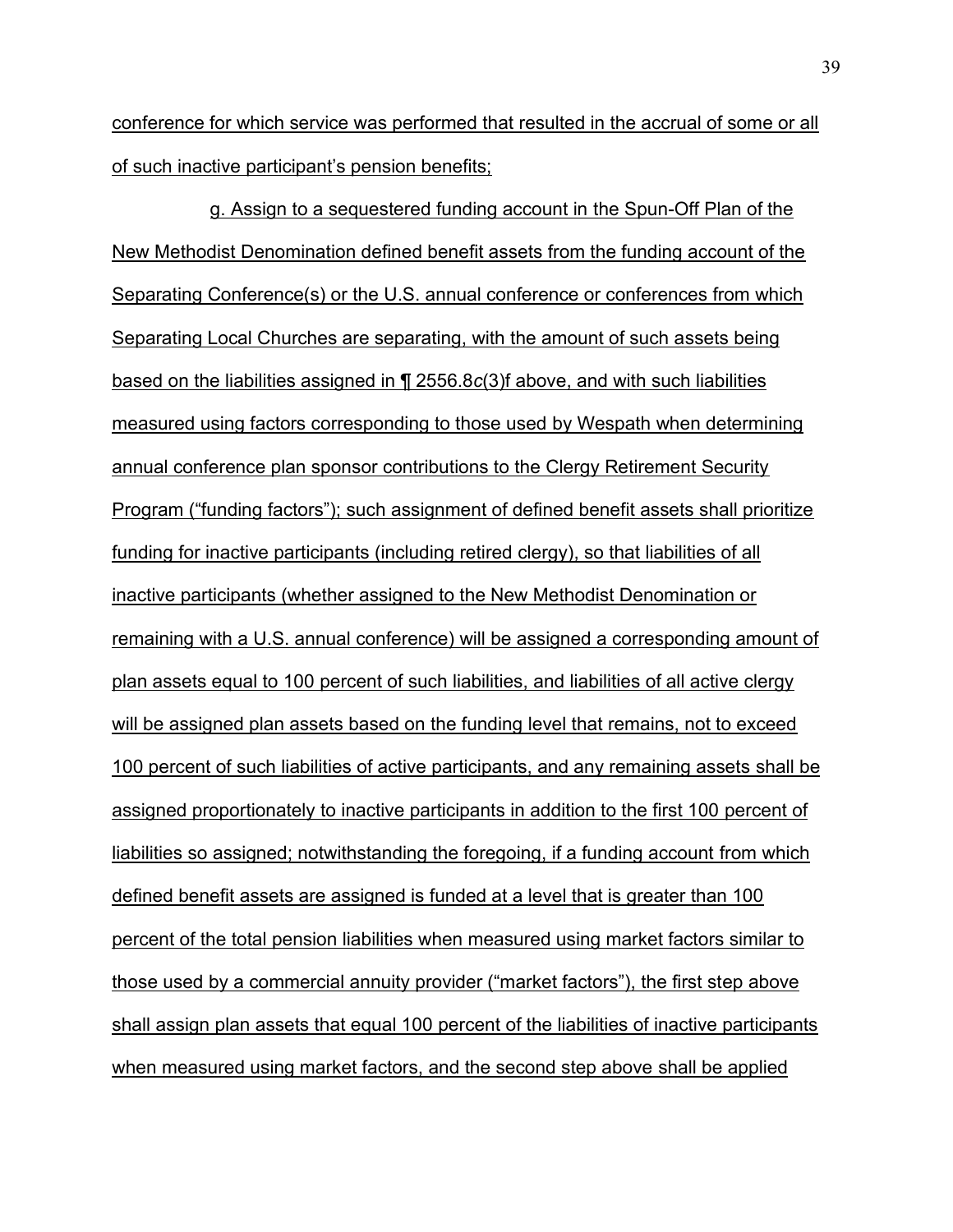without the 100 percent of liabilities limitation;

h. At the end of the determination period, assess whether the separation or the assignment of defined benefit plan assets and liabilities determined above creates a material risk of a plan sponsor being unable to make future contributions; if such a risk is created, the General Board of Pension and Health Benefits (Wespath) may instead convene a joint distributing committee under the terms of ¶ 1509, to assist and advise in the assignment of plan assets and liabilities, provided, however, that representation on the joint distributing committee in this circumstance shall also include members representing the interests of the Separating Conference or Separating Local Churches, or both, and to the extent applicable and necessary, members representing the interests of neighboring annual conferences;

i. After the determination period, calculate the amount of any plan contributions required to be made by the New Methodist Denomination in the future to its sequestered funding account as part of its ongoing sponsorship of its Spun-Off Plan;

j. Coordinate with the New Methodist Denomination to determine how plan design changes may be requested, and the scope and administrative reasonableness of amendments that may be made to the Spun-off Plan, as well as any other plans sponsored by the New Methodist Denomination and administered by the General Board of Pension and Health Benefits (Wespath); and

k. Amend the Clergy Retirement Security Program effective as of the close of the 2020 General Conference to conform to this paragraph, and establish written procedures consistent with this paragraph to administer its provisions.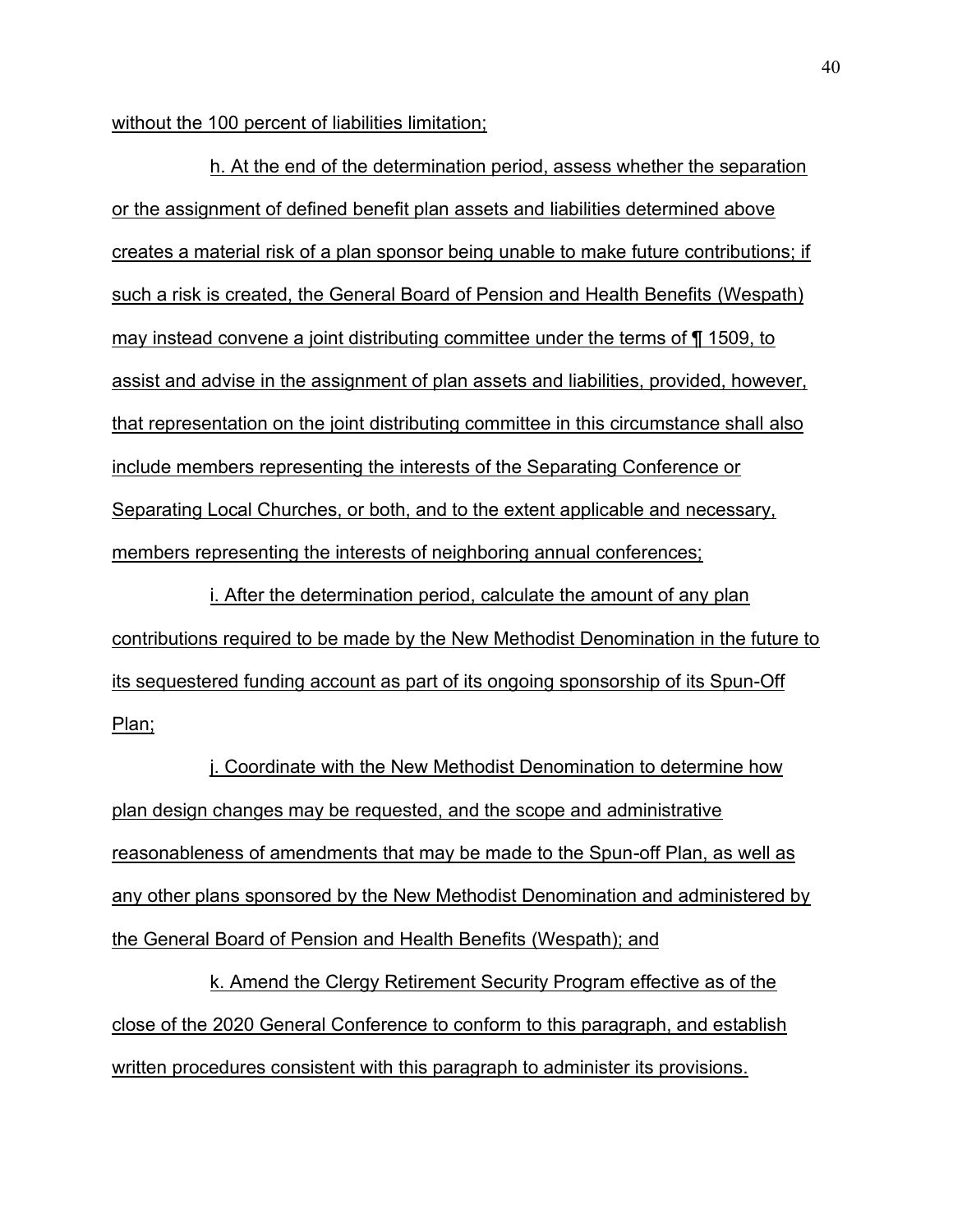(4) *Alternative Payments*—Notwithstanding the foregoing, if a New Methodist Denomination (which shall include a Separating Conference or Separating Local Churches, before becoming a New Methodist Denomination) notifies the General Board of Pension and Health Benefits (Wespath) during the determination period of its intent to terminate or decline sponsorship of the Clergy Retirement Security Program, leaving all pension obligations with the Post-separation United Methodist Church, the New Methodist Denomination must contribute a withdrawal liability to the General Board of Pension and Health Benefits (Wespath), which shall be used to fund the Clergy Retirement Security Program. Notwithstanding other provisions of this paragraph, the release under ¶ 2556.7*b*(3)g will not become effective until this payment is made. If the New Methodist Denomination consists of a Separating Conference or a Separating Conference and Separating Local Churches, the amount of the withdrawal liability shall equal the total underfunding of pension liabilities that would be assigned to the New Methodist Denomination above, with such liabilities being measured using market factors. If the New Methodist Denomination consists solely of Separating Local Churches, notwithstanding ¶ 2556.8*c*(3)d, the amount of the withdrawal liability shall equal the aggregate of the Separating Local Churchesí share of unfunded pension obligations, calculated pursuant to ¶ 1504.23. In addition, clergy disaffiliating or withdrawing from The United Methodist Church to become members of a New Methodist Denomination that has indicated its intent to terminate or decline sponsorship of a Spun-off Plan shall have their defined benefit accruals under the Clergy Retirement Security Program converted to an account balance equivalent under the terms of the plan amendment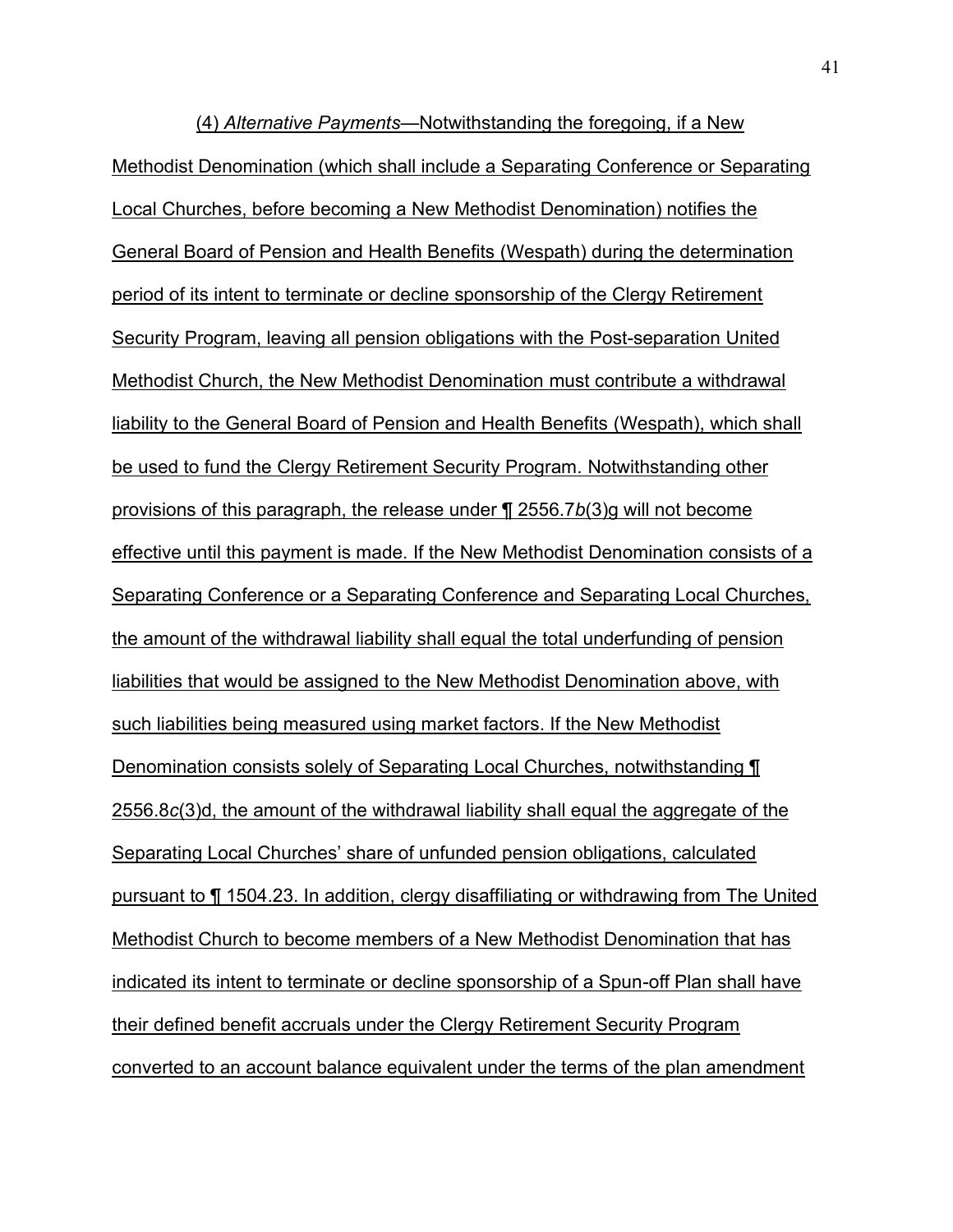approved by the 2019 General Conference, but only after the New Methodist Denomination contributes the withdrawal liability payment described above.

(5) *Failure to Supportó*After the determination period, if the New Methodist Denomination elects not to or fails to satisfy its responsibilities regarding sponsorship of its sequestered part of the Clergy Retirement Security Program, the General Board of Pension and Health Benefits (Wespath) is authorized, within its discretion, to take actions that may include the following, at a level or to a degree that it deems appropriate:

a. Assuming control of plan sponsorship decisions (without assuming funding responsibility) regarding the New Methodist Denomination's Spun-Off Plan;

b. Prioritizing the assets of the sequestered funding account of the New Methodist Denomination in favor of inactive plan participants (including retired clergy), with liabilities for such participants being apportioned plan assets in an amount up to but not exceeding an amount that would fully fund such liabilities when measured using market factors, and with the remaining assets within the sequestered funding account being apportioned to liabilities with respect to active clergy participants;

c. Reducing benefit levels of active clergy participants, up to the point at which benefit liabilities with respect to such participants are 100 percent funded when measured using funding factors; and

d. Within its discretion or at the direction of the New Methodist Denomination, converting all accrued pension benefits of the New Methodist Denomination's active clergy participants to actuarially equivalent account balances, adjusted, as necessary, to take into account the New Methodist Denomination's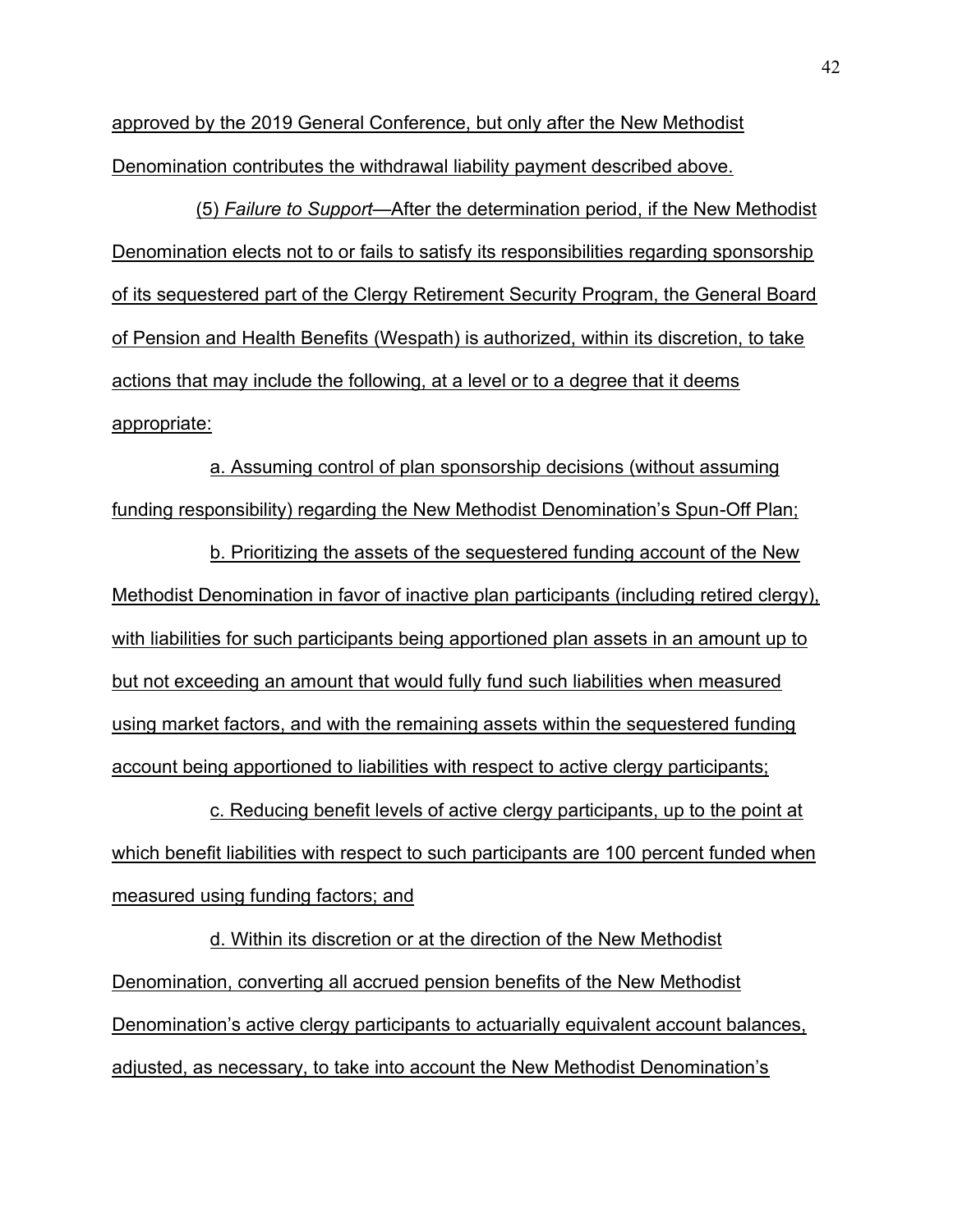funding level with respect to active participants. Upon a conversion under ¶2556.8*c*(5)d, such account balances, and all other retirement account balances of the New Methodist Denomination's participants, will be transferred to the United Methodist Personal Investment Plan, its successor, or a similar retirement account plan administered by the General Board of Pension and Health Benefits (Wespath). The General Board of Pension and Health Benefits (Wespath) may also convert defined benefit accruals in such manner for any of the New Methodist Denominationís plan participants, if the Clergy Retirement Security Program is amended to require an account balance conversion for similar classes of participants, or if continuing administration for the New Methodist Denomination is no longer administratively feasible.

### *9. Ecumenical Agreements with New Methodist Denominations*

a) Purpose—In keeping with The United Methodist Church's longstanding <u>tradition of striving toward greater Christian unity ( $\P$  $\parallel$  6 and 434), and because, as "a</u> result of our heritage as a part of a people called Methodist," The United Methodist Church has long committed itself to strive toward closer relationship with other Methodist or Wesleyan churches wherever they may be foundî (¶ 433.3), The United Methodist Church desires to facilitate the development of a continuing relationship with New Methodist Denominations for shared missional priorities, shared common cause, mutual support, and other purposes.

**b)** Agreements—Council of Bishops shall offer to enter into ecumenical agreements with all New Methodist Denominations formed under this paragraph subject to this ¶ 2556.9, with agreements reached through bi-lateral or multi-lateral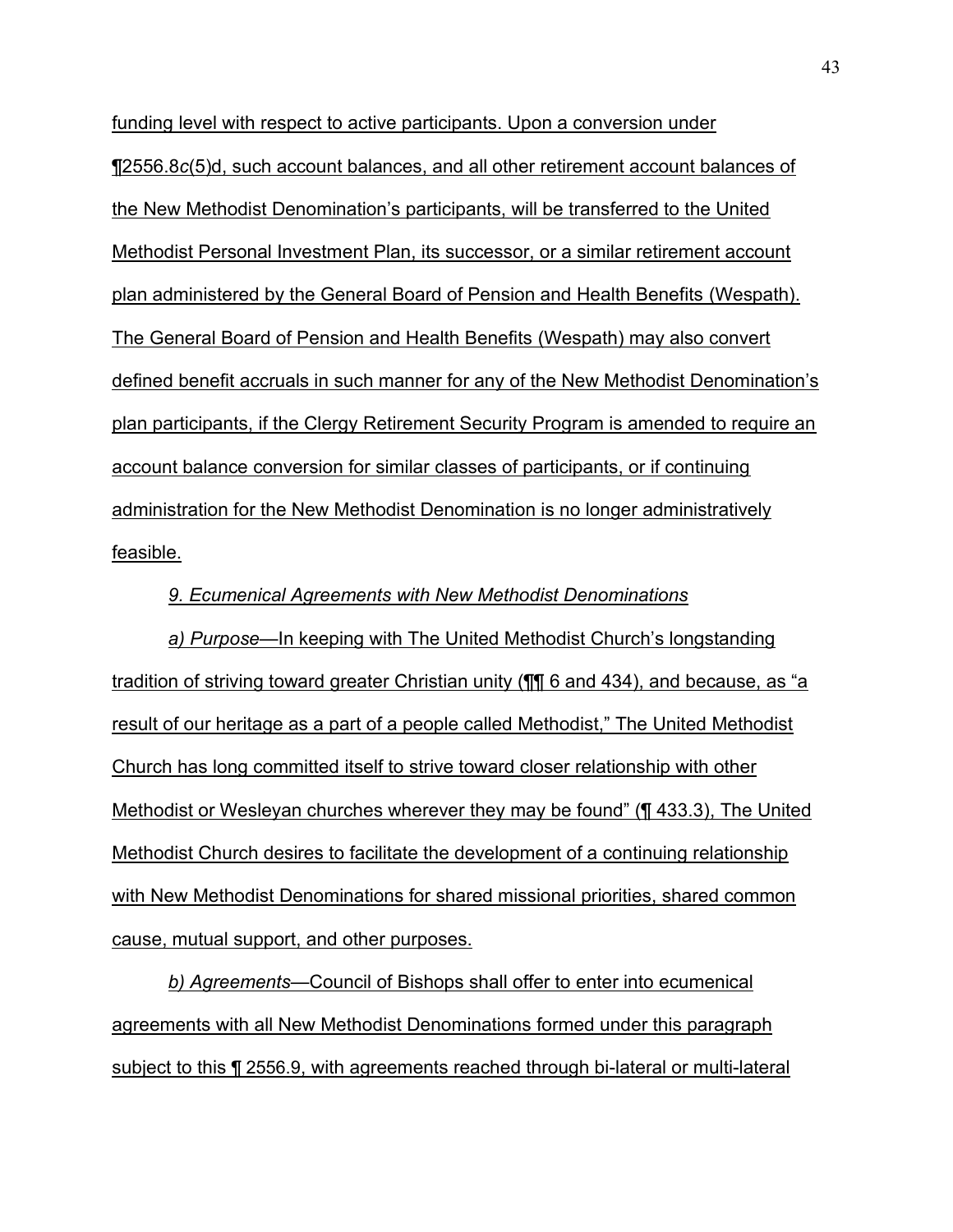dialogue. The Council of Bishops may do so through a covenant or act of covenanting, an affiliated relationship, a concordat relationship, a full communion relationship, or other types of agreement*.* The Council of Bishops may choose to establish standard terms for such agreements. Notwithstanding any other provisions in the *Book of Discipline* that might otherwise be applicable, any such agreement made with a New Methodist Denomination does not need to be ratified by the General Conference except that, in keeping with the limitations imposed by ¶ 431.1*a*, General Conference approval is required for any agreement that contemplates a "full" communion relationshipî with a New Methodist Denomination within the meaning of ¶ 431.1*b*, or permanent membership in an ecumenical organization that has not previously been approved by the General Conference.

(1) An ecumenical agreement may include terms that simplify the process of separation of a local church under ¶ 2556.7*c* to join a New Methodist Denomination, such as addressing rights and obligations that would otherwise be in individual separation agreements. Ecumenical agreements cannot change the process or deadlines under ¶¶ 2556.3 or 2556.4, or waive any requirements under ¶ 2556.7*c*.

(2) The Council of Bishops may provide in an ecumenical agreement for non-voting representatives of New Methodist Denominations to participate in the General Conference in accordance with ¶¶ 13.2 and 502.1*b*. The General Conference may provide for a small number of voting delegates for New Methodist Denominations at the General Conference, provided that any such New Methodist Denomination allows a similar number of voting delegates in their highest legislative conference.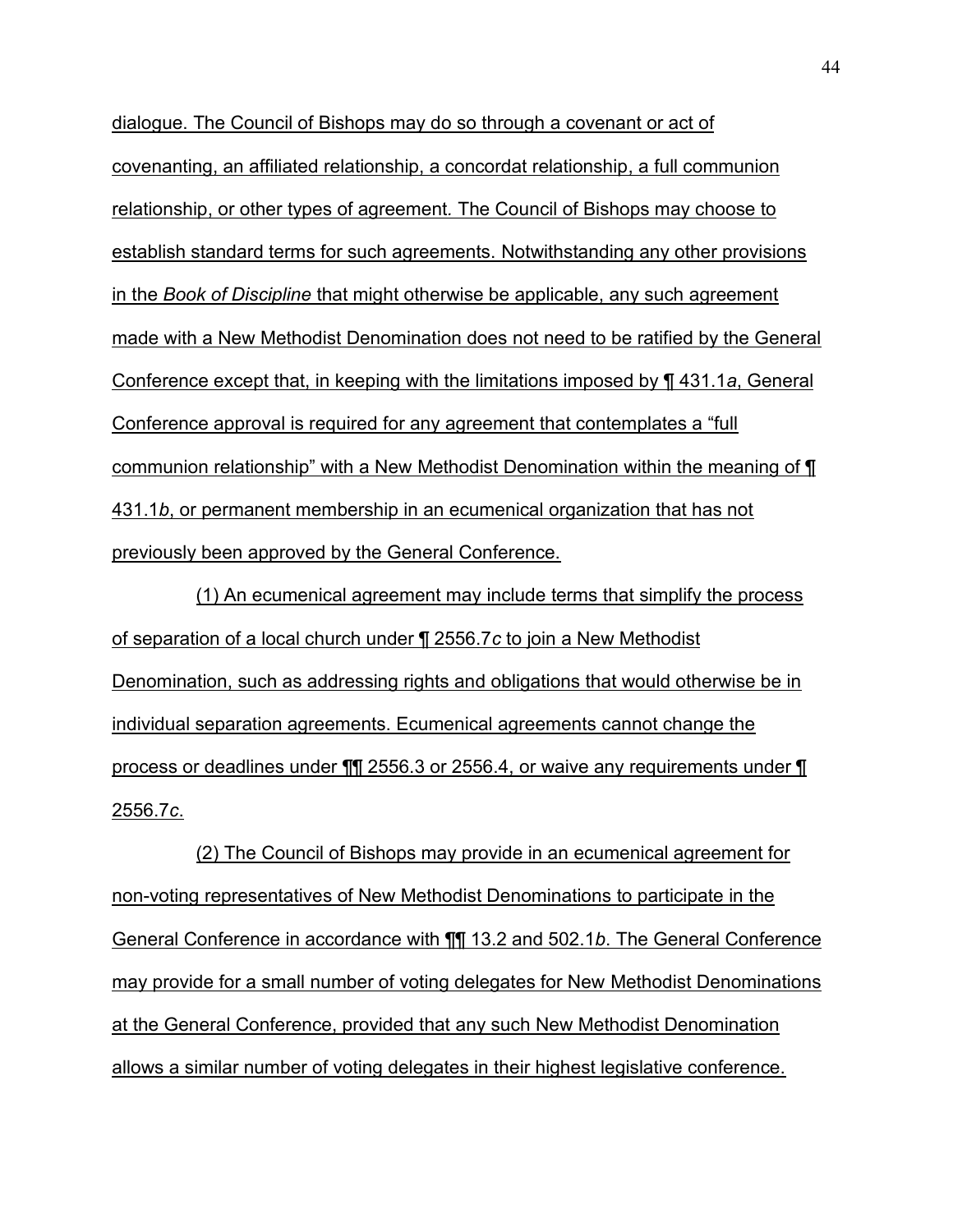(3) The Council of Bishops may include in an ecumenical agreement provisions for a New Methodist Denomination to make commitments with United Methodist general boards and agencies; to address their eligibility to receive grants and other services; or other terms relating to general boards and agencies.

(4) Such agreements may address matters regarding possession of and access to shared history, such as church archives, membership rolls and access to and maintenance of cemeteries.

(5) Such agreements may include such other terms and conditions as the Council of Bishops deems appropriate, subject to the conditions provided in ¶ 2556 or as limited by ¶ 431.1*a*.

(6) The General Council on Finance and Administration shall have the continued responsibility to administer the name "The United Methodist Church" and the trademarks of The United Methodist Church. To effectuate this intent, prevent confusion, and protect the intellectual property, the General Council on Finance and Administration shall develop rules to govern the use of the United Methodist name and insignia.

*10. Financial Support for New Methodist Denominations* 

a) Set Aside Funds—A total sum of \$27,000,000 shall be set aside to assist New Methodist Denominations. The General Conference commits to these funds being paid. These funds can come from a variety of internal and external sources, including but not limited to restricted funds to be used for said purpose and unique contributions, as determined by The General Council on Finance and Administration in consultation with the Connectional Table and existing general boards and agencies.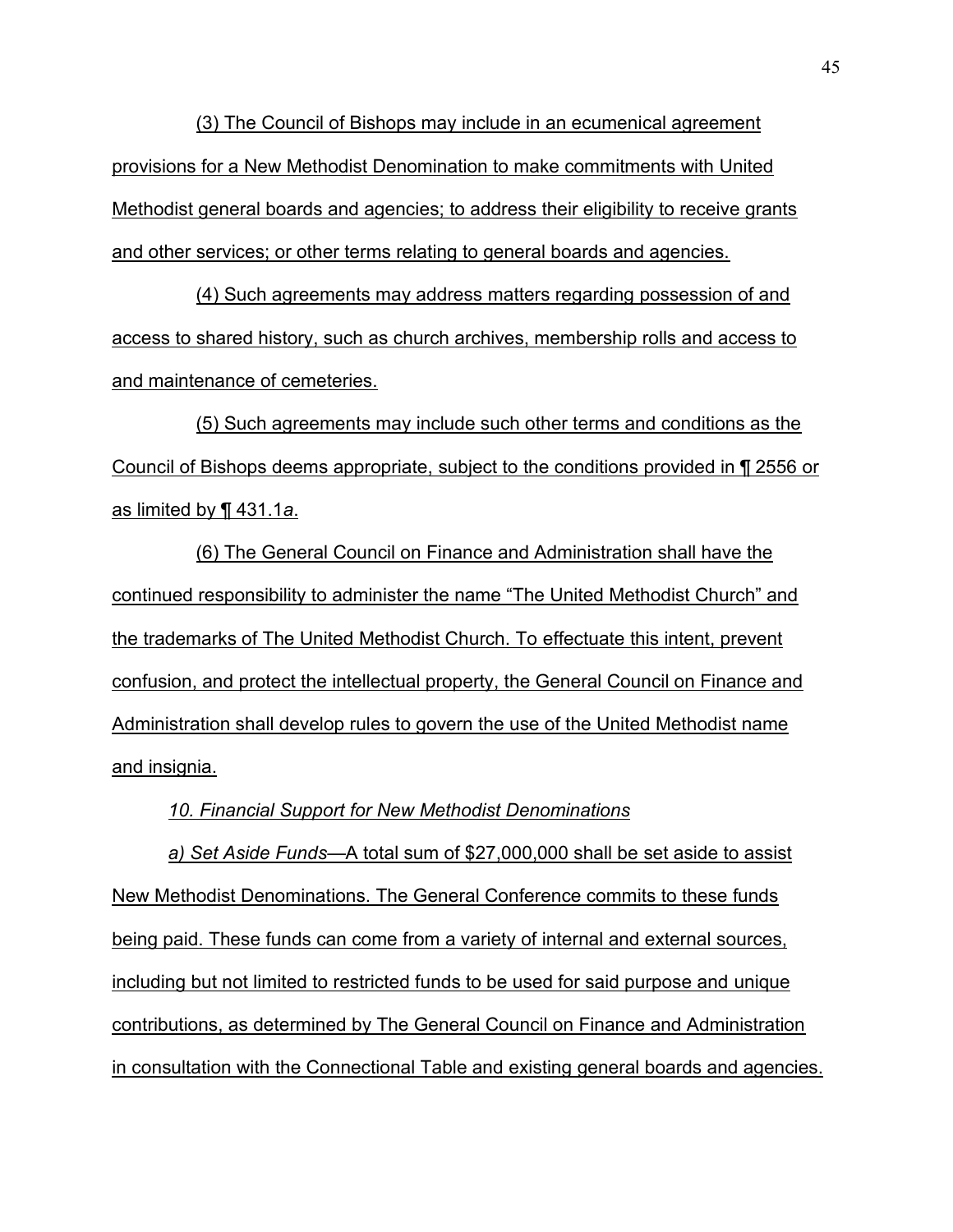*b) Payment Process*.

(1) *Administration*—The General Council on Finance and Administration shall be responsible for making payments and may establish procedures for application and payment that are not inconsistent with this ¶ 2556.10.

(2) *Payments to Traditionalist Methodist Denominations*—Of the set aside funds established in ¶ 2556.10*a* above, a total sum of \$25,000,000 shall be paid to approved and recognized Traditionalist Methodist Denominations (as defined in ¶ 2556.1*c* and ¶ 2556.2), and that have requested these funds under this paragraph. These payments shall be made during the 2021-2024 quadrennium, in amounts totaling not less than \$6,250,000 per calendar year. Payments shall be received by December 31<sup>st</sup> of the applicable calendar year and may be made periodically or in one lump sum as determined by General Council on Finance Administration. No funds shall be paid to any new denomination before May 16, 2021, and payments shall not be made before the new denomination has met the requirements of ¶¶ 2556.2*c*(1-4). If there is more than one Traditionalist Methodist Denomination, the General Council on Finance and Administration will determine the allocations to be paid to such Traditionalist Methodist Denominations in the proportion of their reported professing membership as of September 30<sup>th</sup> of each calendar year submitted to General Council on Finance Administration bears to the total professing membership of all Traditionalist New Methodist Denominations addressed in ¶ 2556.

(3) *Payments to Other New Methodist Denominations*—Of the set aside funds established in ¶ 2556.10*a* above, a total sum of \$2,000,000 shall be escrowed by the General Council on Finance and Administration as seed money for New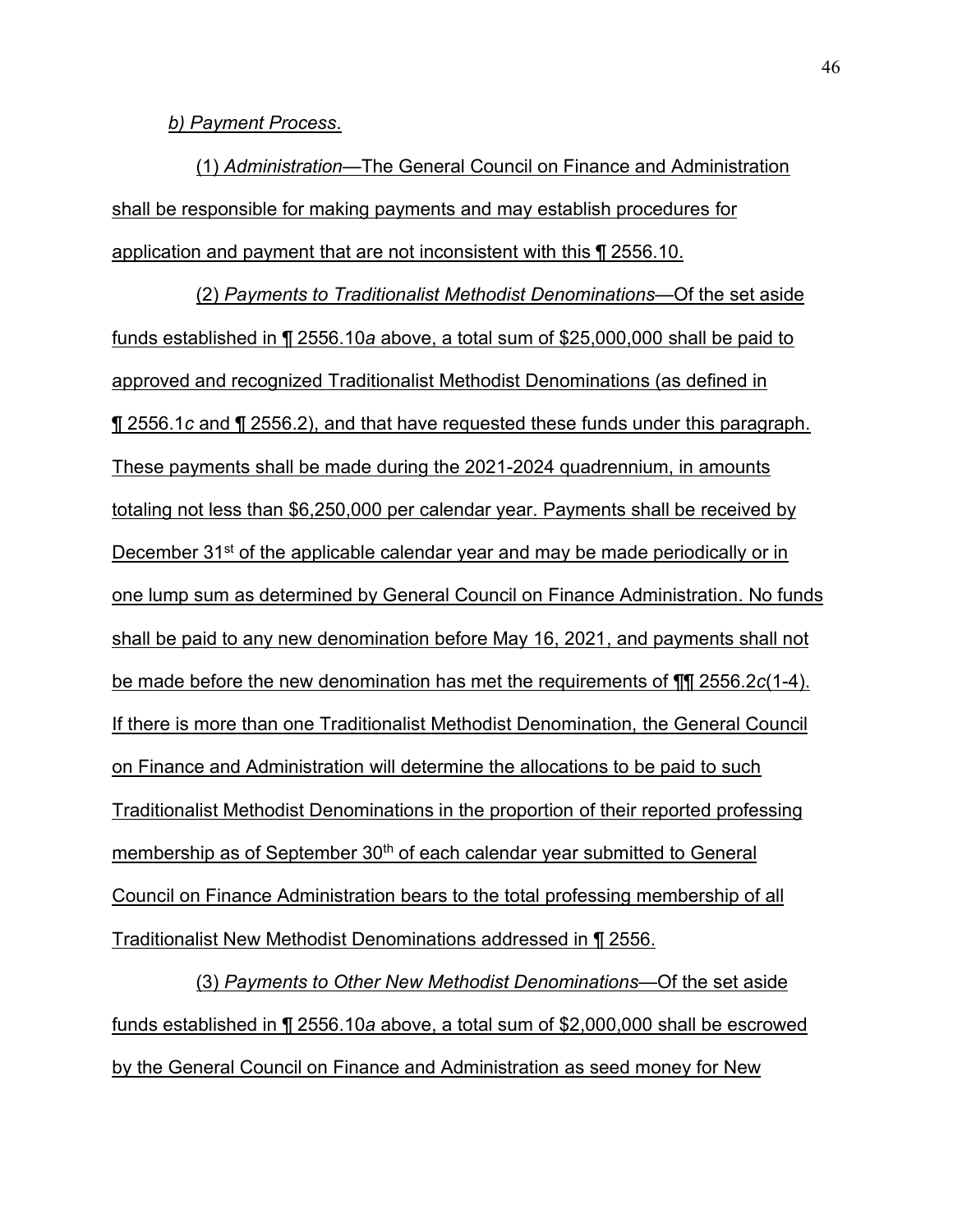Methodist Denominations other than a recognized Traditionalist Methodist Denomination. These payments will be made during the 2021-2024 quadrennium, in amounts totaling not less than \$500,000 per calendar year. Payments shall be received by December 31<sup>st</sup> of the applicable calendar year and may be made periodically or in one lump sum as determined by the General Council on Finance and Administration. No funds shall be paid to any new denomination before May 16, 2021, and payments shall not be made before the new denomination has met the requirements of paragraph ¶¶ 2556.2*c*(1-4). If in any budget year there is more than one New Methodist Denomination that seeks access to these funds, the General Council on Finance Administration will determine the allocations working in conjunction with leadership from the new denominations. If in any budget year there is no New Methodist Denomination that applies for these funds, they will remain in escrow to be available for future distribution. This escrow shall terminate at the end of the quadrennium and the funds are then retained by The United Methodist Church. Any Traditionalist Methodist Denomination deemed eligible to receive a portion of the \$25,000,000 described in ¶ 2556.10*b*(2) shall not be eligible to receive a portion of the \$2,000,000 described in ¶ 2556.10*b*(3).

(4) Limits—To be eligible to receive these funds, a New Methodist Denomination must meet the requirements of ¶¶ 2556.2*c*(1-4) and be a party to all separation agreements for any central conference, annual conference, or local church that joins the New Methodist Denomination, and the New Methodist Denomination must, either alone or jointly with other parties to the agreement, assume all liabilities, and provide full indemnification to and insurance for the annual conference and other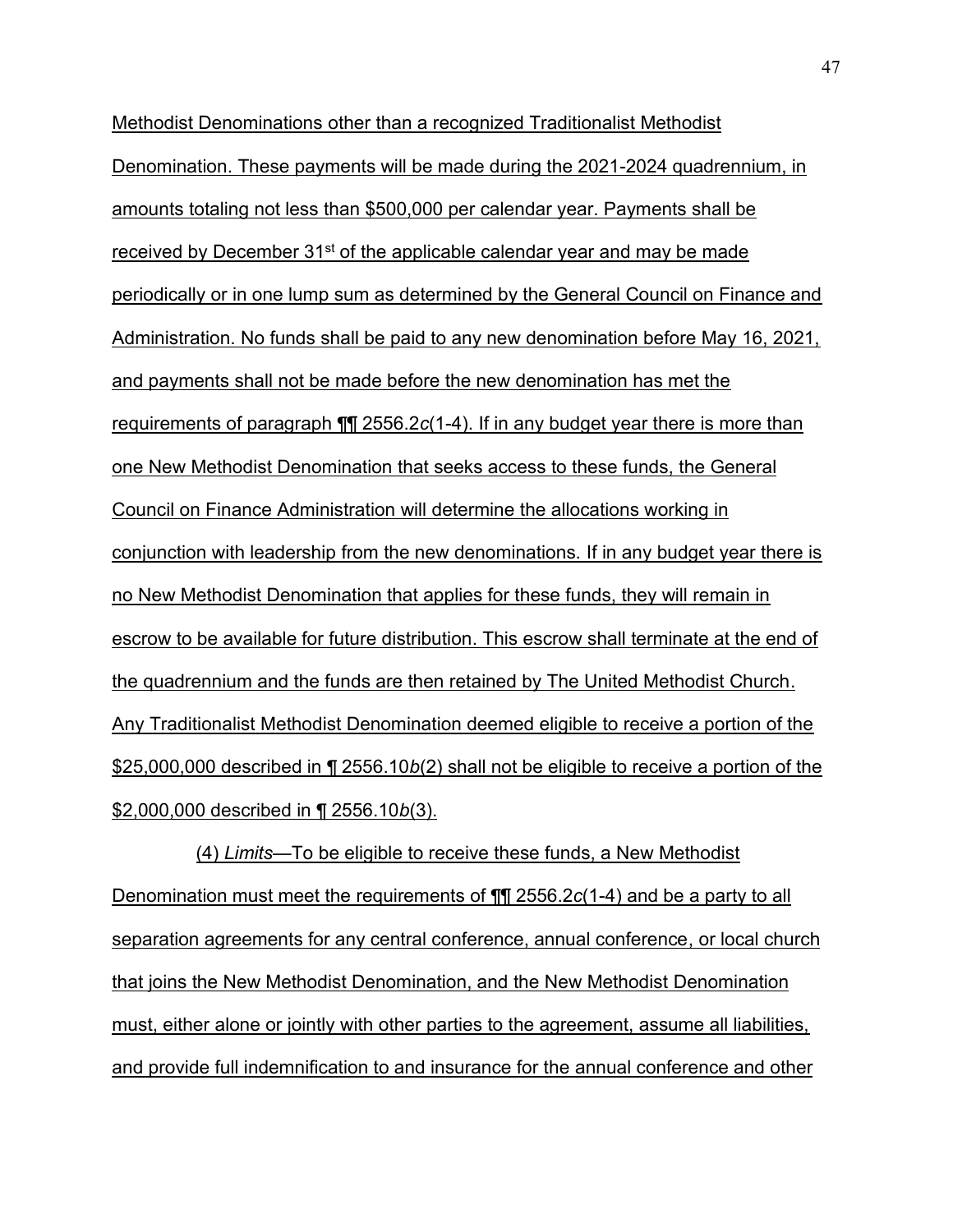United Methodist Church entities, as specified in those separation agreements.

11. *Rights of New Methodist Denominations*

*a*) Future Participation in programs of The United Methodist Church—New Methodist Denominations, as well as their local churches and Controlled Entities, are not required to participate in any program of The United Methodist Church and do not have a right to participate in any such program, except as provided in ¶¶ 2556.11*b* or 2556.13 and except as provided in ¶¶ 2556.8, 1504, or other provisions regarding General Board of Pension and Health Benefits (Wespath) services. Any continuing relationship shall be made by mutual agreement.

**b) General Boards and Agencies; UMC Institutions—New Methodist** Denominations, as well as their intermediate bodies, local churches, and affiliated organizations, may contract for services from and enter into missional agreements with any of The United Methodist Church's general boards and agencies and the subordinate related entities of such boards and agencies, subject to the approval of that board or agencyís board of directors or related entityís governing body and the relevant governing body in the New Methodist Denomination. Affiliated Institutions may affiliate or have relationships with The United Methodist Church or New Methodist Denominations, or both, if permitted by their organizing documents and applicable local law.

*c*) *Other Relationships*—Except as otherwise provided in any ecumenical agreement or the governing documents of a particular entity, New Methodist Denominations, as well as their local churches or entities (e.g., districts or conferences) and any affiliated organizations, are permitted to engage in or continue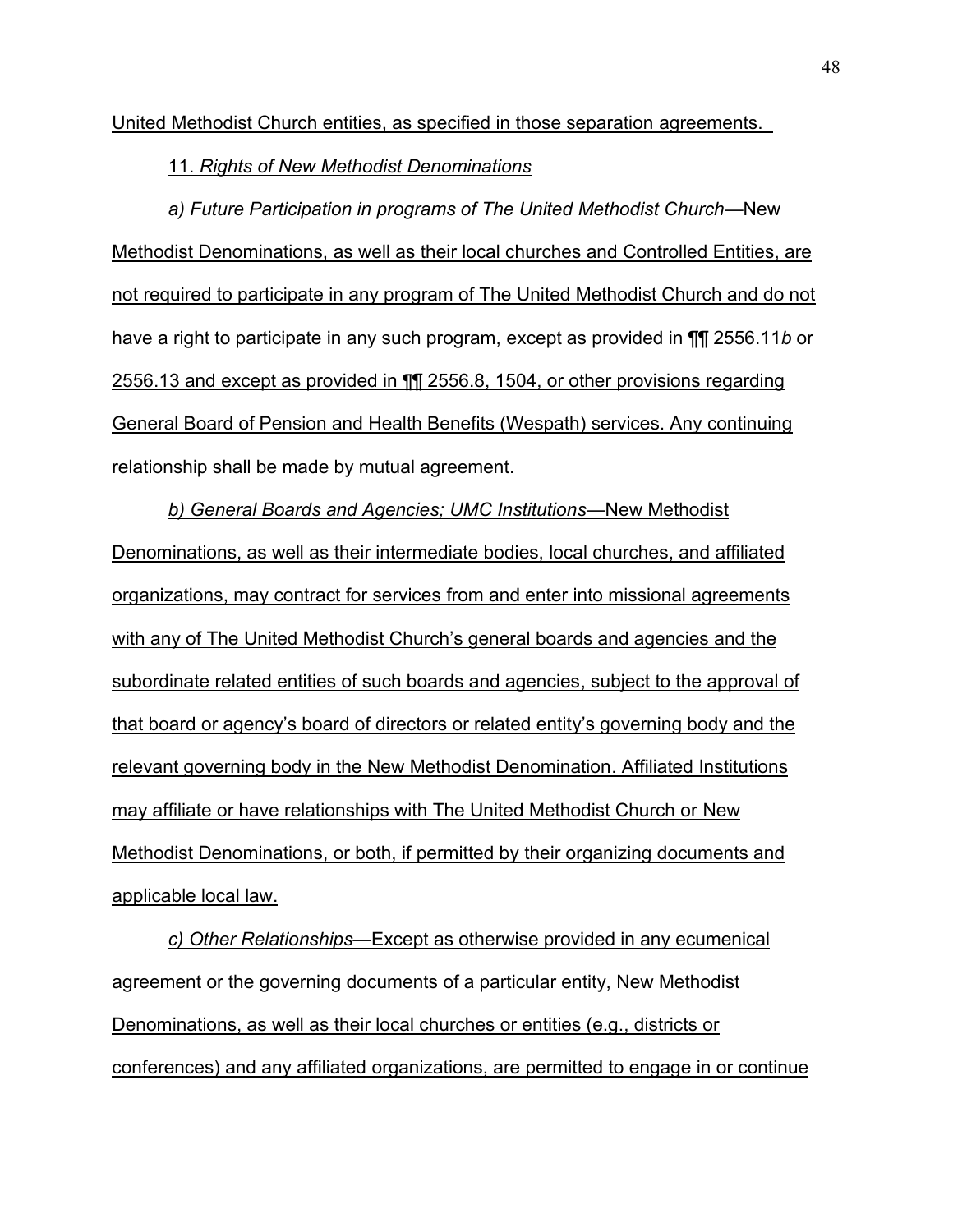partnerships in mission, including financial support, with United Methodist annual conferences, Affiliated Institutions, or local churches, with the agreement of the United Methodist entity involved and may channel such support and partnership through United Methodist general agencies, such as the General Council on Finance and Administration or the General Board of Global Ministries.

*d) Copyright*—Any New Methodist Denomination formed under ¶ 2556 may borrow provisions and language from the *Book of Discipline* without such borrowing being considered an infringement of copyright.

*12. Local Churches Disaffiliating and not Joining a New Methodist Denomination.* 

*a) Application*—The terms of this ¶ 2556.12 shall supersede those of ¶ 2553, effective as of the close of the 2020 General Conference. If a local church votes under this *¶* 2556.12 to separate from and end its connectional relationship with The United Methodist Church, and to not form or join a New Methodist Denomination (a "Disaffiliation"), the following provisions shall apply.

*b) Time Limits*—The deadline for a local church to vote to end its connectional relationship under ¶ 2556.12 and disaffiliate is December 31, 2024.

*c) Local Church Decision-making Process*.

(1) If the church council of a local church determines that the church wishes to disaffiliate from The United Methodist Church, that church council shall submit a request to the district superintendent. The district superintendent shall, within thirty (30) days after receipt of the request, call a church conference under ¶¶ 246 and 248 for the sole purpose of deciding whether the local church wishes to end its connectional relationship with The United Methodist Church.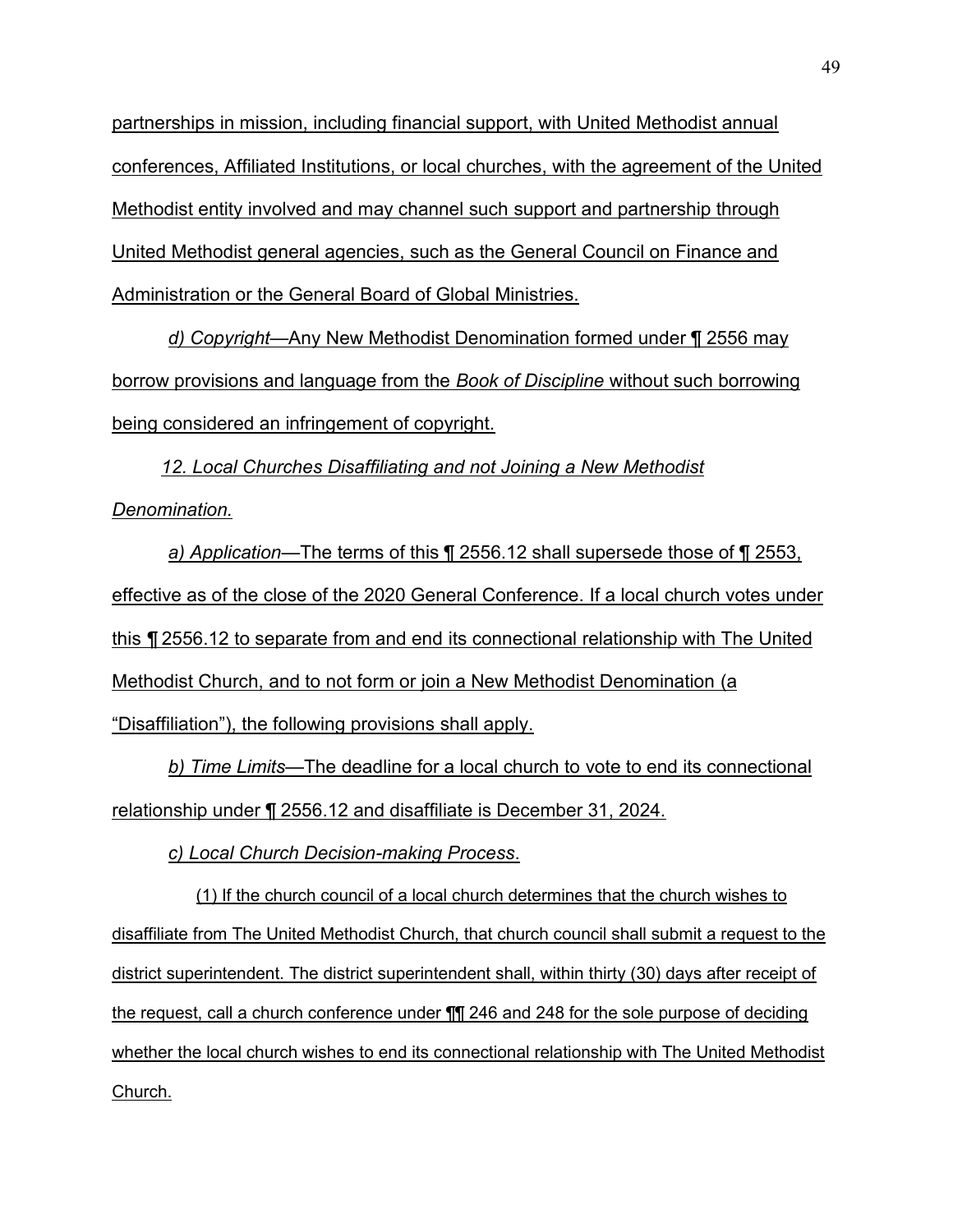(2) The decision to end the local churchís connectional relationship with The United Methodist Church must be approved by a two-thirds (2/3) vote of the professing members of the local church present and voting at the church conference.

(3) A church conference called for the purpose identified in this paragraph shall be called and conducted in accordance with the provisions of ¶¶ 246 and 248, except that the following requirements shall apply notwithstanding anything to the contrary in ¶¶ 246 or 248:

a. The church conference shall be held within one hundred twenty (120) days after the district superintendent calls for the church conference;

b. In providing advance notice of the time, place and purpose of the church conference, in addition to the provisions of ¶ 246.8, special effort shall be made to give broad notice to the full professing membership, and to use all means necessary, including electronic communication where possible, to communicate; and

c. Under the provisions of ¶ 246.7, the purpose of the church conference shall be stated in the call and must include the recommendation(s) of the church council, the provisions and terms of this paragraph, and the standard terms of Disaffiliation Agreements of The United Methodist Church and the annual conference.

*d) Disaffiliation Agreement and Terms*—The terms and conditions for a disaffiliation under this ¶ 2556.12 shall be established by the board of trustees of the applicable annual conference, with the advice of the bishop and cabinet, the annual conference treasurer, the annual conference benefits officer, the director of connectional ministries, and the annual conference chancellor. The terms and conditions, including the effective date of disaffiliation, shall be memorialized in a binding Disaffiliation Agreement between the annual conference and the trustees of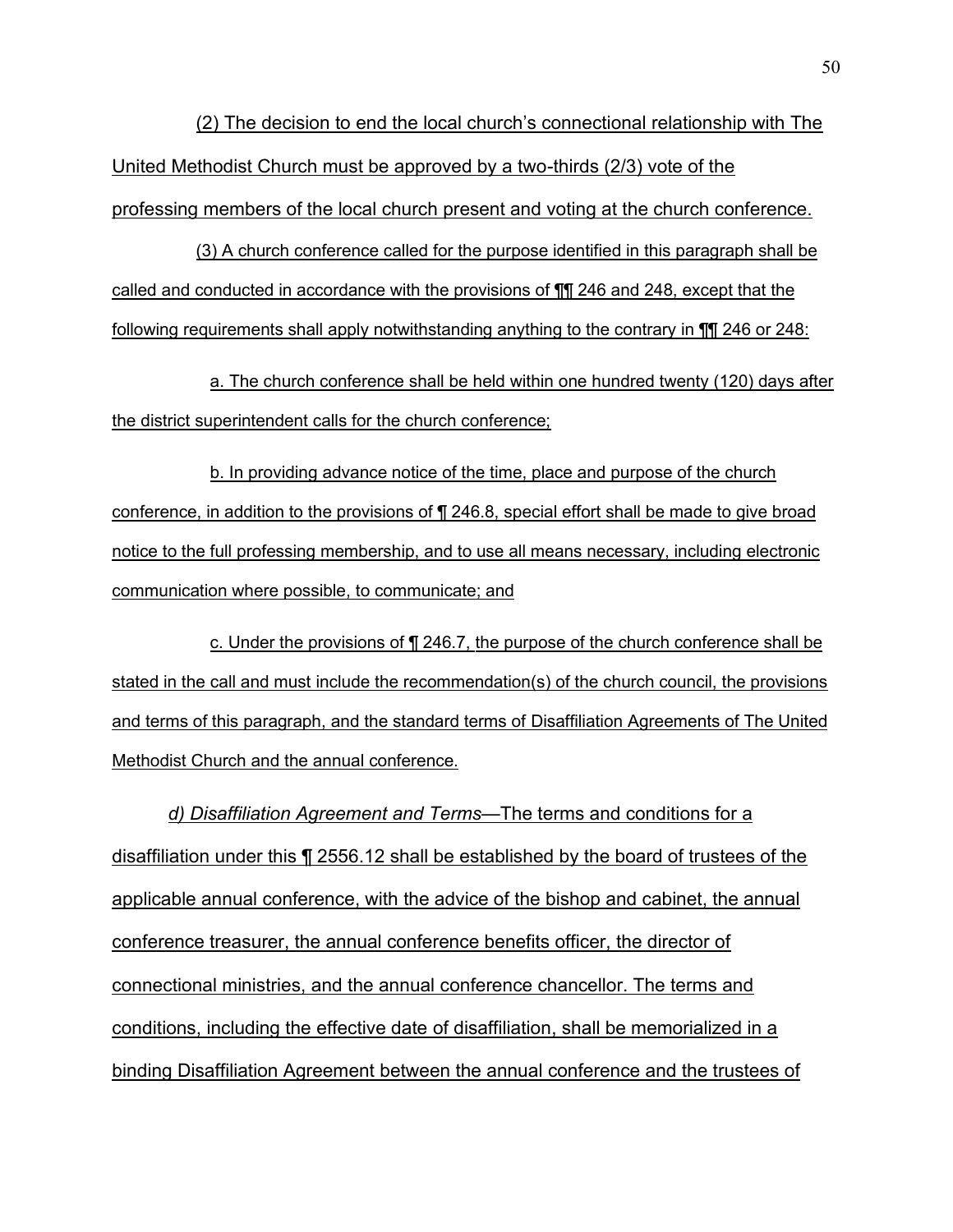the local church, acting on behalf of the members. The Disaffiliation Agreement shall be consistent with the following provisions:

*e)* Standard Terms of Disaffiliation Agreements—The General Council on Finance and Administration shall develop a standard form for Disaffiliation Agreements under this paragraph to protect The United Methodist Church as set forth in ¶ 807.9. in consultation with the General Board of Pension and Health Benefits (Wespath) regarding pension and benefits matters. The Disaffiliation Agreement shall include a recognition of the validity and applicability of ¶ 2501, notwithstanding the release of property therefrom. Such standard form shall not impose any terms or conditions not specified in this subparagraph.

f) Annual Conference Terms—Annual conferences may require that Disaffiliation Agreements include contractual terms not addressed by the form developed by General Council on Finance and Administration, or that address issues unique to an annual conference or a particular local church or applicable laws. Annual conferences may also develop additional non-contractual standard terms or conditions for disaffiliation, but any such additional standard terms or individual Disaffiliation Agreements shall be consistent with the standard terms required in this subparagraph and the form developed by the General Council on Finance and Administration, provided they do not impose obstacles or barriers to disaffiliation, and do not impose additional financial burdens than those in this paragraph. Such other terms and conditions may include, without limitation: turning over church archives, membership rolls, minutes, historical documents related to funerals, baptisms, and weddings, and other records, etc.; if the church has a cemetery or columbarium,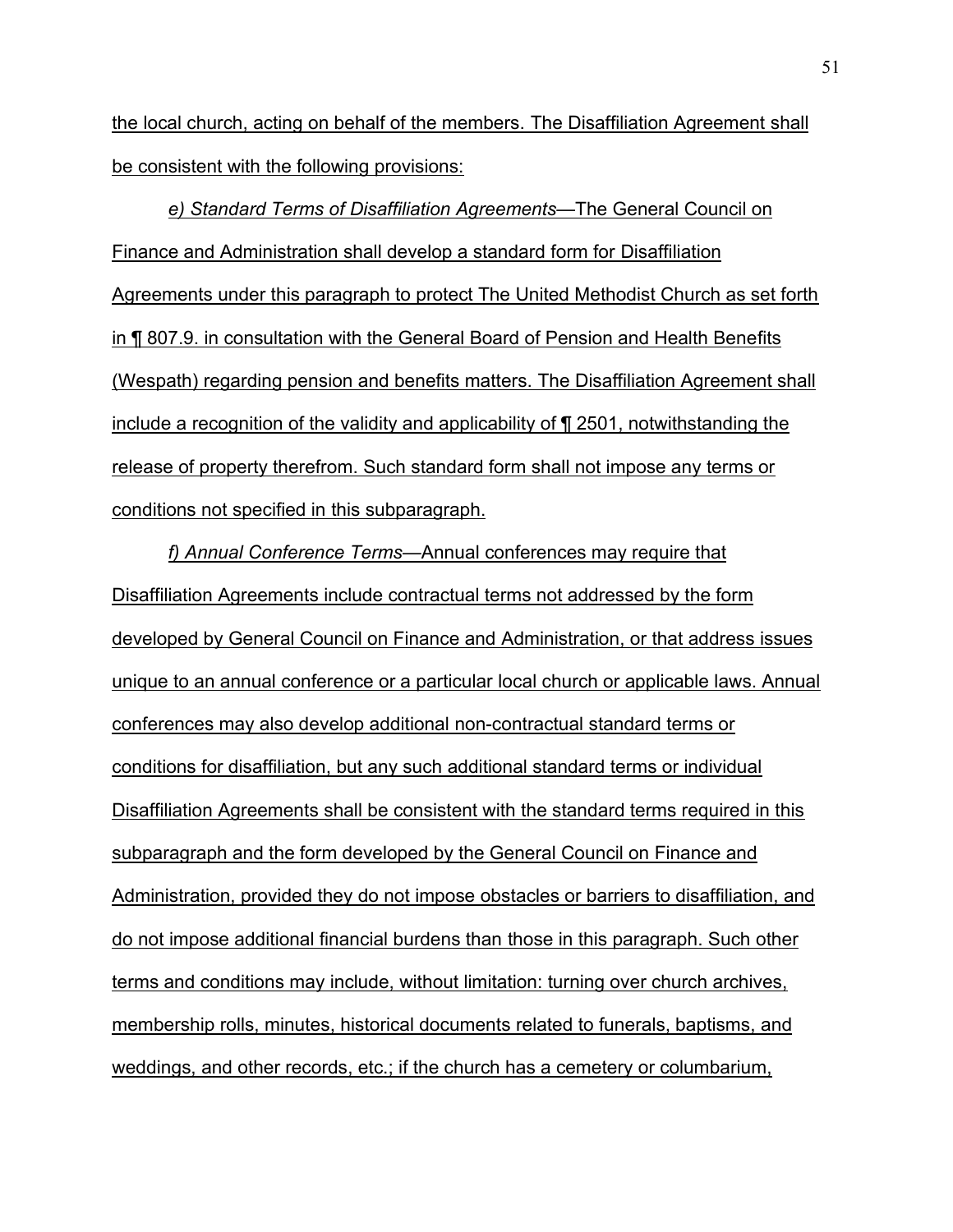provisions related to continued maintenance after disaffiliation, and continued access for families and loved ones of United Methodists buried there; and provisions addressing any United Methodist Church Foundation loans or related issues as applicable. In addition, the annual conference shall notify congregations of such additional standard terms as early as is practicable.

*g) Apportionments*—The local church shall pay any unpaid apportionments for the 12 months prior to disaffiliation as well as an additional 12 months of apportionments. The amount of apportionments to be paid shall be determined by the relevant annual conference.

*h) Property*—A disaffiliating local church shall have the right to retain its real and personal, tangible and intangible property for no additional required consideration to the annual conference beyond that described in this ¶ 2556.12. If the local church property is to be transferred to another legal entity, all such transfers shall become effective as of the Disaffiliation Date. All costs for transfer of title or other legal work shall be borne by the disaffiliating local church except each party shall pay its own attorney fees. Where real property is owned and titled by an annual conference or another entity than the local church, such real property shall remain in possession of the annual conference or other entity that owns it, unless the local church and the annual conference or other entity negotiate a change in ownership.

*i)* Pension Withdrawal Liability—The local church shall be responsible for making the withdrawal liability payment in the amount required by ¶ 1504.23.

*j) Other Liabilities to Annual Conference Affiliated Institutions and/or Controlled Entities*—Except as otherwise provided in this ¶ 2556.12, a Disaffiliation Agreement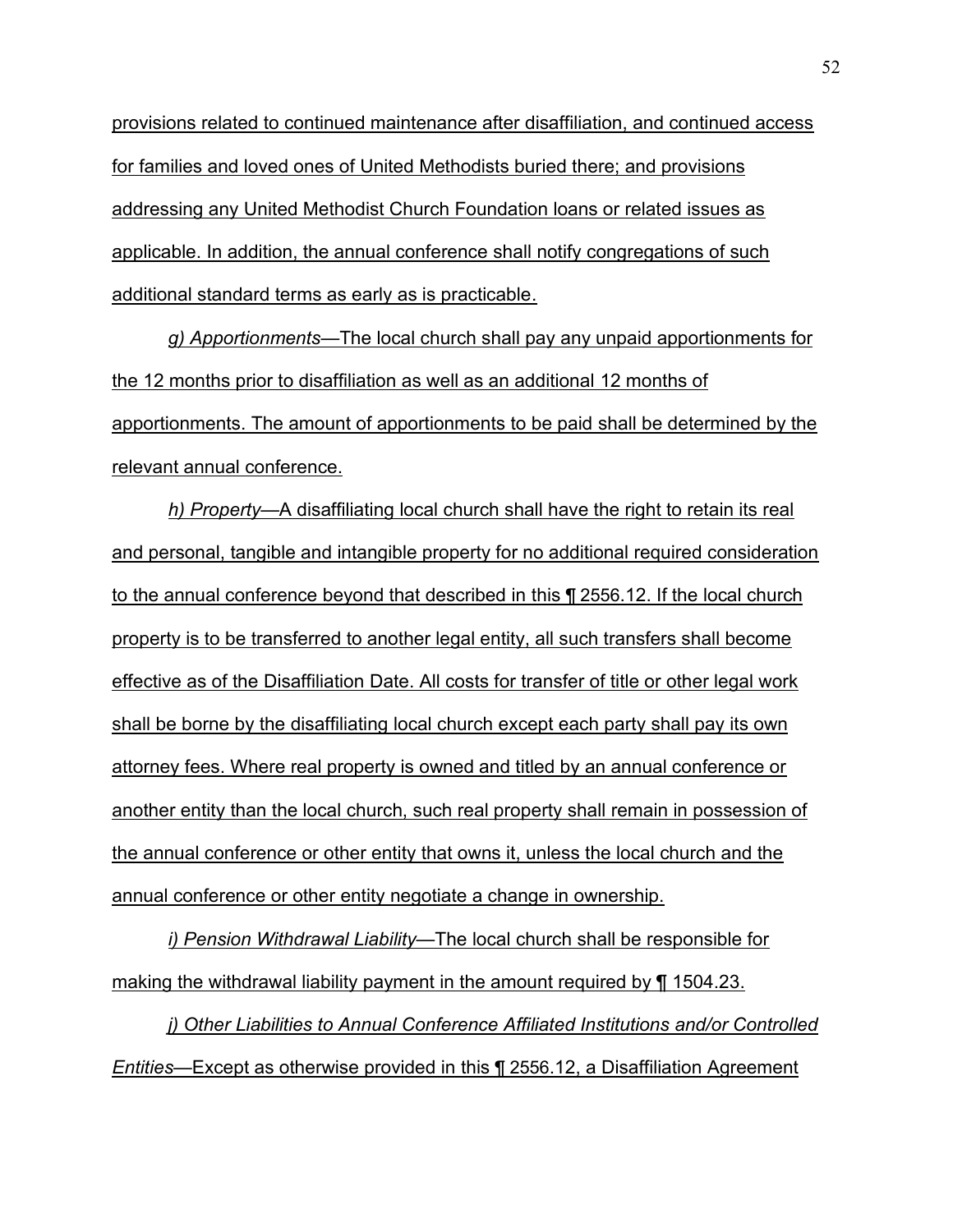may require that some or all outstanding debts, loans, and liabilities owed by the local church to its annual conference, district or to any Affiliated Institutions and/or Controlled Entities be satisfied or be assumed by another entity satisfactory to the annual conference, which satisfaction shall not be unreasonably withheld, to be repaid according to the terms of such loans, unless the church elects to pay in full such items on or before the Disaffiliation Date. The local church shall pay previously owed and documented unpaid portions related to health insurance payments, pension premium payments, or property insurance payments as applicable.

*k) Local Church Liabilities Owed to Other Partiesó*Before any local church property or assets may be transferred to another entity, all outstanding liabilities of the local church owed to third parties, including other United Methodist Church entities and Affiliated Institutions, shall have either been (i) satisfied in full, with written confirmation of that fact supplied by the third party to whom the liability was owed; or (ii) fully assumed by the other entity pursuant to agreements to which the local churchís third party creditors have consented, and which oblige the other entity to fully indemnify and defend the local church against any claims relating to those liabilities.

*l) Intellectual Property*—Within six months after the Disaffiliation Date, the local church shall cease all use of the words "United Methodist," the cross & flame insignia, and any other intellectual property of the denomination and annual conference, including the removal of all signage containing the same.

*m)* Group Tax Exemption Ruling—As of the Disaffiliation Date, the local church shall cease to use, and also shall ensure that any affiliates of the local church which have been included in the group tax exemption ruling shall cease to use, any and all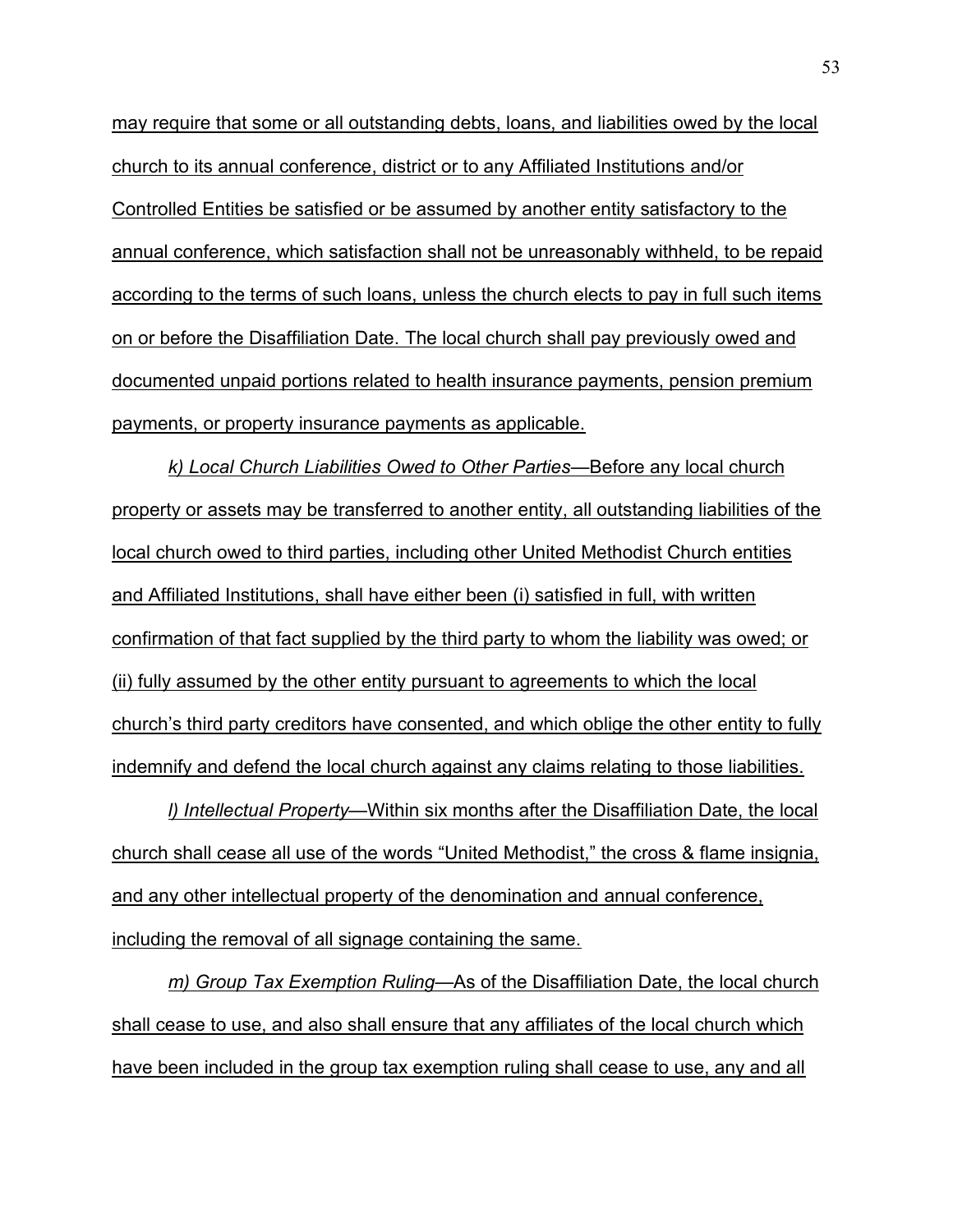documentation stating that the local church is included in the denominationís group tax exemption ruling administered by the General Council on Finance and Administration of The United Methodist Church. The local church and any of its affiliates which have been included in the group tax exemption ruling will be removed as of the Disaffiliation Date.

*n)* No Other Claims—The local church shall not have a claim to or be entitled to a share of the assets of its annual conference.

*o) Payment Terms*—The Disaffiliation Agreement shall specify the terms and conditions of the payment to the annual conference for any sums related to ¶¶ 2556.12*g* and 2556.12*h*. If the local church and the annual conference agree to a payment plan, the plan shall bear no more than a reasonable rate of interest and the term of payment shall not exceed ten (10) years.

*p) Continuing as Plan Sponsor*—Nothing in this ¶ 2556.12 shall prevent a local church, after the Disaffiliation Date, from continuing to sponsor voluntary benefit plans from the General Board of Pension and Health Benefits (Wespath) under ¶ 1504.2, to the extent permitted by federal law and the terms and conditions of the plans, and provided that local church has not expressly resolved that it no longer shares common religious bonds with The United Methodist Church.

*q) Indemnification; Insuranceó*In further consideration for the transfer of property, the local church shall indemnify and hold harmless, and have a duty to defend, the annual conference, its Controlled Entities, other entities of The United Methodist Church and Affiliated Institutions, as well as their respective officers, directors, agents, and employees from any liability or costs (including reasonable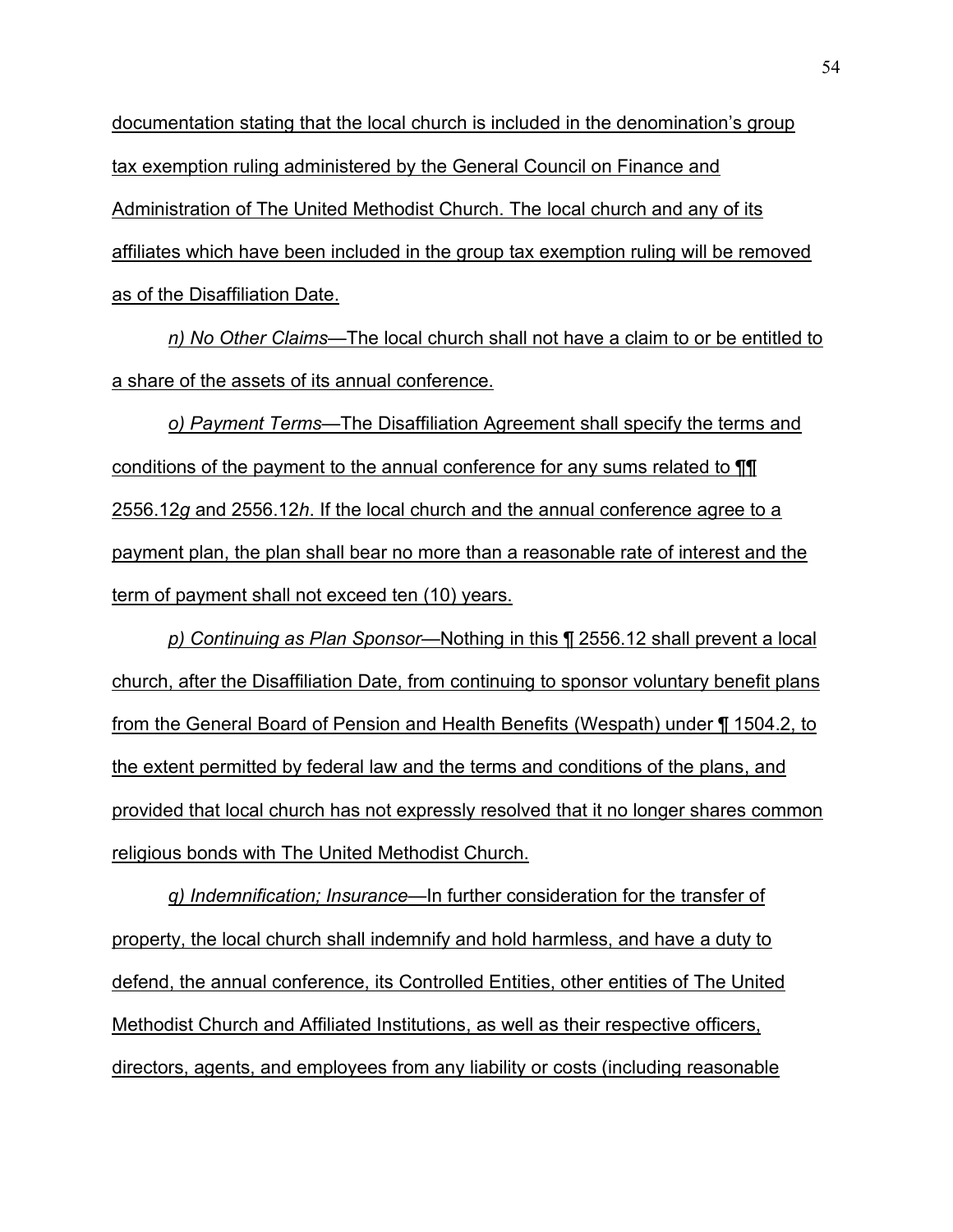attorney fees) resulting from any claim, action, or cause of action that may exist, or that may arise in the future. Without limiting the authority of the General Council on Finance and Administration under ¶ 2556.12*c* regarding the standard form, the indemnification shall include, but not be limited to (i) the acts or omissions of any clergy or other employees, volunteers, or others acting on behalf of the local church (except for clergy who choose to remain with The United Methodist Church), based upon acts or omissions that occurred prior to the Disaffiliation Date; (ii) any other liabilities assumed under the Disaffiliation Agreement, including but not limited to claims by third-party creditors; and (iii) liability or cost incurred as a result of any claim, action, or cause of action for damages to persons or property resulting from local church's failure to take all necessary steps as required by this subparagraph. The local church shall maintain insurance coverage, with the annual conference and The United Methodist Church as an additional named insured, against all such claims. Such insurance shall include the amount and type of insurance and shall be to the satisfaction of the annual conference, which satisfaction shall not be unreasonably withheld.

*r*) Binding on Successors—The rights and obligations of the local church shall be binding on its successors. If the local church has incorporated or otherwise established a new entity that will acquire its assets, property, and liabilities, that entity shall be a party to the Disaffiliation Agreement.

**s) Disaffiliation—The Disaffiliation Agreement shall identify the Disaffiliation** Date agreed to by the parties, which must be no more than six months after the vote to disaffiliate, except that the Disaffiliation Date may be extended for a period not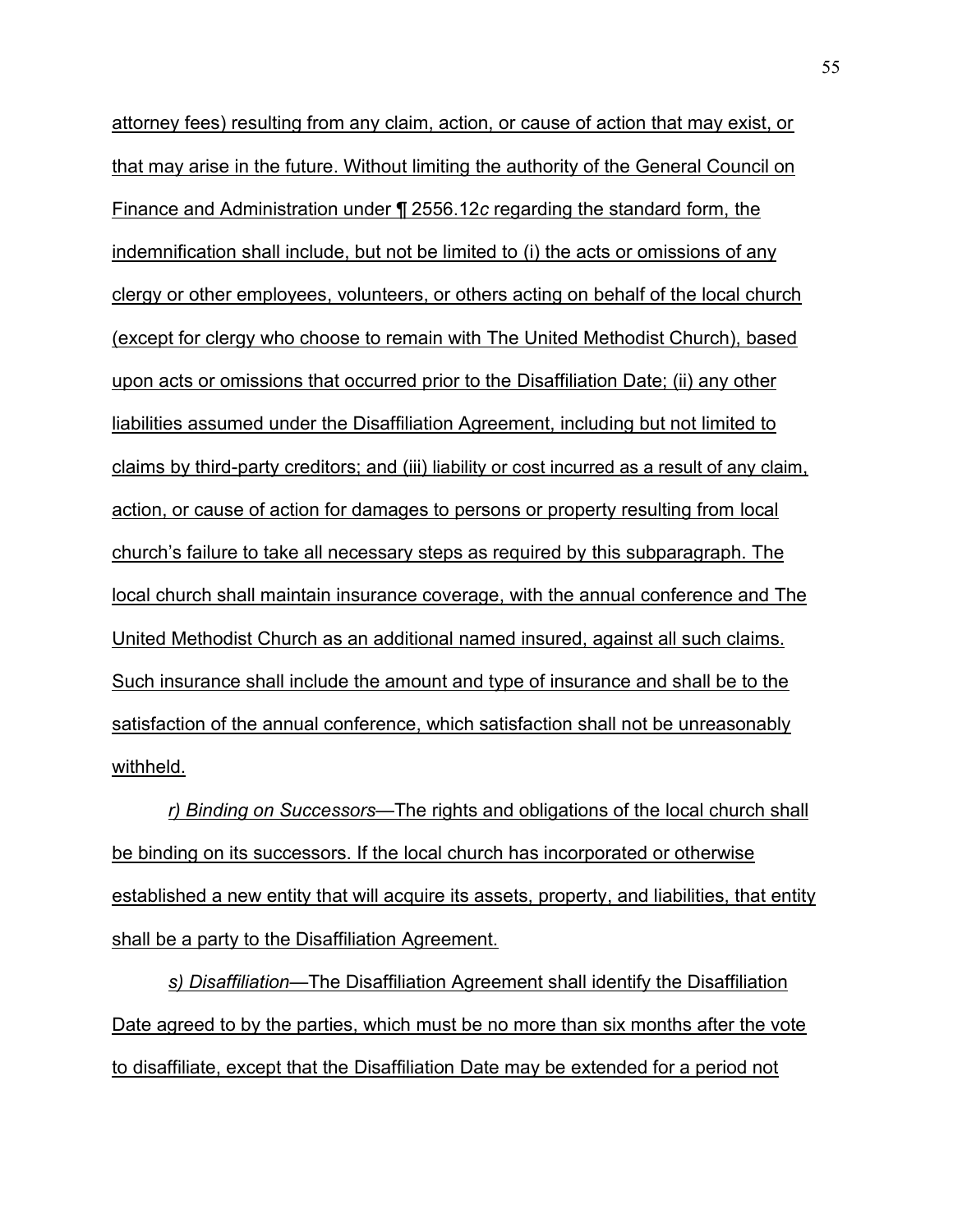exceeding an additional twelve months, provided that good faith efforts are occurring to resolve any outstanding issue delaying disaffiliation. In no event may any Disaffiliation Date be later than June 30, 2025. If the Disaffiliation Agreement is not finalized and disaffiliation does not occur by the Disaffiliation Date, then by default the local church shall remain part of the annual conference.

**t) Annual Conference Approval—Upon the recommendation of the annual** conference board of trustees to approve a Disaffiliation Agreement, the annual conference may, but is not required to, permit a local church to separate under the terms of that Disaffiliation Agreement, upon approval by a simple majority of annual conference members present and voting.

*u) Release of Interest*—Effective on the Disaffiliation Date, and provided all conditions in the Disaffiliation Agreement have been met, the annual conference's approval of the Disaffiliation Agreement, together with the execution of the Disaffiliation Agreement by authorized representatives of the annual conference board of trustees shall constitute a release and discharge of all local church assets from any trusts in favor of The United Methodist Church that had previously attached to those assets by virtue of trust provisions included in ¶¶ 2501 and 2503 of *The Book of Discipline of The United Methodist Church* or in any deeds or other instruments of conveyance pursuant to which the local church acquired those assets in the first instance.

*13. Funds to Support Communities Historically Marginalized by the Sin of Racism in the United States and Colonialism*—Not less than \$39,000,000 shall be included in the budget recommendations of the General Council on Finance and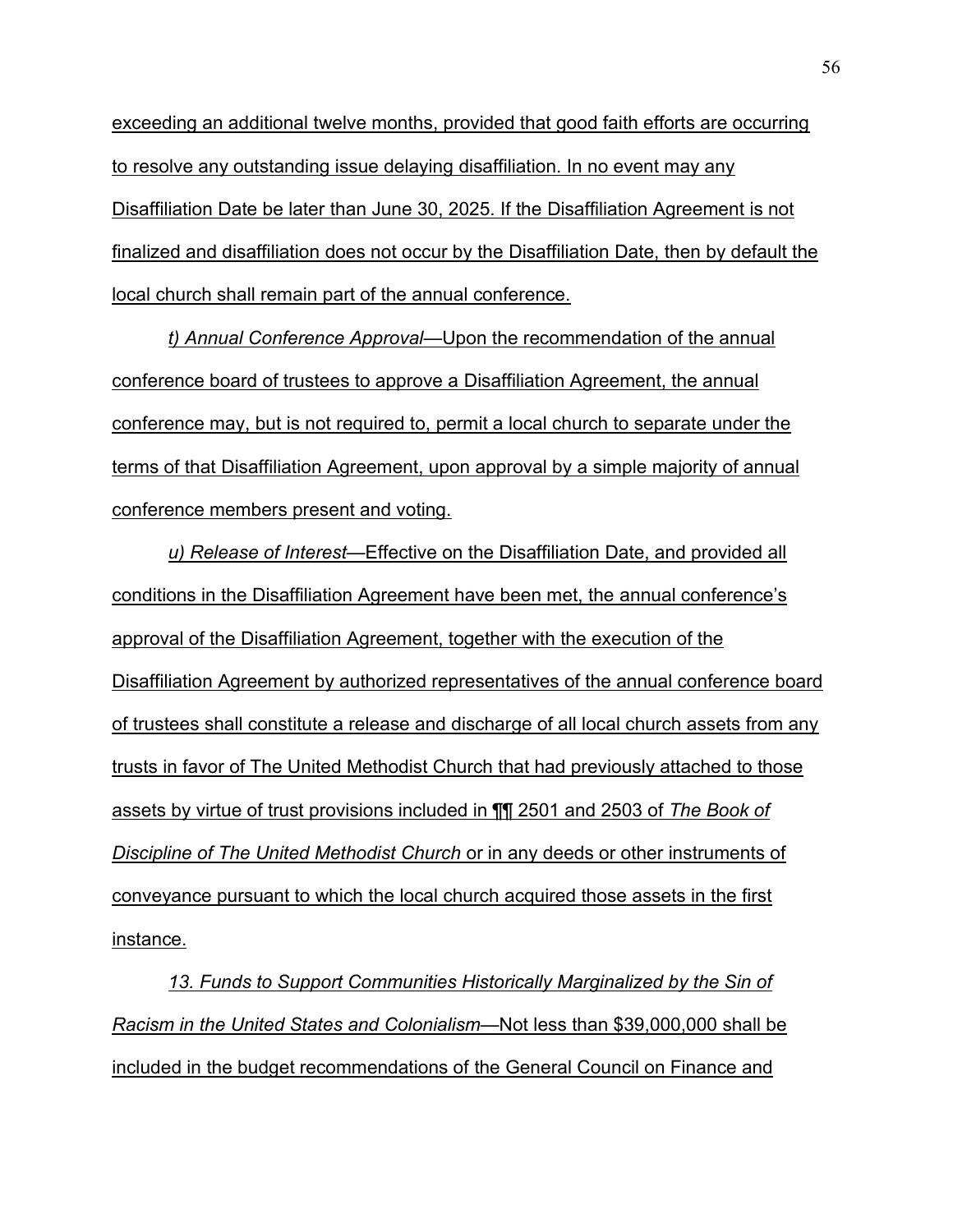Administration and allocated by the Connectional Table in line with ¶ 806 over the next two quadrennia to support ministries by and for ethnic/racial communities in the U.S. as well as Africa University. The Connectional Table, in consultation with the National Plans and the Program Agencies of the Church, shall be responsible for determining and evaluating programmatic priorities in relation to these earmarked funds. Of this sum, \$13,000,000 comes from monies that would have been allocated to New Traditionalist Methodist Denominations in addition to the \$25,000,000 specified in ¶ 2556.10*b*(2) but which instead is being contributed to this fund. The Connectional Table, in consultation with the General Council on Finance and Administration, will make the decision on the allocation of funds between Africa University and the National Plans.

*a)* The Connectional Table in consultation with the National Plans and the Program Agencies of the Church shall be responsible for determining and evaluating programmatic priorities in relation to these earmarked funds for ethnic/racial communities in the U.S. The intended purpose of these allocated funds is to strengthen ministries by and for Asian, Black, Hispanic-Latino, Korean, Native American, and Pacific Islander Communities living in the United States, promote the full participation of historically marginalized communities in the governance and decision-making of the church, and support education and training at Africa University. Local churches that align with New Methodist Denominations under ¶ 2556 shall have the option to participate in programs and grants that serve their respective ethnic groups if they otherwise meet the requirements for such participation.

*b)* The Connectional Table, in consultation with the Board of Trustees for Africa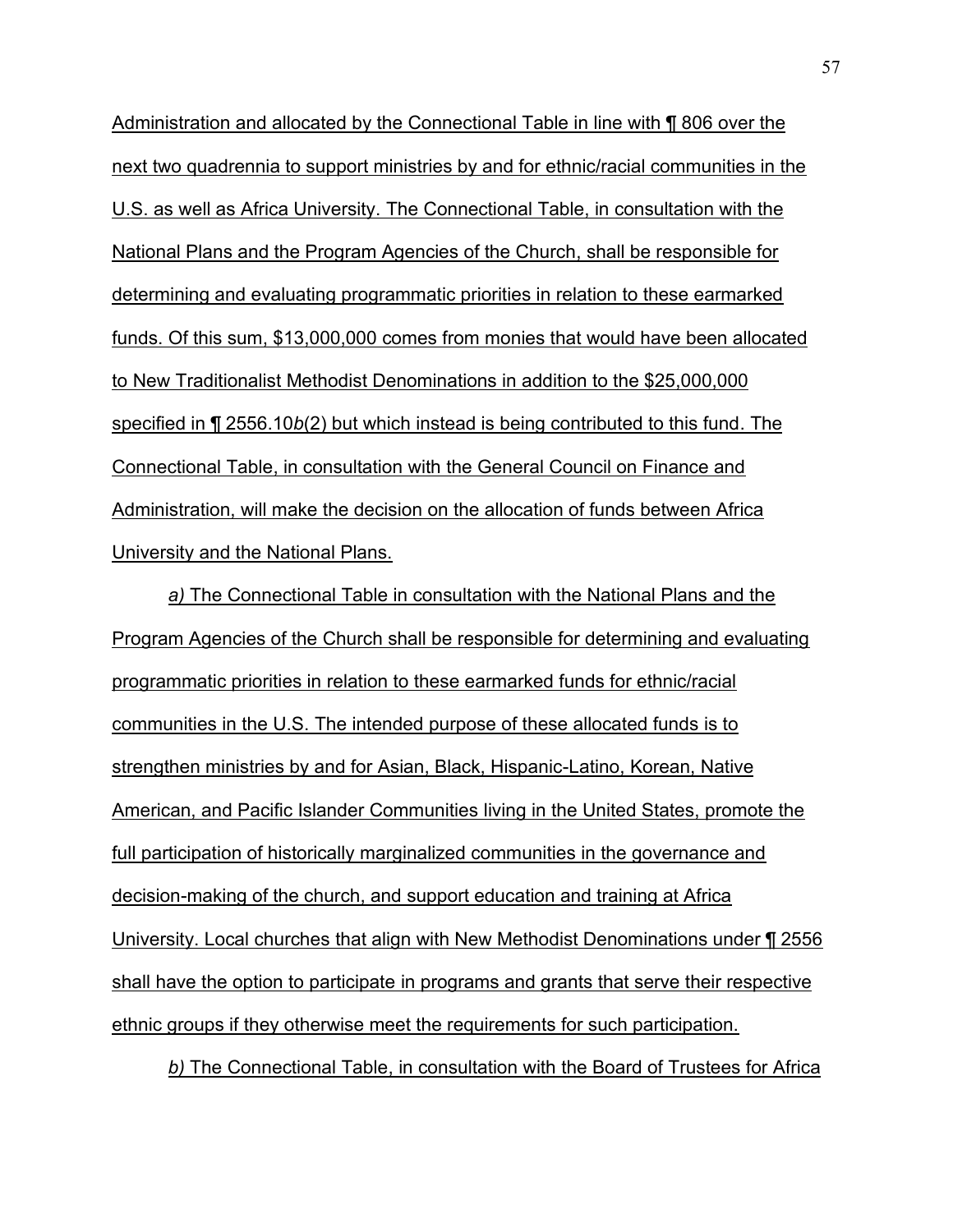University, will administer the funds for Africa University. They will be used to support education and training.

*14. Moratoriumó*Effective immediately upon adjournment of the 2020 General Conference, no complaint proceedings (including, without limitation, a bishopís supervisory response, suspension proceedings, attempts to achieve a just resolution, or referral of a complaint) shall be initiated, and all current or pending complaint proceedings shall be suspended, insofar as the alleged *Book of Discipline* violation asserted in the complaint is that the respondent is a "self-avowed practicing homosexual" (however that term may be defined, including, without limitation, living in a same-gender marriage, domestic partnership or civil union); that the respondent has conducted, officiated, performed, celebrated, or blessed a same-gender wedding or other same-gender union; that the respondent has certified, licensed, commissioned, ordained, consecrated, or appointed a "self-avowed practicing homosexual"; that the respondent has provided "funds to any gay caucus or group" or used funds "to promote the acceptance of homosexualityî; or that the respondent has otherwise engaged in conduct that *The Book of Discipline of The United Methodist Church*  currently states is "incompatible with Christian teaching" as it pertains to LGBTQ relationships. This moratorium on all new and pending complaint proceedings concerning human sexuality provisions applies not only to charges that are explicitly based on ¶ 2702.1*b*, but also to any charge that the same alleged underlying conduct constitutes a chargeable offense under any other provision of the Discipline, including (without limitation) "immorality" under ¶ 2702.1*a*; "disobedience to the order and discipline of The United Methodist Church" under ¶ 2702.1*d*; and "dissemination of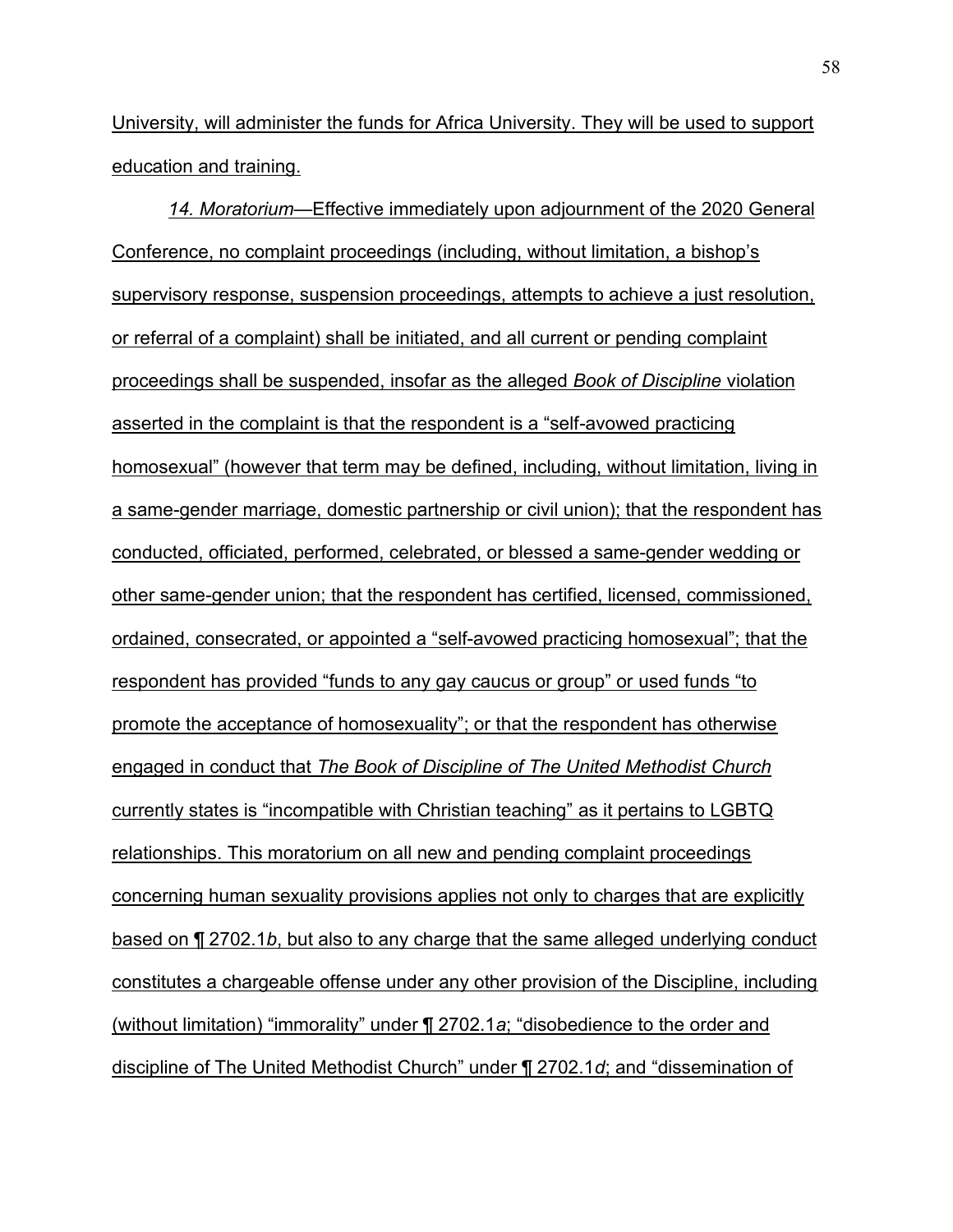doctrines contrary to the established standards of doctrine of The United Methodist Churchî under ¶ 2702.1*e*. This moratorium is inclusive of charges related to the following paragraphs: ¶ 161, ¶ 304.3, ¶ 310.2, ¶ 341.6, ¶ 613.19, ¶ 806.9, and ¶ 2702.1*b*. This moratorium does not apply to charges under any of these provisions in which the underlying alleged actions address a different subject matter, including but not limited to sexual misconduct, sexual abuse, and sexual harassment. This moratorium shall remain in effect until the close of the first General Conference of The United Methodist Church after other denominations separate. Any complaints pertaining to this paragraph filed during this period shall be held in abeyance, and no time limits shall commence until the above-referenced General Conference has concluded.

15. Waiver of Claims to United Methodist Church Property—Except as otherwise provided in ¶ 2556, all other property, assets, or liabilities of The United Methodist Church, including those owned and held in trust by its local churches, annual conferences, central conferences, jurisdictional conferences, and other constituent units, general boards and agencies and all Affiliated Institutions, shall remain subject to all existing trusts in favor of The United Methodist Church. Annual conferences or central conferences, local churches, and their Controlled Entities that separate from The United Methodist Church under this paragraph, and any New Methodist Denominations formed under this paragraph, shall have no claim or entitlement to such property, assets, or liabilities, and through the act of effectuating the separation process outlined in ¶ 2556 hereby agree to this waiver of claims and rights.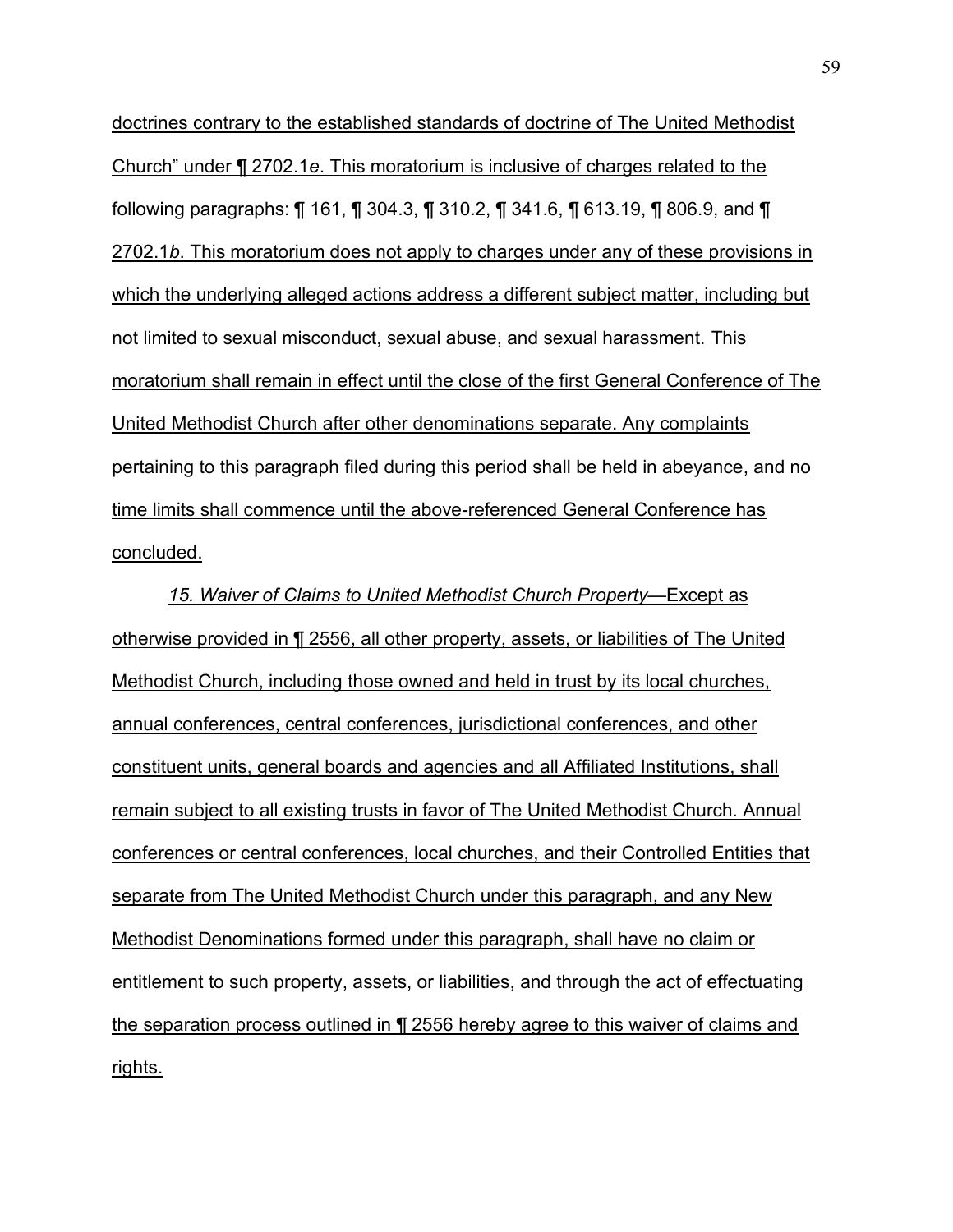*16. Re-Chartering of Former United Methodist Church Local Churchesó* Notwithstanding anything in ¶ 259 or other provisions in the *Book of Discipline* to the contrary, the congregation of a local church that separates under ¶ 2556.4 or as part of the departure of an annual conference or central conference under ¶ 2556.3, or that disaffiliates under ¶¶ 2556.4 and 2556.12, upon notice to and consent of the applicable bishop and cabinet of The United Methodist Church, may have its charter re-established through a convening or re-constituting of a charge conference following the process of ¶¶ 259.5-9. In such event the congregation shall be subject to all requirements of the *Book of Discipline* and any adopted by the annual conference, including, but not limited to, amending its articles of incorporation to comply with ¶ 2529.1*c*. Any former United Methodist clergyperson serving that congregation may be re-appointed as clergy to the re-chartered congregation, provided that such clergyperson has complied with all requirements of the annual conference for appointed clergy and ¶ 364 or ¶ 366 to be re-admitted to the appropriate annual conference membership. Such clergypersons who were formerly licensed may be regranted a license for ministry provided they comply with all requirements of the *Book of Discipline* and the annual conference for certification of candidates and are approved in due course by the appropriate district committee on ordained ministry.

17. Compliance with Laws—Nothing in this ¶ 2556 or the procedures for implementation, including but not limited to Separation Agreements, shall be interpreted to require violation of applicable laws, or to abrogate or change any existing legal obligations, unless expressly provided in this paragraph. By way of example, determinations of the ownership of property and assets shall be made under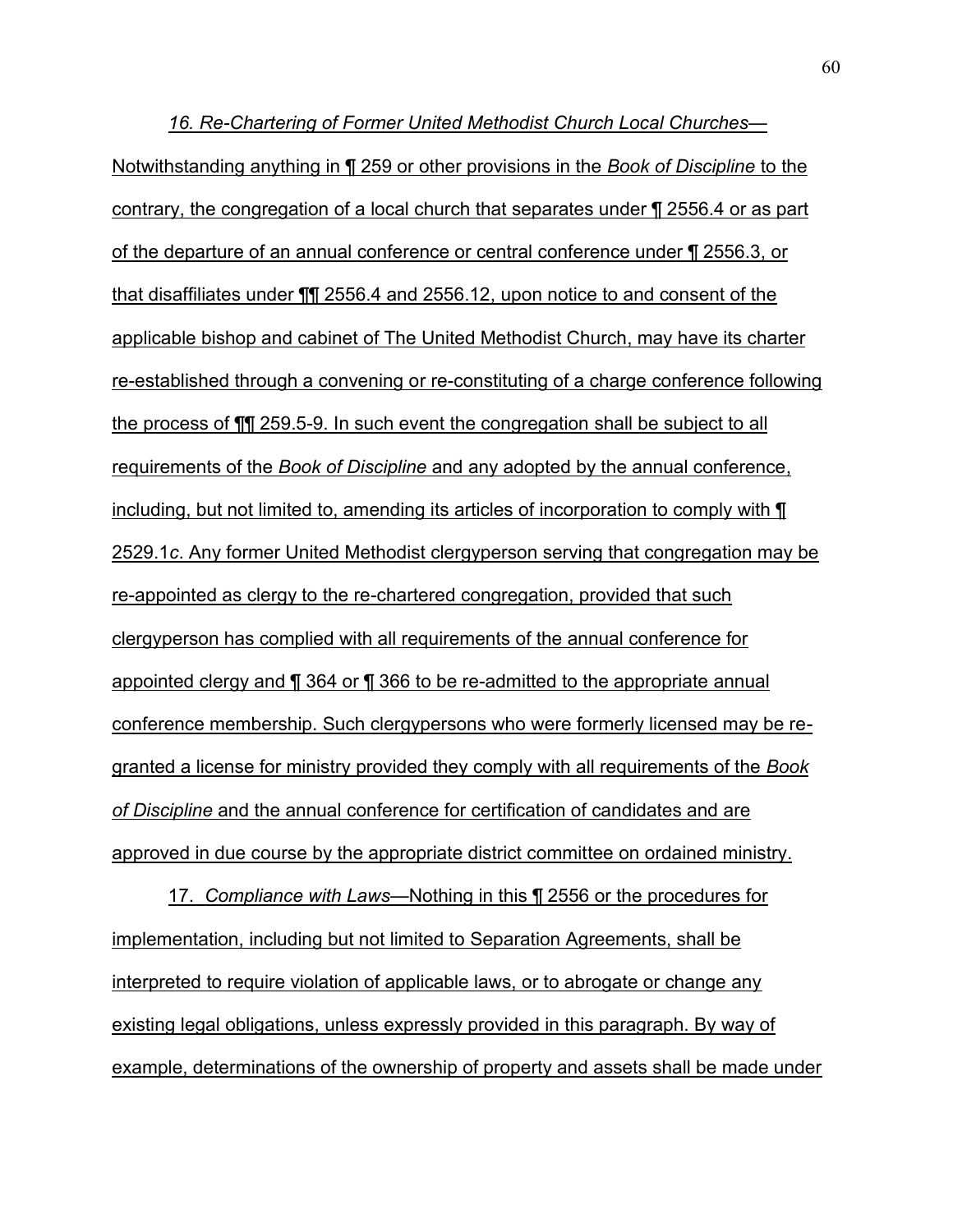applicable laws and agreements.

18. *Summary Timeline*—The following is a summary of the timeline and key deadlines under this paragraph. It is not intended to change or alter any other provisions, and in the event of any inconsistency between the timeline in ¶ 2556.18 and ¶¶ 2556.1 to 2556.17, the provisions in ¶¶ 2556.1 to 2556.17 take precedence over this summary. There are other key dates that are not indicated because they do not pertain to the separation.

May 15, 2020 – Adjournment of General Conference. All provisions go into effect and central conferences, annual conferences, and local churches may begin the process of aligning with a New Methodist Denomination

January 1, 2021 – Any New Methodist Denominations that have already been legally constituted may begin to function with those annual conferences and local churches that have separated from and are no longer under the authority of The United Methodist Church

January 1, 2021 – Apportionments are set by, and paid to, any New Methodist Denomination for those churches who have decided to align with it, unless the separation date is later.

May 15, 2021 – Deadline for leadership groups to register with the Council of Bishops their intent to form a New Methodist Denomination under this paragraph

July 1, 2021 – Deadline for annual conferences in the United States to vote to align with a New Methodist Denomination

July 1, 2021 – Deadline for bishops to notify their authorities of a desire to align with a New Methodist Denomination

July 1, 2021 – Deadline for clergy in the U.S. to notify their bishop and other authorities of a desire to align with a different Methodist denomination from that of their annual conference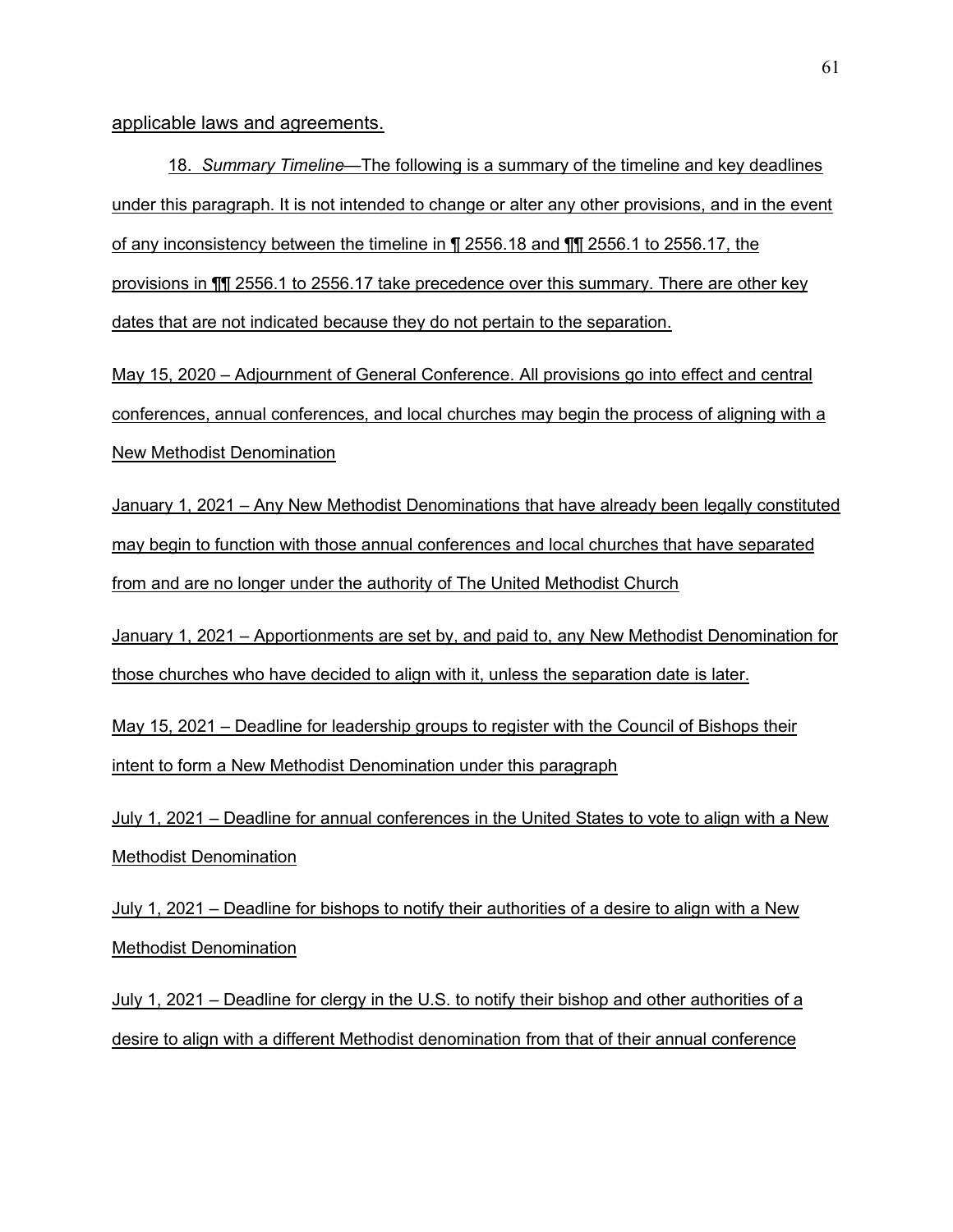December 31, 2021 – Deadline for central conferences to vote to align with a New Methodist **Denomination** 

July 1, 2022 – Deadline for annual conferences outside the United States to vote to align with a different Methodist denomination from that of their central conference

July 1, 2022 – Deadline for clergy outside the United States to notify their bishop and other

authorities of a desire to align with a different Methodist denomination from that of their annual

conference

December 31, 2024 – Deadline for local churches to vote to align with a different Methodist

denomination than their annual conference or to disaffiliate.

June 30, 2026  $-$  Deadline for the completion of all local church separation agreements.

Date: March 10, 2020 Signature of the Petitioner: Identification of the Petitioner: Michigan Conference of The United Methodist Church Rev. Joy Barrett, Conference Secretary Phone: 734-475-8119 City, State, Province, Country: Chelsea, Michigan United States of America Email Address: secretary@michiganumc.org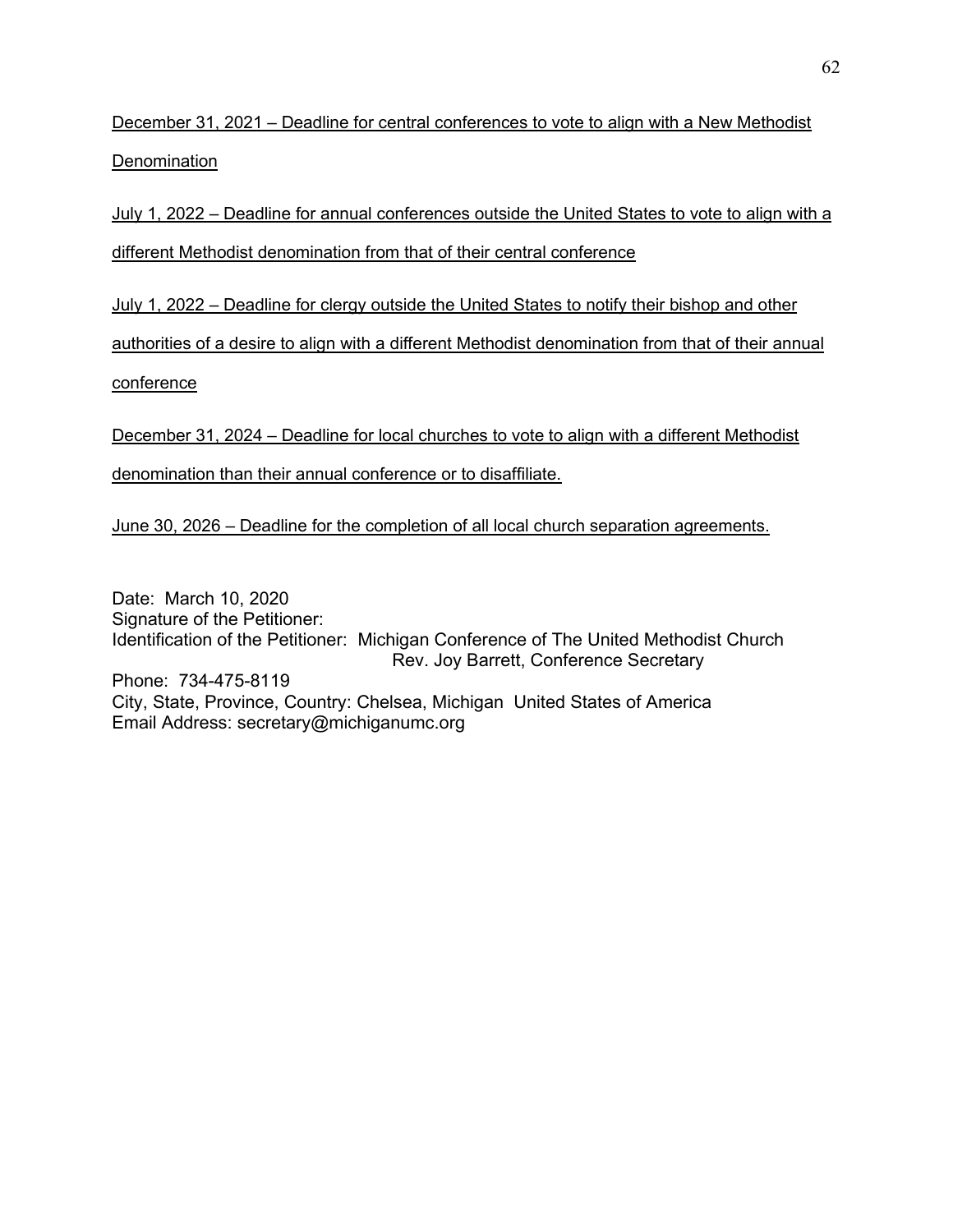# **Anticipated Financial Implications of New ¶ 2556óReconciliation and Grace Through Separation and Restructuring**

This legislation lists direct costs including:

- · A total sum of \$25,000,000 shall be paid to approved and recognized Traditionalist Methodist Denominations (as defined in ¶ 2556.1*c* and ¶ 2556.2) that have requested these funds under this paragraph. These payments shall be made during the 2021-2024 quadrennium, in amounts totaling not less than \$6,250,000 per calendar year. Payments shall be received by December 31<sup>st</sup> of the applicable calendar year and may be made periodically or in one lump sum as determined by General Council on Finance and Administration. No funds shall be paid to any new denomination before May 16, 2021.
- · A total sum of \$2,000,000 shall be escrowed by the General Council on Finance and Administration as seed money for New Methodist Denominations other than a recognized Traditionalist Methodist Denomination. These payments will be made during the 2021-2024 quadrennium, in amounts totaling not less than \$500,000 per calendar year. Payments shall be received by December 31<sup>st</sup> of the applicable calendar year and may be made periodically or in one lump sum as determined by the General Council on Finance and Administration. No funds shall be paid to any new denomination before May 16, 2021, and payments shall not be made before the new denomination has met the requirements of paragraph  $\P$ 2556.2*c*(1-4).
- · Not less than \$39,000,000 shall be included in the budget recommendations of the General Council on Finance and Administration and allocated by the Connectional Table in line with ¶ 806 over the next two quadrennia to support ministries by and for ethnic/racial communities in the U.S. as well as Africa University. Much of this sum is already found in the current and projected budget of the United Methodist Church in its support of the National Plans and Africa University. Therefore, this is not \$39,000,000 in additional funding above the current and proposed budget. It is our understanding this amount is already included in the budget for next quadrennium. Should any budget adjustments be made to the overall budget in this quadrennium or next, these amounts should remain as required by the legislation and other budget areas will need to be adjusted accordingly. This \$39,000,000 is a statement that such allocations to support ministries by and for ethnic/racial communities in the U.S. as well as Africa University will continue to be a key priority during a more turbulent season in the life of the United Methodist Church.
- The General Commission on Finance and Administration, along with the Connectional Table and other collaborative partners in the United Methodist Church, will be responsible for discerning the sources of these funds. These funds can come from a variety of internal and external sources, including but not limited to restricted funds to be used for said purpose and unique contributions, as determined by the General Council on Finance and Administration in consultation with the Connectional Table and existing general boards and agencies.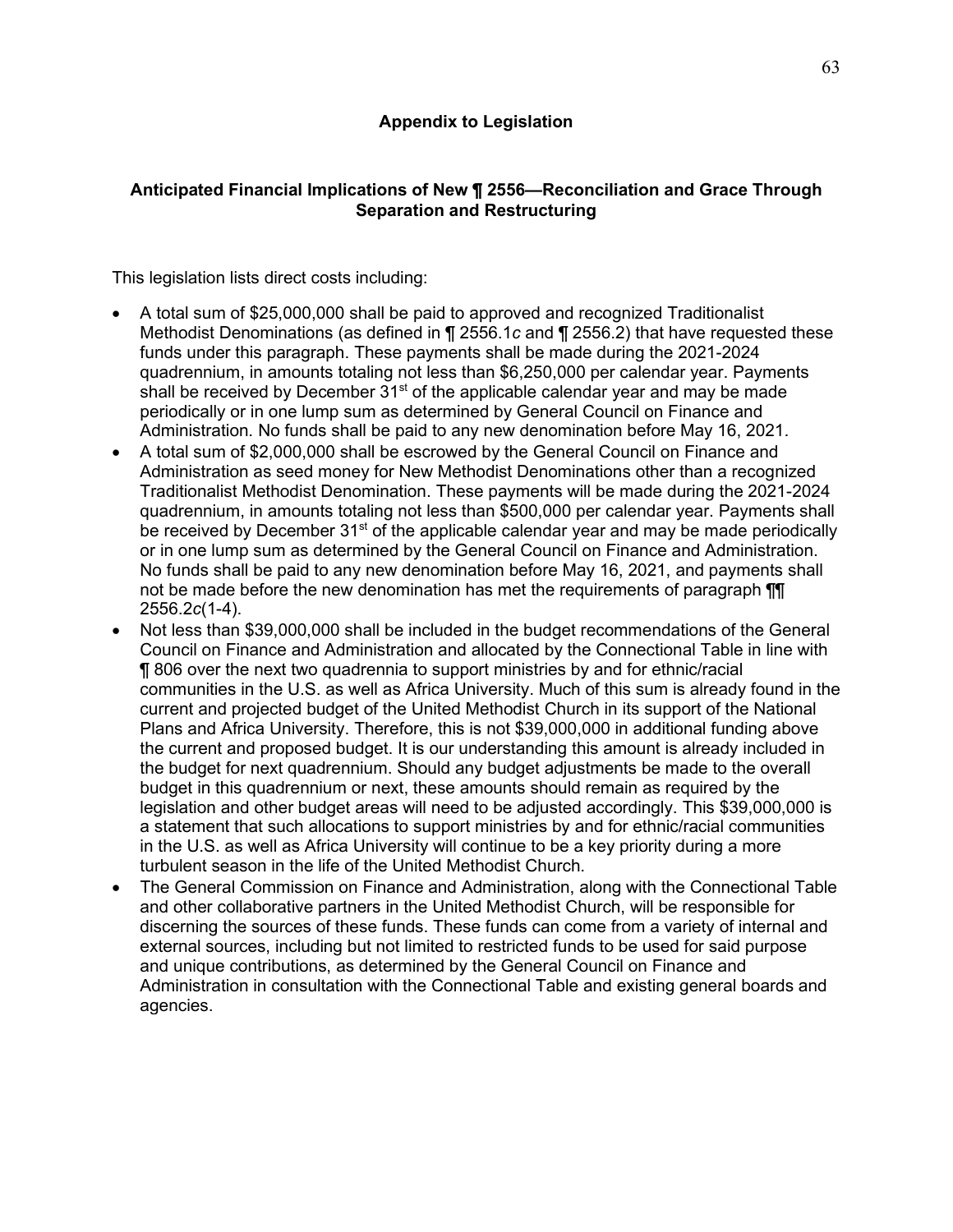# **EXHIBIT C ñ Minutes from Special Session of the Michigan Annual Conference**

### **Special Session of the Michigan Annual Conference Saturday, March 7, 2020**

**A Special Session of the Michigan Annual Conference** was called to order at 1:45 p.m. at the Goodrich Chapel, Albion College, by Bishop David A. Bard. Nichea VerVeer Guy, chair of the Commission on the Annual Conference, welcomed the members of the annual conference. She invited the conference to honor and express appreciation to the first peoples of Southwest Michigan who the Creator gifted in caring for this region of land. They include The Pokagon Band of Potawatomi, Nottawaseppi Huron Band of Potawatomi, and Match-e-Be-Nash-e-Wish Band of Pottawatomi.

**Dave Atchison, Mayor of Albion**, greeted the conference.

**Robert Anderson, VP for Alumni Relations and Development, Albion College**, brought a word of welcome from the college.

**Opening Worship** was led by Bishop Bard and organist Royal Ward.

- **Rules of Order:** Nichea VerVeer Guy, chair of the Commission on the Annual Conference, spoke. Following the motions, VerVeer Guy clarified the nametag color protocol: Green: voice and vote; white: voice and no vote; pink: no voice and no vote, and observers. She moved the following:
	- Motion: I move to open the March 7, 2020 special-called session of the Michigan Annual Conference following the agenda in the program. **Motion adopted.**
	- Motion: That the voting bar of the Michigan special-called session shall be all the seats on the upper and lower levels of Goodrich Chapel. I would also include permission for any executive assistants to the Bishop, Ms. Julie Bard, and General and Jurisdictional Conference delegates and guests of the Bishop, who might be assisting with this session, to be allowed to be seated in the front of the chapel. **Motion adopted.**
	- Bishop Bard clarified the Michigan Annual Conference standing rule regarding the 3-minute length of debate speeches; and that our standing rules specify that the annual conference may not amend the petition before us.
- **Conference Business**: Laura Witkowski, co-chair of the Michigan Delegation to General Conference, made the following motion:
	- Motion: Per The Book of Discipline of The United Methodist Church, ¶507.6, the Michigan Conference of the United Methodist Church hereby sends the petition entitled "Reconciliation and Grace Through Separation and Restructuring (BOD New ¶2556)" to the 2020 General Conference. **Motion adopted** (see below).

### Summary of Action on the Motion.

The agenda was structured to allow for broad discussion of the motion. More than 30 individuals spoke during this time. When the conference reached "the order of the day," Bishop Bard called upon the maker of the motion, Laura Witkowski, to offer a closing comment. Joy Barrett, Conference Secretary, explained the voting procedure, using written ballots. The ushers gathered, Bishop Bard offered a prayer, and the ballots were distributed. Report of the ballot vote below.